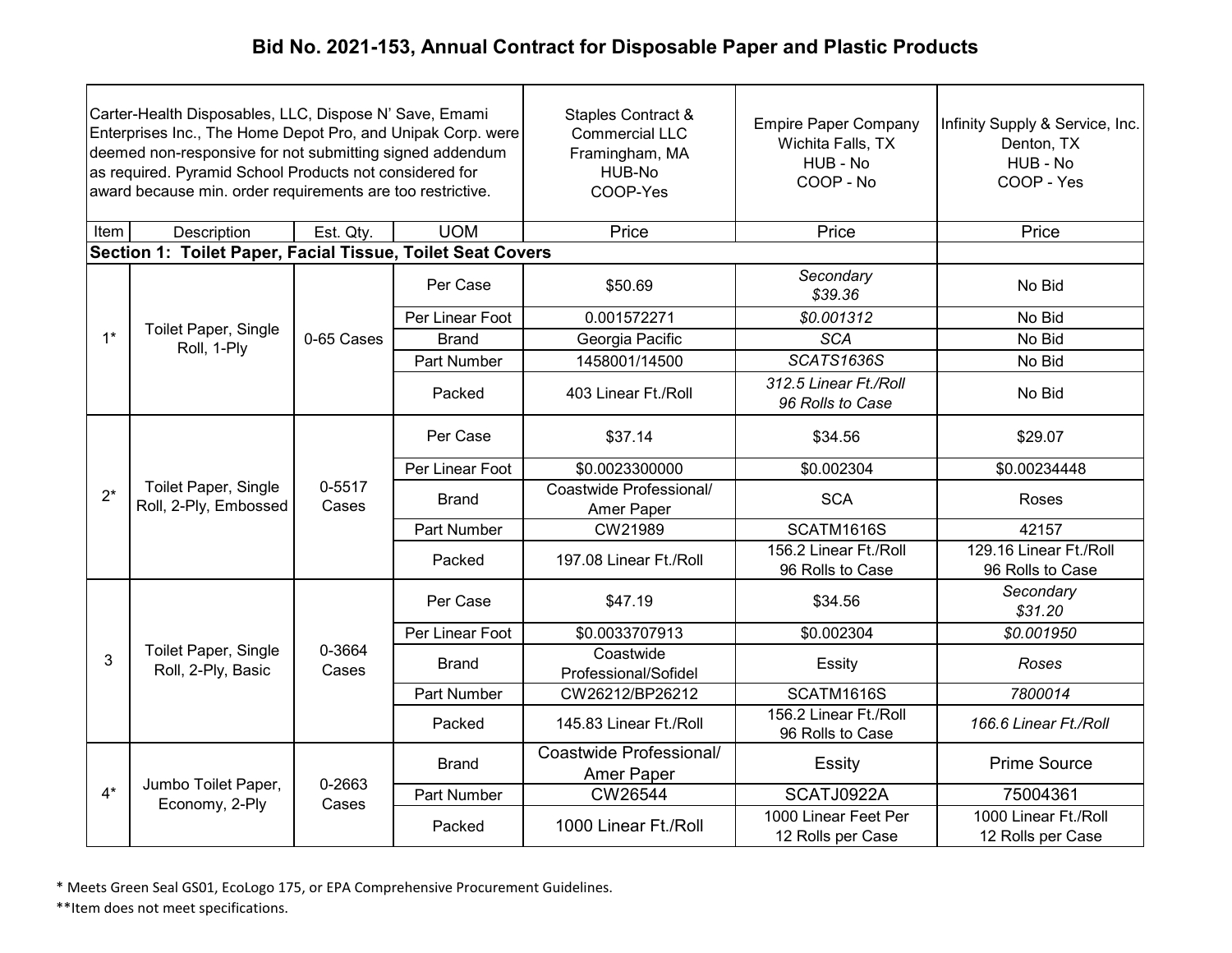|       | Carter-Health Disposables, LLC, Dispose N' Save, Emami<br>Enterprises Inc., The Home Depot Pro, and Unipak Corp. were<br>deemed non-responsive for not submitting signed addendum<br>as required. Pyramid School Products not considered for<br>award because min. order requirements are too restrictive. |                 |                 | M.A.N.S. Distributors, Inc.<br>Carrollton, TX<br>HUB - Yes<br>COOP - Yes | Matera Paper Company, Inc.<br>d/b/a Ferguson Facilities<br>Supply<br>Grand Prairie, TX<br>HUB - No<br>COOP - Yes | Pollock Investments, Inc.<br>d/b/a Pollock Orora<br><b>Grand Prairie, TX</b><br>HUB - No<br>COOP - Yes |                    |
|-------|------------------------------------------------------------------------------------------------------------------------------------------------------------------------------------------------------------------------------------------------------------------------------------------------------------|-----------------|-----------------|--------------------------------------------------------------------------|------------------------------------------------------------------------------------------------------------------|--------------------------------------------------------------------------------------------------------|--------------------|
| Item  | Description                                                                                                                                                                                                                                                                                                | Est. Qty.       | <b>UOM</b>      | Price                                                                    | Price                                                                                                            | Price                                                                                                  |                    |
|       | Section 1: Toilet Paper, Facial Tissue, Toilet Seat Cov                                                                                                                                                                                                                                                    |                 |                 |                                                                          |                                                                                                                  |                                                                                                        |                    |
|       |                                                                                                                                                                                                                                                                                                            |                 | Per Case        | \$39.22**                                                                | \$43.59                                                                                                          | Primary<br>\$38.34                                                                                     |                    |
|       |                                                                                                                                                                                                                                                                                                            |                 | Per Linear Foot | \$0.001465                                                               | \$0.00144                                                                                                        | \$0.001278                                                                                             |                    |
| $1^*$ | Toilet Paper, Single<br>Roll, 1-Ply                                                                                                                                                                                                                                                                        | 0-65 Cases      | <b>Brand</b>    | Gen Paper                                                                | <b>TORK</b>                                                                                                      | <b>SCA</b>                                                                                             |                    |
|       |                                                                                                                                                                                                                                                                                                            |                 | Part Number     | <b>GEN218</b>                                                            | <b>TS1636S</b>                                                                                                   | <b>TS1636S</b>                                                                                         |                    |
|       |                                                                                                                                                                                                                                                                                                            |                 | Packed          | 278.8 Linear Ft./Roll                                                    | 312.5 Linear Ft./Roll                                                                                            | 312.5 Linear Ft./Roll<br>96 Rolls to Case                                                              |                    |
|       | <b>Toilet Paper, Single</b><br>Roll, 2-Ply, Embossed                                                                                                                                                                                                                                                       |                 |                 | Per Case                                                                 | \$31.20                                                                                                          | \$35.97                                                                                                | Primary<br>\$33.27 |
|       |                                                                                                                                                                                                                                                                                                            | 0-5517<br>Cases | Per Linear Foot | \$0.002516                                                               | \$0.002360                                                                                                       | $\overline{$0.001109}$                                                                                 |                    |
| $2^*$ |                                                                                                                                                                                                                                                                                                            |                 | <b>Brand</b>    | Roses                                                                    | <b>TORK</b>                                                                                                      | <b>SCA</b>                                                                                             |                    |
|       |                                                                                                                                                                                                                                                                                                            |                 |                 | Part Number                                                              | 42157                                                                                                            | <b>TM1616S</b>                                                                                         | <b>TM1616S</b>     |
|       |                                                                                                                                                                                                                                                                                                            |                 | Packed          | 129.16 Linear Ft./Roll                                                   | 156.25 Linear Ft./Roll                                                                                           | 312.50 Linear Ft./Roll                                                                                 |                    |
|       |                                                                                                                                                                                                                                                                                                            |                 | Per Case        | Alternate<br>\$33.00                                                     | \$35.97                                                                                                          | <b>Primary</b><br>\$33.27                                                                              |                    |
|       |                                                                                                                                                                                                                                                                                                            |                 | Per Linear Foot | \$0.0020633253                                                           | \$0.002368                                                                                                       | \$0.001109                                                                                             |                    |
| 3     | Toilet Paper, Single<br>Roll, 2-Ply, Basic                                                                                                                                                                                                                                                                 | 0-3664<br>Cases | <b>Brand</b>    | <b>Right Choice</b>                                                      | <b>TORK</b>                                                                                                      | <b>SCA</b>                                                                                             |                    |
|       |                                                                                                                                                                                                                                                                                                            |                 | Part Number     | 7800014                                                                  | <b>TM1616S</b>                                                                                                   | <b>TM1616S</b>                                                                                         |                    |
|       |                                                                                                                                                                                                                                                                                                            |                 | Packed          | 166.6 Linear Ft./Roll                                                    | 156.25 Linear Ft./Roll                                                                                           | 312.50 Linear Ft./Roll                                                                                 |                    |
|       |                                                                                                                                                                                                                                                                                                            |                 | <b>Brand</b>    | Gen Paper                                                                | <b>TORK</b>                                                                                                      | <b>SCA</b>                                                                                             |                    |
| $4^*$ | Jumbo Toilet Paper,                                                                                                                                                                                                                                                                                        | 0-2663<br>Cases | Part Number     | <b>GENJRT2PLY</b>                                                        | <b>TK0922A</b>                                                                                                   | TJ0922A                                                                                                |                    |
|       | Economy, 2-Ply                                                                                                                                                                                                                                                                                             |                 | Packed          | 750 Linear Ft./Roll<br>12 Rolls per Case                                 | 1000 Linear Ft./Roll<br>12 Rolls per Case                                                                        | 1000 Linear Ft./Roll<br>12 Rolls per Case                                                              |                    |

\* Meets Green Seal GS01, EcoLogo 175, or EPA Comprehensive Procurement Guidelines.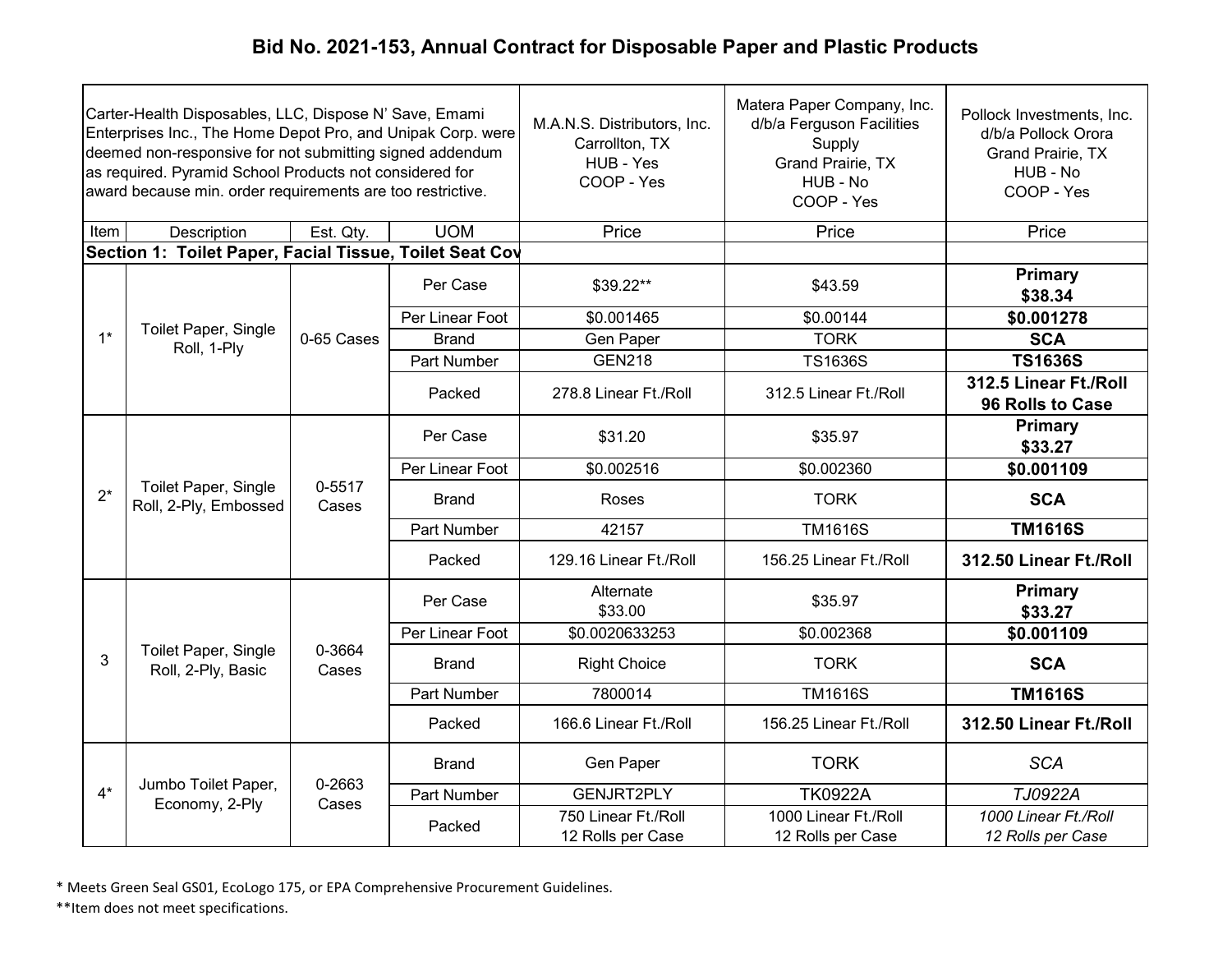|       | Carter-Health Disposables, LLC, Dispose N' Save, Emami<br>Enterprises Inc., The Home Depot Pro, and Unipak Corp. were<br>deemed non-responsive for not submitting signed addendum<br>as required. Pyramid School Products not considered for<br>award because min. order requirements are too restrictive. |                 |                    | <b>Brady Industries</b><br>of Texas LLC<br>Fort Worth, TX<br>HUB-No<br>COOP-Yes | Diamond Light LLC<br>dba Circle Terra<br>Rowlett, TX<br>HUB-No<br>COOP-Yes | Western BRW Paper Co.<br>Carrollton, TX<br>HUB - No<br>COOP - Yes |
|-------|------------------------------------------------------------------------------------------------------------------------------------------------------------------------------------------------------------------------------------------------------------------------------------------------------------|-----------------|--------------------|---------------------------------------------------------------------------------|----------------------------------------------------------------------------|-------------------------------------------------------------------|
| Item  | Description                                                                                                                                                                                                                                                                                                | Est. Qty.       | <b>UOM</b>         | Price                                                                           | Price                                                                      | Price                                                             |
|       | Section 1: Toilet Paper, Facial Tissue, Toilet Seat Cov                                                                                                                                                                                                                                                    |                 |                    |                                                                                 |                                                                            |                                                                   |
|       |                                                                                                                                                                                                                                                                                                            |                 | Per Case           | No Bid                                                                          | No Bid                                                                     | Alternate<br>\$39.84                                              |
|       | Toilet Paper, Single                                                                                                                                                                                                                                                                                       |                 | Per Linear Foot    | No Bid                                                                          | No Bid                                                                     | \$0.001328                                                        |
| $1^*$ | Roll, 1-Ply                                                                                                                                                                                                                                                                                                | 0-65 Cases      | <b>Brand</b>       | No Bid                                                                          | No Bid                                                                     | Essity                                                            |
|       |                                                                                                                                                                                                                                                                                                            |                 | Part Number        | No Bid                                                                          | No Bid                                                                     | <b>TS1636S</b>                                                    |
|       |                                                                                                                                                                                                                                                                                                            |                 | Packed             | No Bid                                                                          | No Bid                                                                     | 312.5 Linear Ft./Roll<br>96 Rolls to Case                         |
|       | Toilet Paper, Single<br>Roll, 2-Ply, Embossed                                                                                                                                                                                                                                                              | 0-5517<br>Cases | Per Case           | Alternate<br>\$33.31                                                            | No Bid                                                                     | Secondary<br>\$33.16                                              |
|       |                                                                                                                                                                                                                                                                                                            |                 | Per Linear Foot    | \$0.0022752                                                                     | No Bid                                                                     | \$0.0022113                                                       |
| $2^*$ |                                                                                                                                                                                                                                                                                                            |                 | Brand              | Solaris                                                                         | No Bid                                                                     | Essity                                                            |
|       |                                                                                                                                                                                                                                                                                                            |                 | <b>Part Number</b> | 21724                                                                           | No Bid                                                                     | <b>TM1616S</b>                                                    |
|       |                                                                                                                                                                                                                                                                                                            |                 | Packed             | 152.5 Linear Ft./Roll                                                           | No Bid                                                                     | 156.2 Linear Ft./Roll<br>96 Rolls to Case                         |
|       |                                                                                                                                                                                                                                                                                                            |                 | Per Case           | \$33.31                                                                         | No Bid                                                                     | No Bid                                                            |
|       |                                                                                                                                                                                                                                                                                                            |                 | Per Linear Foot    | \$0.0022752                                                                     | No Bid                                                                     | No Bid                                                            |
| 3     | Toilet Paper, Single<br>Roll, 2-Ply, Basic                                                                                                                                                                                                                                                                 | 0-3664<br>Cases | <b>Brand</b>       | Solaris                                                                         | No Bid                                                                     | No Bid                                                            |
|       |                                                                                                                                                                                                                                                                                                            |                 | Part Number        | 21724                                                                           | No Bid                                                                     | No Bid                                                            |
|       |                                                                                                                                                                                                                                                                                                            |                 | Packed             | 152.5 Linear Ft./Roll                                                           | No Bid                                                                     | No Bid                                                            |
|       |                                                                                                                                                                                                                                                                                                            |                 | <b>Brand</b>       | No Bid                                                                          | No Bid                                                                     | <b>Essity</b>                                                     |
| $4*$  | Jumbo Toilet Paper,                                                                                                                                                                                                                                                                                        | 0-2663          | Part Number        | No Bid                                                                          | No Bid                                                                     | <b>TJ0922A</b>                                                    |
|       | Economy, 2-Ply                                                                                                                                                                                                                                                                                             | Cases           | Packed             | No Bid                                                                          | No Bid                                                                     | 1000 Linear Ft./Roll<br>12 Rolls per Case                         |

\* Meets Green Seal GS01, EcoLogo 175, or EPA Comprehensive Procurement Guidelines.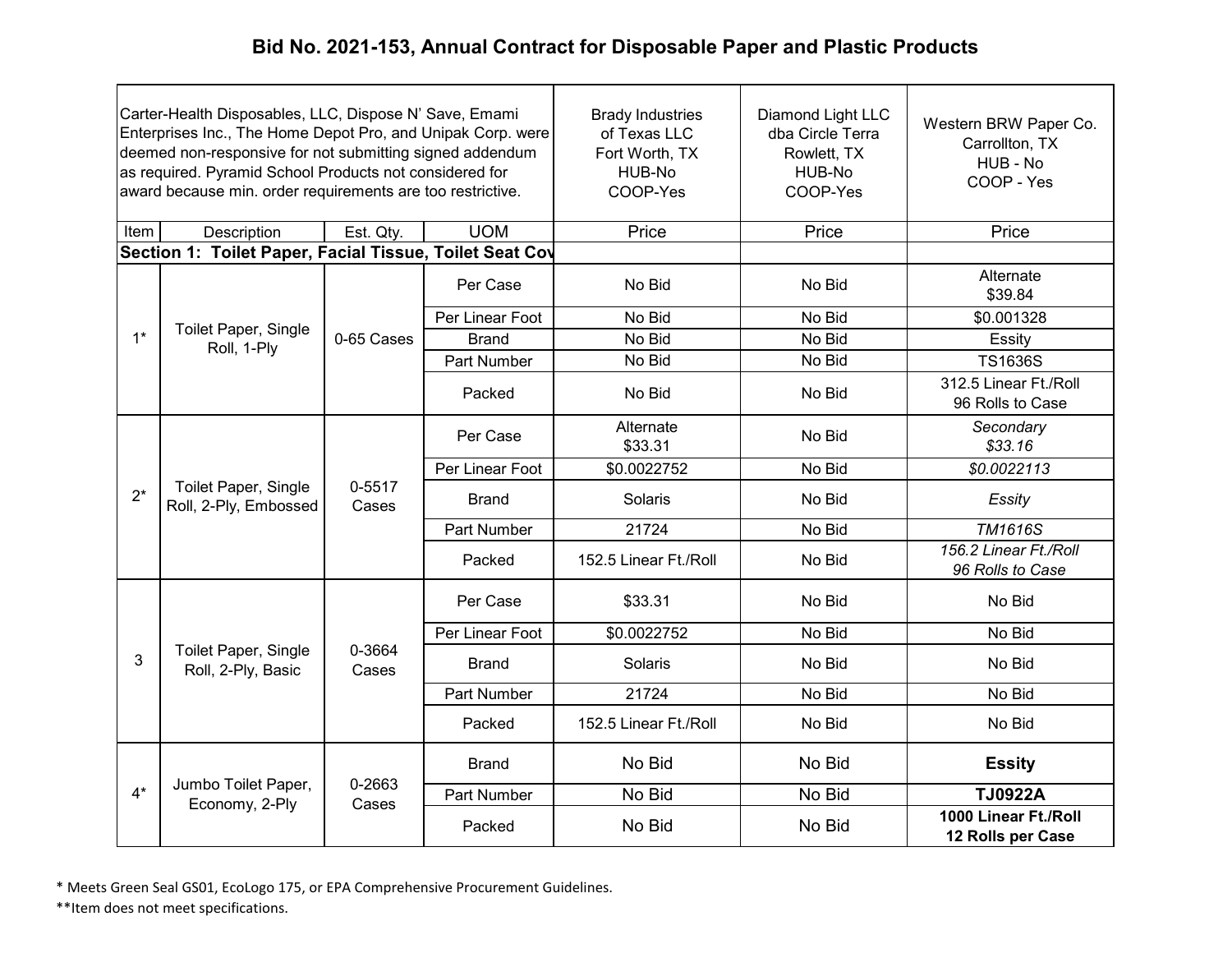| Carter-Health Disposables, LLC, Dispose N' Save, Emami<br>Enterprises Inc., The Home Depot Pro, and Unipak Corp. were<br>deemed non-responsive for not submitting signed addendum<br>as required. Pyramid School Products not considered for<br>award because min. order requirements are too restrictive. |                                                |             |                              | Staples Contract &<br><b>Commercial LLC</b><br>Framingham, MA<br>HUB-No<br>COOP-Yes | <b>Empire Paper Company</b><br>Wichita Falls, TX<br>HUB - No<br>COOP - No | Infinity Supply & Service, Inc.<br>Denton, TX<br>HUB - No<br>COOP - Yes |
|------------------------------------------------------------------------------------------------------------------------------------------------------------------------------------------------------------------------------------------------------------------------------------------------------------|------------------------------------------------|-------------|------------------------------|-------------------------------------------------------------------------------------|---------------------------------------------------------------------------|-------------------------------------------------------------------------|
| Item                                                                                                                                                                                                                                                                                                       | Description                                    | Est. Qty.   | <b>UOM</b>                   | Price                                                                               | Price                                                                     | Price                                                                   |
|                                                                                                                                                                                                                                                                                                            | Dispenser for Jumbo                            |             | Per Unit                     | Alternate<br>\$32.05                                                                | Secondary<br>\$18.92                                                      | No Bid                                                                  |
| 5                                                                                                                                                                                                                                                                                                          | <b>Toilet Paper, Capacity</b>                  | 0-5 Each    | <b>Brand</b>                 | <b>Kimberly Clark</b>                                                               | Essity                                                                    | No Bid                                                                  |
|                                                                                                                                                                                                                                                                                                            | One (1) Roll                                   |             | Part Number                  | 09507                                                                               | SCA66TR                                                                   | No Bid                                                                  |
|                                                                                                                                                                                                                                                                                                            |                                                |             | Packed                       | Per Unit                                                                            | Per Unit                                                                  | No Bid                                                                  |
|                                                                                                                                                                                                                                                                                                            | Dispenser for Jumbo                            |             | Per Unit                     | Alternate<br>\$32.05                                                                | Secondary<br>\$28.38                                                      | No Bid                                                                  |
| 6                                                                                                                                                                                                                                                                                                          | <b>Toilet Paper, Capacity</b><br>One (2) Rolls | 0-10 Each   | <b>Brand</b>                 | <b>Kimberly Clark</b>                                                               | Essity                                                                    | No Bid                                                                  |
|                                                                                                                                                                                                                                                                                                            |                                                |             | Part Number                  | 09551                                                                               | SCA56TR                                                                   | No Bid                                                                  |
|                                                                                                                                                                                                                                                                                                            |                                                |             | Packed                       | Per Unit                                                                            | Per Unit                                                                  | No Bid                                                                  |
|                                                                                                                                                                                                                                                                                                            | Facial Tissue, 2-Ply,<br>Flat Box              | 0-278 Cases | Per Case                     | \$29.04                                                                             | Alternate<br>\$20.40                                                      | \$21.66                                                                 |
|                                                                                                                                                                                                                                                                                                            |                                                |             | Per Sheet                    | \$0.00970                                                                           | \$0.0068                                                                  | \$0.00722                                                               |
| $7^*$                                                                                                                                                                                                                                                                                                      |                                                |             | <b>Brand</b>                 | Georgia Pacific                                                                     | Georgia Pacific                                                           | Prime Source                                                            |
|                                                                                                                                                                                                                                                                                                            |                                                |             | <b>Part Number</b>           | 47410                                                                               | GPC47410                                                                  | 75000283                                                                |
|                                                                                                                                                                                                                                                                                                            |                                                |             | Packed                       | 100 Sheets per Box<br>30 Boxes per Case                                             | 100 Sheets per Box<br>30 Boxes per Case                                   | 100 Sheets per Box<br>30 Boxes per Case                                 |
|                                                                                                                                                                                                                                                                                                            |                                                |             | Per Case                     | Alternate<br>\$60.46                                                                | Secondary<br>\$41.40                                                      | \$29.00**                                                               |
|                                                                                                                                                                                                                                                                                                            |                                                |             | Per Cover                    | \$0.01209                                                                           | \$0.008280                                                                | \$0.0058                                                                |
| $8*$                                                                                                                                                                                                                                                                                                       | Paper Toilet Seat<br>Cover, Half Fold          | 0-135 Cases | <b>Brand</b>                 | Coastwide Professional/<br>Impact                                                   | Hospeco                                                                   | Prime Source                                                            |
|                                                                                                                                                                                                                                                                                                            |                                                |             | Part Number                  | CW24779/SEB2477                                                                     | <b>HOSDS5000</b>                                                          | 75004370                                                                |
|                                                                                                                                                                                                                                                                                                            |                                                |             | Packed                       | 20 Packages Per Case<br>250 Covers Per Case                                         | 20 Packages per Case<br>250 Covers per Package                            | 20 Packages per Case<br>250 Covers per Package                          |
|                                                                                                                                                                                                                                                                                                            |                                                |             | <b>Discount</b>              | up to 76%                                                                           | No Bid                                                                    | 20%                                                                     |
|                                                                                                                                                                                                                                                                                                            | Discount for items not listed in Sec.1         |             | Source of<br><b>Discount</b> | Staples catalog                                                                     | No Bid                                                                    | <b>List Price</b>                                                       |

\* Meets Green Seal GS01, EcoLogo 175, or EPA Comprehensive Procurement Guidelines.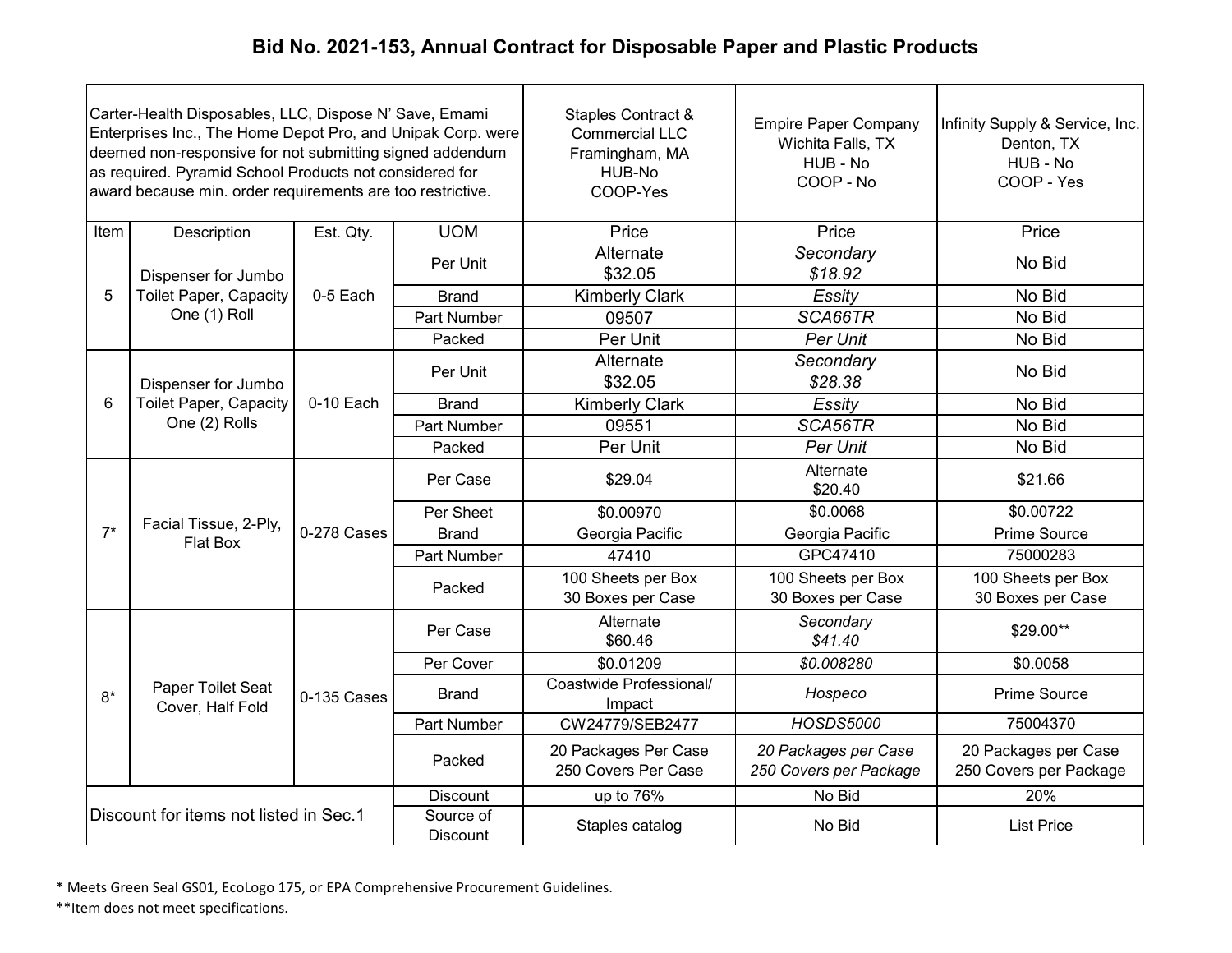| Carter-Health Disposables, LLC, Dispose N' Save, Emami<br>Enterprises Inc., The Home Depot Pro, and Unipak Corp. were<br>deemed non-responsive for not submitting signed addendum<br>as required. Pyramid School Products not considered for<br>award because min. order requirements are too restrictive. |                                        |             |                       | M.A.N.S. Distributors, Inc.<br>Carrollton, TX<br>HUB - Yes<br>COOP - Yes | Matera Paper Company, Inc.<br>d/b/a Ferguson Facilities<br>Supply<br>Grand Prairie, TX<br>HUB - No<br>COOP - Yes | Pollock Investments, Inc.<br>d/b/a Pollock Orora<br>Grand Prairie, TX<br>HUB - No<br>COOP - Yes |
|------------------------------------------------------------------------------------------------------------------------------------------------------------------------------------------------------------------------------------------------------------------------------------------------------------|----------------------------------------|-------------|-----------------------|--------------------------------------------------------------------------|------------------------------------------------------------------------------------------------------------------|-------------------------------------------------------------------------------------------------|
| Item                                                                                                                                                                                                                                                                                                       | Description                            | Est. Qty.   | <b>UOM</b>            | Price                                                                    | Price                                                                                                            | Price                                                                                           |
|                                                                                                                                                                                                                                                                                                            | Dispenser for Jumbo                    |             | Per Unit              | No Bid                                                                   | No Bid                                                                                                           | <b>Primary</b><br>\$17.59                                                                       |
| 5                                                                                                                                                                                                                                                                                                          | <b>Toilet Paper, Capacity</b>          | 0-5 Each    | <b>Brand</b>          | No Bid                                                                   | No Bid                                                                                                           | <b>SCA</b>                                                                                      |
|                                                                                                                                                                                                                                                                                                            | One (1) Roll                           |             | Part Number           | No Bid                                                                   | No Bid                                                                                                           | <b>66TR</b>                                                                                     |
|                                                                                                                                                                                                                                                                                                            |                                        |             | Packed                | No Bid                                                                   | No Bid                                                                                                           | <b>Per Unit</b>                                                                                 |
|                                                                                                                                                                                                                                                                                                            | Dispenser for Jumbo                    |             | Per Unit              | No Bid                                                                   | No Bid                                                                                                           | Primary<br>\$25.31                                                                              |
| 6                                                                                                                                                                                                                                                                                                          | <b>Toilet Paper, Capacity</b>          | 0-10 Each   | <b>Brand</b>          | No Bid                                                                   | No Bid                                                                                                           | <b>SCA</b>                                                                                      |
|                                                                                                                                                                                                                                                                                                            | One (2) Rolls                          |             | Part Number           | No Bid                                                                   | No Bid                                                                                                           | <b>56TR</b>                                                                                     |
|                                                                                                                                                                                                                                                                                                            |                                        |             | Packed                | No Bid                                                                   | No Bid                                                                                                           | <b>Per Unit</b>                                                                                 |
|                                                                                                                                                                                                                                                                                                            | Facial Tissue, 2-Ply,                  | 0-278 Cases | Per Case              | $$17.25**$                                                               | \$20.83                                                                                                          | <b>Primary</b><br>\$17.58                                                                       |
|                                                                                                                                                                                                                                                                                                            |                                        |             | Per Sheet             | \$0.00575                                                                | \$0.00694                                                                                                        | \$0.00586                                                                                       |
| $7^*$                                                                                                                                                                                                                                                                                                      |                                        |             | <b>Brand</b>          | Nittany                                                                  | <b>TORK</b>                                                                                                      | <b>SCA</b>                                                                                      |
|                                                                                                                                                                                                                                                                                                            | Flat Box                               |             | Part Number           | 5701                                                                     | <b>TF6710A</b>                                                                                                   | <b>TF6710A</b>                                                                                  |
|                                                                                                                                                                                                                                                                                                            |                                        |             | Packed                | 100 Sheets per Box<br>30 Boxes per Case                                  | 100 Sheets per Box<br>30 Boxes per Case                                                                          | 100 Sheets per Box<br>30 Boxes per Case                                                         |
|                                                                                                                                                                                                                                                                                                            |                                        |             | Per Case              | $$28.71**$                                                               | <b>Primary</b><br>\$33.93                                                                                        | \$75.25                                                                                         |
|                                                                                                                                                                                                                                                                                                            |                                        |             | Per Cover             | \$0.005742                                                               | \$0.0067                                                                                                         | \$0.01505                                                                                       |
| $8*$                                                                                                                                                                                                                                                                                                       | Paper Toilet Seat<br>Cover, Half Fold  | 0-135 Cases | <b>Brand</b>          | Prime Source                                                             | Westcraft                                                                                                        | Impact                                                                                          |
|                                                                                                                                                                                                                                                                                                            |                                        |             | Part Number           | 75004370                                                                 | WC112986                                                                                                         | 25187973                                                                                        |
|                                                                                                                                                                                                                                                                                                            |                                        |             | Packed                | 20 Packages per Case<br>250 Covers per Package                           | 20 Packages per Case<br>250 Covers per Package                                                                   | 20 Packages per Case<br>250 Covers per Package                                                  |
|                                                                                                                                                                                                                                                                                                            |                                        |             | <b>Discount</b>       | 50%                                                                      | 25%                                                                                                              | 25% - 40%                                                                                       |
|                                                                                                                                                                                                                                                                                                            | Discount for items not listed in Sec.1 |             | Source of<br>Discount | www.Biggestbook.com                                                      | Discount off website pricing                                                                                     | Buyboard 569-18                                                                                 |

\* Meets Green Seal GS01, EcoLogo 175, or EPA Comprehensive Procurement Guidelines.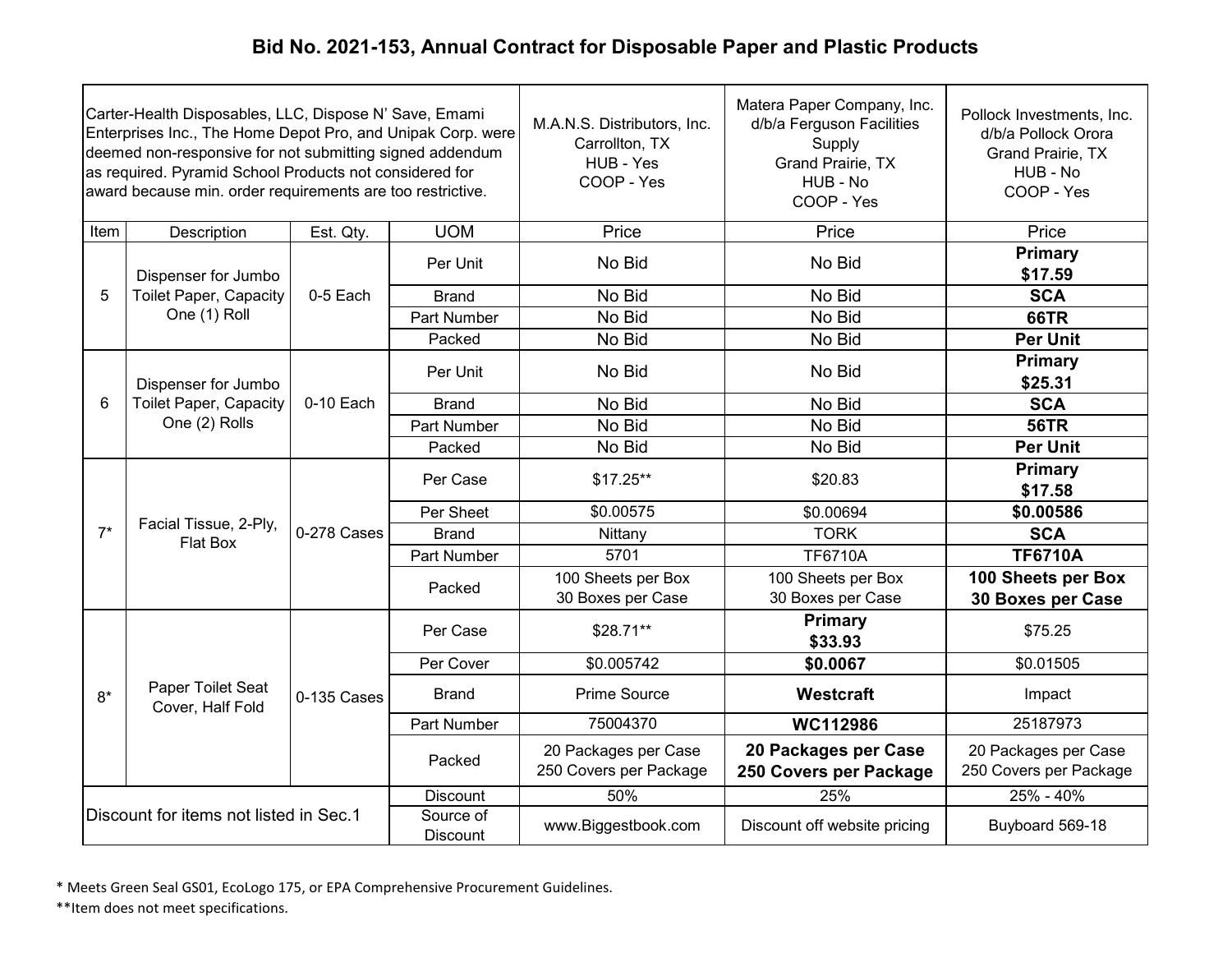|                                        | Carter-Health Disposables, LLC, Dispose N' Save, Emami<br>Enterprises Inc., The Home Depot Pro, and Unipak Corp. were<br>deemed non-responsive for not submitting signed addendum<br>as required. Pyramid School Products not considered for<br>award because min. order requirements are too restrictive. |             |                              | <b>Brady Industries</b><br>of Texas LLC<br>Fort Worth, TX<br>HUB-No<br>COOP-Yes | Diamond Light LLC<br>dba Circle Terra<br>Rowlett, TX<br>HUB-No<br>COOP-Yes | Western BRW Paper Co.<br>Carrollton, TX<br>HUB - No<br>COOP - Yes |
|----------------------------------------|------------------------------------------------------------------------------------------------------------------------------------------------------------------------------------------------------------------------------------------------------------------------------------------------------------|-------------|------------------------------|---------------------------------------------------------------------------------|----------------------------------------------------------------------------|-------------------------------------------------------------------|
| Item                                   | Description                                                                                                                                                                                                                                                                                                | Est. Qty.   | <b>UOM</b>                   | Price                                                                           | Price                                                                      | Price                                                             |
|                                        | Dispenser for Jumbo                                                                                                                                                                                                                                                                                        |             | Per Unit                     | No Bid                                                                          | No Bid                                                                     | \$32.67                                                           |
| 5                                      | <b>Toilet Paper, Capacity</b>                                                                                                                                                                                                                                                                              | 0-5 Each    | <b>Brand</b>                 | No Bid                                                                          | No Bid                                                                     | <b>Kimberly Clark</b>                                             |
|                                        | One (1) Roll                                                                                                                                                                                                                                                                                               |             | Part Number                  | No Bid                                                                          | No Bid                                                                     | <b>KCC09507</b>                                                   |
|                                        |                                                                                                                                                                                                                                                                                                            |             | Packed                       | No Bid                                                                          | No Bid                                                                     | Per Unit                                                          |
|                                        | Dispenser for Jumbo                                                                                                                                                                                                                                                                                        |             | Per Unit                     | No Bid                                                                          | No Bid                                                                     | \$32.67                                                           |
| 6                                      | <b>Toilet Paper, Capacity</b><br>One (2) Rolls                                                                                                                                                                                                                                                             | 0-10 Each   | <b>Brand</b>                 | No Bid                                                                          | No Bid                                                                     | <b>Kimberly Clark</b>                                             |
|                                        |                                                                                                                                                                                                                                                                                                            |             | Part Number                  | No Bid                                                                          | No Bid                                                                     | <b>KCC09551</b>                                                   |
|                                        |                                                                                                                                                                                                                                                                                                            |             | Packed                       | No Bid                                                                          | No Bid                                                                     | Per Unit                                                          |
|                                        | Facial Tissue, 2-Ply,<br>Flat Box                                                                                                                                                                                                                                                                          | 0-278 Cases | Per Case                     | $$15.81**$                                                                      | No Bid                                                                     | Secondary<br>\$18.96                                              |
|                                        |                                                                                                                                                                                                                                                                                                            |             | Per Sheet                    | \$0.00527                                                                       | No Bid                                                                     | \$0.006320                                                        |
| $7^*$                                  |                                                                                                                                                                                                                                                                                                            |             | <b>Brand</b>                 | Solaris                                                                         | No Bid                                                                     | Essity                                                            |
|                                        |                                                                                                                                                                                                                                                                                                            |             | Part Number                  | 11513                                                                           | No Bid                                                                     | <b>TF6710A</b>                                                    |
|                                        |                                                                                                                                                                                                                                                                                                            |             | Packed                       | 100 Sheets per Box<br>30 Boxes per Case                                         | No Bid                                                                     | 100 Sheets per Box<br>30 Boxes per Case                           |
|                                        |                                                                                                                                                                                                                                                                                                            |             | Per Case                     | No Bid                                                                          | No Bid                                                                     | No Bid                                                            |
|                                        |                                                                                                                                                                                                                                                                                                            |             | Per Cover                    | No Bid                                                                          | No Bid                                                                     | No Bid                                                            |
| $8*$                                   | Paper Toilet Seat<br>Cover, Half Fold                                                                                                                                                                                                                                                                      | 0-135 Cases | <b>Brand</b>                 | No Bid                                                                          | No Bid                                                                     | No Bid                                                            |
|                                        |                                                                                                                                                                                                                                                                                                            |             | Part Number                  | No Bid                                                                          | No Bid                                                                     | No Bid                                                            |
|                                        |                                                                                                                                                                                                                                                                                                            |             | Packed                       | No Bid                                                                          | No Bid                                                                     | No Bid                                                            |
|                                        |                                                                                                                                                                                                                                                                                                            |             | <b>Discount</b>              | 35%                                                                             | No Bid                                                                     | 25%                                                               |
| Discount for items not listed in Sec.1 |                                                                                                                                                                                                                                                                                                            |             | Source of<br><b>Discount</b> | www.Supplies.<br>bradyindustries.com                                            | No Bid                                                                     | www.Baxtersales.com                                               |

\* Meets Green Seal GS01, EcoLogo 175, or EPA Comprehensive Procurement Guidelines.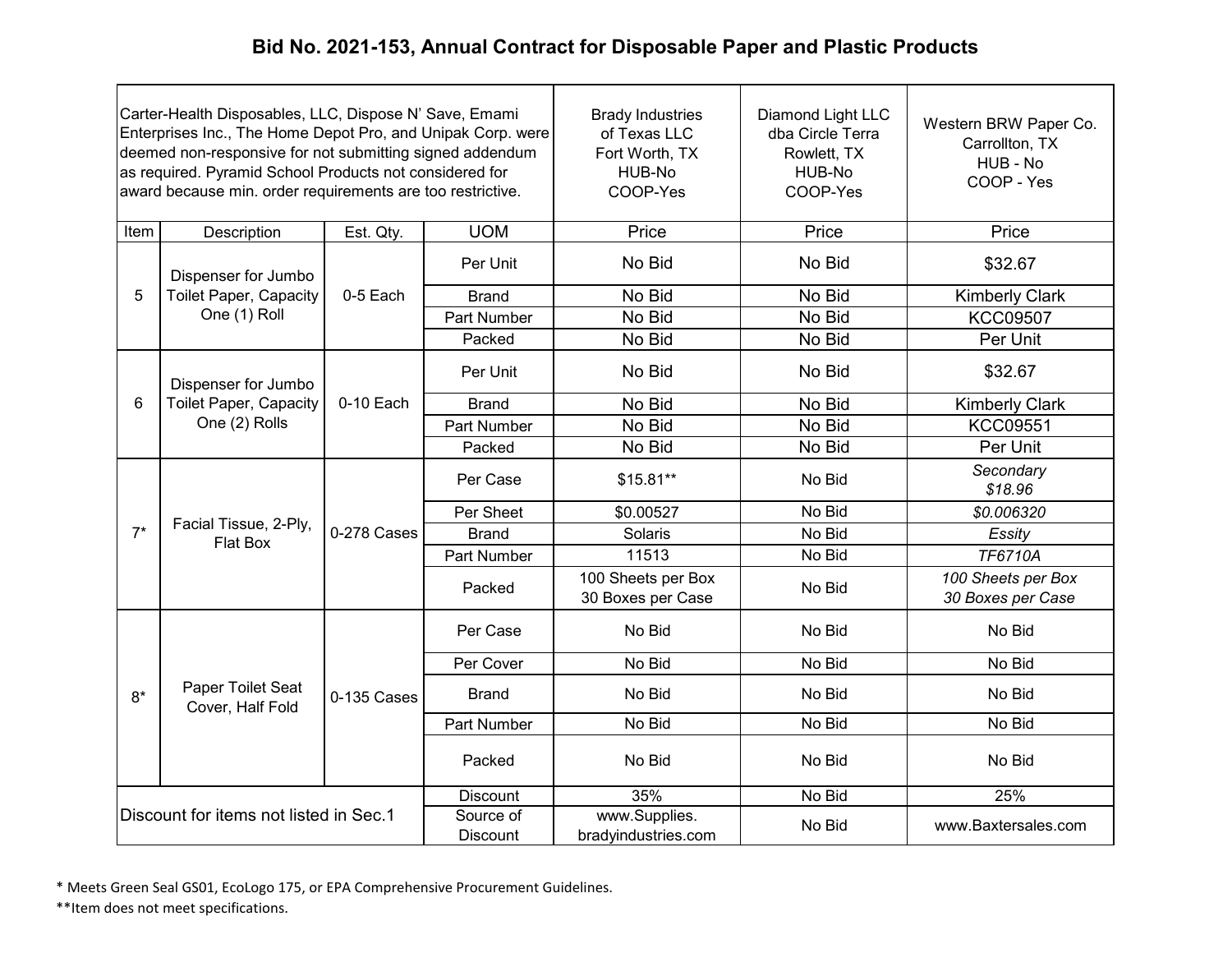| Carter-Health Disposables, LLC, Dispose N' Save, Emami<br>Enterprises Inc., The Home Depot Pro, and Unipak Corp. were<br>deemed non-responsive for not submitting signed addendum<br>as required. Pyramid School Products not considered for<br>award because min. order requirements are too restrictive. |                                              |                 |                 | Staples Contract &<br><b>Commercial LLC</b><br>Framingham, MA<br>HUB-No<br>COOP-Yes | <b>Empire Paper Company</b><br>Wichita Falls, TX<br>HUB - No<br>COOP - No | Infinity Supply & Service, Inc.<br>Denton, TX<br>HUB - No<br>COOP - Yes |
|------------------------------------------------------------------------------------------------------------------------------------------------------------------------------------------------------------------------------------------------------------------------------------------------------------|----------------------------------------------|-----------------|-----------------|-------------------------------------------------------------------------------------|---------------------------------------------------------------------------|-------------------------------------------------------------------------|
| Item                                                                                                                                                                                                                                                                                                       | Description                                  | Est. Qty.       | <b>UOM</b>      | Price                                                                               | Price                                                                     | Price                                                                   |
|                                                                                                                                                                                                                                                                                                            | <b>Section 2: Paper Towels and Dispenser</b> |                 |                 |                                                                                     |                                                                           |                                                                         |
|                                                                                                                                                                                                                                                                                                            |                                              |                 | Per Case        | \$24.96                                                                             | Alternate<br>\$17.76                                                      | \$19.50                                                                 |
|                                                                                                                                                                                                                                                                                                            |                                              | 0-1559          | Per Towel       | \$0.010400                                                                          | \$0.007400                                                                | \$0.008125                                                              |
| $1^*$                                                                                                                                                                                                                                                                                                      | Paper Towels, C-Fold,<br>Bleached, Embossed  | Cases           | <b>Brand</b>    | Coastwide Prof./Marcal                                                              | Essity                                                                    | <b>Prime Source</b>                                                     |
|                                                                                                                                                                                                                                                                                                            |                                              |                 | Part Number     | CW25383                                                                             | SCACB530                                                                  | 75000252                                                                |
|                                                                                                                                                                                                                                                                                                            |                                              |                 | Packed          | 150 Towels per Pack<br>16 Packs per Case                                            | 150 Towels per Pack<br>16 Packs per Case                                  | 150 Towels per Pack<br>16 Packs per Case                                |
|                                                                                                                                                                                                                                                                                                            | Paper Towels, Roll,<br><b>Natural</b>        | 0-1640<br>Cases | Per Case        | <b>Primary</b><br>\$23.72                                                           | \$19.20                                                                   | Secondary<br>\$16.40                                                    |
|                                                                                                                                                                                                                                                                                                            |                                              |                 | Per Linear Foot | \$0.003410                                                                          | \$0.004570                                                                | \$0.003904                                                              |
| $2^*$                                                                                                                                                                                                                                                                                                      |                                              |                 | <b>Brand</b>    | <b>Georgia Pacific</b>                                                              | Essity                                                                    | <b>Right Choice</b>                                                     |
|                                                                                                                                                                                                                                                                                                            |                                              |                 | Part Number     | 26401                                                                               | SCARK350                                                                  | 78000002                                                                |
|                                                                                                                                                                                                                                                                                                            |                                              |                 | Packed          | 580 Linear Ft./Roll<br>12 Rolls per Case                                            | 350 Linear Ft./Roll<br>12 Rolls per Case                                  | 350 Linear Ft./Roll<br>12 Rolls per Case                                |
| 3                                                                                                                                                                                                                                                                                                          | <b>Touchless Roll Paper</b><br>Towel,        | 0-135 Cases     | Per Case        | \$70.13                                                                             | \$62.49                                                                   | No Bid                                                                  |
|                                                                                                                                                                                                                                                                                                            | GPC 89430                                    |                 | Packed          | 6 Rolls per Case                                                                    | 6 Rolls per Case                                                          | No Bid                                                                  |
| 4                                                                                                                                                                                                                                                                                                          | <b>Touchless Roll Paper</b><br>Towel,        | 0-2047<br>Cases | Per Case        | \$70.13                                                                             | \$62.64                                                                   | No Bid                                                                  |
|                                                                                                                                                                                                                                                                                                            | GPC 89490                                    |                 | Packed          | 6 Rolls per Case                                                                    | 6 Rolls per Case                                                          | No Bid                                                                  |
|                                                                                                                                                                                                                                                                                                            |                                              |                 | Per Case        | 26.17**                                                                             | \$62.64                                                                   | Primary<br>\$30.99                                                      |
|                                                                                                                                                                                                                                                                                                            | <b>Touchless Roll Paper</b>                  |                 | Per Linear Foot | \$4.36                                                                              | \$0.01305                                                                 | \$0.006450                                                              |
| 5                                                                                                                                                                                                                                                                                                          | Towel (Equivalent to                         | 0-83 Cases      | <b>Brand</b>    | Coastwide/Worklife                                                                  | Georgia Pacific                                                           | <b>Morcon</b>                                                           |
|                                                                                                                                                                                                                                                                                                            | GPC89490)                                    |                 | Part Number     | CW20181                                                                             | GPC89490                                                                  | <b>W106</b>                                                             |
|                                                                                                                                                                                                                                                                                                            |                                              |                 | Packed          | 800 Linear Ft./Roll<br>6 Rolls per Case                                             | 800 Linear Ft./Roll<br>6 Rolls per Case                                   | 800 Linear Ft./Roll<br>6 Rolls per Case                                 |

\* Meets Green Seal GS01, EcoLogo 175, or EPA Comprehensive Procurement Guidelines.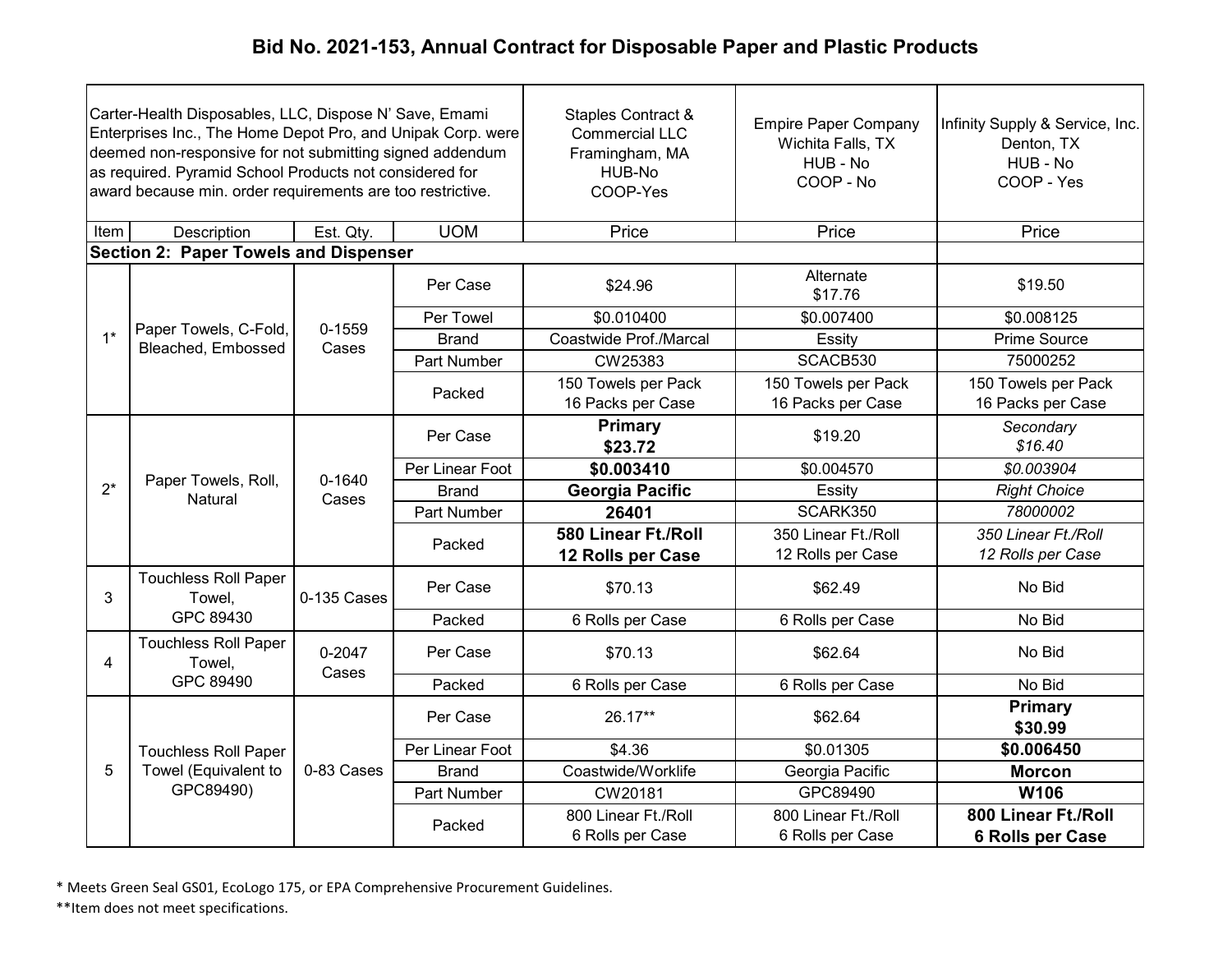| Carter-Health Disposables, LLC, Dispose N' Save, Emami<br>Enterprises Inc., The Home Depot Pro, and Unipak Corp. were<br>deemed non-responsive for not submitting signed addendum<br>as required. Pyramid School Products not considered for<br>award because min. order requirements are too restrictive. |                                              |                     |                 | M.A.N.S. Distributors, Inc.<br>Carrollton, TX<br>HUB - Yes<br>COOP - Yes | Matera Paper Company, Inc.<br>d/b/a Ferguson Facilities<br>Supply<br>Grand Prairie, TX<br>HUB - No<br>COOP - Yes | Pollock Investments, Inc.<br>d/b/a Pollock Orora<br><b>Grand Prairie, TX</b><br>HUB - No<br>COOP - Yes |
|------------------------------------------------------------------------------------------------------------------------------------------------------------------------------------------------------------------------------------------------------------------------------------------------------------|----------------------------------------------|---------------------|-----------------|--------------------------------------------------------------------------|------------------------------------------------------------------------------------------------------------------|--------------------------------------------------------------------------------------------------------|
| Item                                                                                                                                                                                                                                                                                                       | Description                                  | Est. Qty.           | <b>UOM</b>      | Price                                                                    | Price                                                                                                            | Price                                                                                                  |
|                                                                                                                                                                                                                                                                                                            | <b>Section 2: Paper Towels and Dispenser</b> |                     |                 |                                                                          |                                                                                                                  |                                                                                                        |
|                                                                                                                                                                                                                                                                                                            |                                              |                     | Per Case        | $$16.45**$                                                               | \$18.90                                                                                                          | Secondary<br>\$17.48                                                                                   |
|                                                                                                                                                                                                                                                                                                            |                                              | 0-1559              | Per Towel       | \$0.006850                                                               | \$0.0078                                                                                                         | \$0.00728333                                                                                           |
| $1*$                                                                                                                                                                                                                                                                                                       | Paper Towels, C-Fold,<br>Bleached, Embossed  | Cases               | <b>Brand</b>    | <b>Right Choice</b>                                                      | <b>TORK</b>                                                                                                      | <b>SCA</b>                                                                                             |
|                                                                                                                                                                                                                                                                                                            |                                              |                     | Part Number     | 78000010                                                                 | CB530                                                                                                            | CB530                                                                                                  |
|                                                                                                                                                                                                                                                                                                            |                                              |                     | Packed          | 200 Towels per Pack<br>12 Packs per Case                                 | 150 Towels per Pack 16 Packs<br>per Case                                                                         | 150 Towels per Pack<br>16 Packs per Case                                                               |
|                                                                                                                                                                                                                                                                                                            | Paper Towels, Roll,<br>Natural               |                     | Per Case        | Alternate<br>\$17.27                                                     | \$20.12                                                                                                          | \$18.61                                                                                                |
|                                                                                                                                                                                                                                                                                                            |                                              | $0 - 1640$          | Per Linear Foot | \$0.004111                                                               | \$0.0047                                                                                                         | \$0.00443095                                                                                           |
| $2^*$                                                                                                                                                                                                                                                                                                      |                                              | Cases               | <b>Brand</b>    | <b>Right Choice</b>                                                      | <b>TORK</b>                                                                                                      | <b>SCA</b>                                                                                             |
|                                                                                                                                                                                                                                                                                                            |                                              |                     | Part Number     | 78000002                                                                 | <b>RK350A</b>                                                                                                    | <b>RK350A</b>                                                                                          |
|                                                                                                                                                                                                                                                                                                            |                                              |                     | Packed          | 350 Linear Ft./Roll<br>12 Rolls per Case                                 | 350 Linear Ft./Roll 12Rolls per<br>Case                                                                          | 350 Linear Ft./Roll<br>12 Rolls per Case                                                               |
| 3                                                                                                                                                                                                                                                                                                          | <b>Touchless Roll Paper</b><br>Towel,        | 0-135 Cases         | Per Case        | Alternate<br>\$57.47                                                     | \$65.85                                                                                                          | \$60.89                                                                                                |
|                                                                                                                                                                                                                                                                                                            | GPC 89430                                    |                     | Packed          | 6 Rolls per Case                                                         | 6 Rolls per Case                                                                                                 | 6 Rolls per Case                                                                                       |
| $\overline{4}$                                                                                                                                                                                                                                                                                             | <b>Touchless Roll Paper</b><br>Towel,        | $0 - 2047$<br>Cases | Per Case        | \$64.64                                                                  | \$64.28                                                                                                          | Alternate<br>\$60.89                                                                                   |
|                                                                                                                                                                                                                                                                                                            | GPC 89490                                    |                     | Packed          | 6 Rolls per Case                                                         | 6 Rolls per Case                                                                                                 | 6 Rolls per Case                                                                                       |
|                                                                                                                                                                                                                                                                                                            |                                              |                     | Per Case        | Secondary<br>\$32.38                                                     | \$61.54                                                                                                          | \$60.89                                                                                                |
|                                                                                                                                                                                                                                                                                                            | <b>Touchless Roll Paper</b>                  |                     | Per Linear Foot | \$0.006740                                                               | \$0.0128                                                                                                         | \$0.01268542                                                                                           |
| 5                                                                                                                                                                                                                                                                                                          | Towel (Equivalent to                         | 0-83 Cases          | <b>Brand</b>    | Morcon                                                                   | Georgia Pacific                                                                                                  | <b>SCA</b>                                                                                             |
|                                                                                                                                                                                                                                                                                                            | GPC89490)                                    |                     | Part Number     | W106                                                                     | 89460                                                                                                            | 89490                                                                                                  |
|                                                                                                                                                                                                                                                                                                            |                                              |                     | Packed          | 800 Linear Ft./Roll<br>6 Rolls per Case                                  | 800 Linear Ft./Roll 6 Rolls per<br>Case                                                                          | 800 Linear Ft./Roll<br>6 Rolls per Case                                                                |

\* Meets Green Seal GS01, EcoLogo 175, or EPA Comprehensive Procurement Guidelines.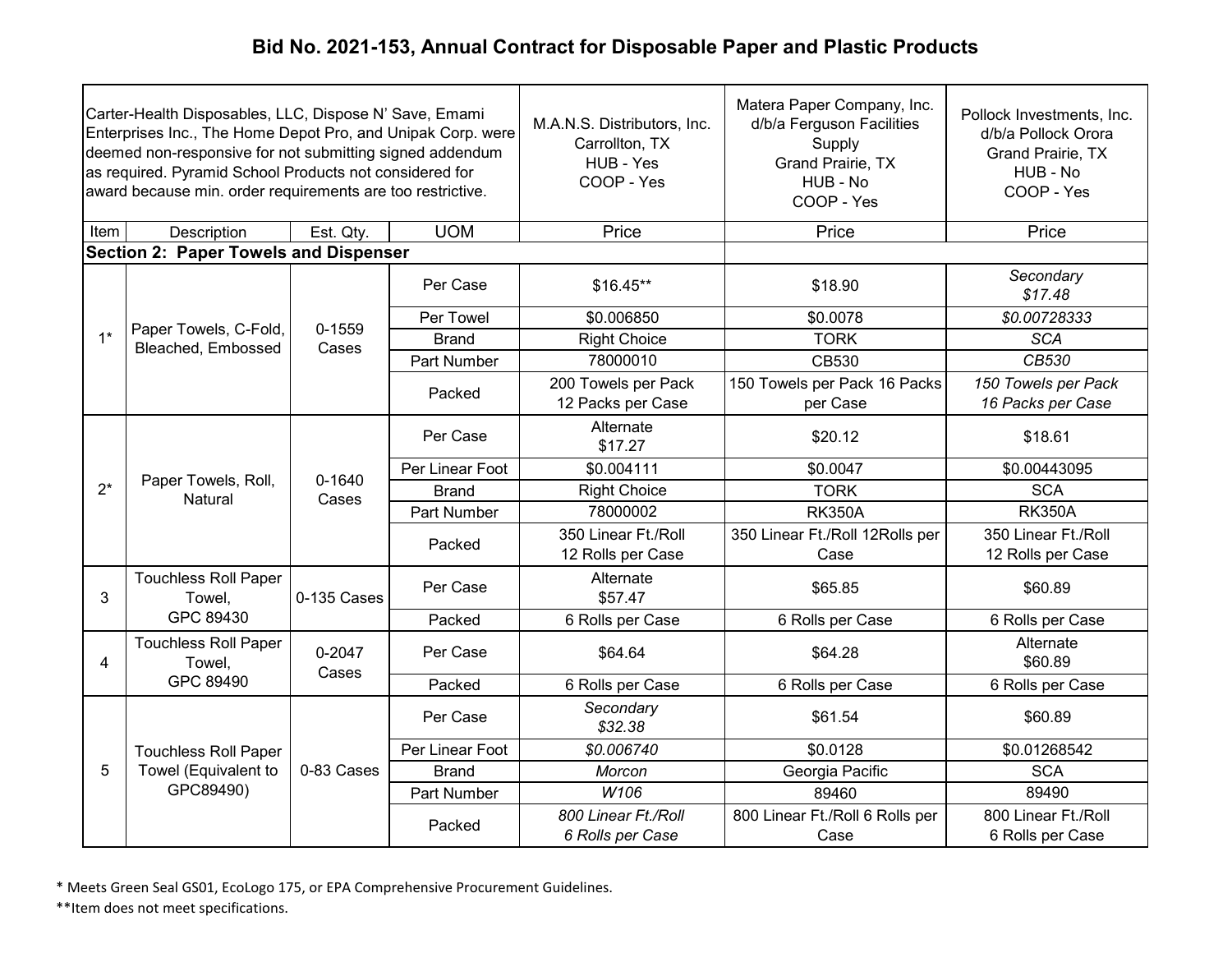| Carter-Health Disposables, LLC, Dispose N' Save, Emami<br>Enterprises Inc., The Home Depot Pro, and Unipak Corp. were<br>deemed non-responsive for not submitting signed addendum<br>as required. Pyramid School Products not considered for<br>award because min. order requirements are too restrictive. |                                              |                     |                 | <b>Brady Industries</b><br>of Texas LLC<br>Fort Worth, TX<br>HUB-No<br>COOP-Yes | Diamond Light LLC<br>dba Circle Terra<br>Rowlett, TX<br>HUB-No<br>COOP-Yes | Western BRW Paper Co.<br>Carrollton, TX<br>HUB - No<br>COOP - Yes |
|------------------------------------------------------------------------------------------------------------------------------------------------------------------------------------------------------------------------------------------------------------------------------------------------------------|----------------------------------------------|---------------------|-----------------|---------------------------------------------------------------------------------|----------------------------------------------------------------------------|-------------------------------------------------------------------|
| Item                                                                                                                                                                                                                                                                                                       | Description                                  | Est. Qty.           | <b>UOM</b>      | Price                                                                           | Price                                                                      | Price                                                             |
|                                                                                                                                                                                                                                                                                                            | <b>Section 2: Paper Towels and Dispenser</b> |                     |                 |                                                                                 |                                                                            |                                                                   |
|                                                                                                                                                                                                                                                                                                            |                                              |                     | Per Case        | No Bid                                                                          | No Bid                                                                     | <b>Primary</b><br>\$17.424                                        |
|                                                                                                                                                                                                                                                                                                            |                                              | $0 - 1559$          | Per Towel       | No Bid                                                                          | No Bid                                                                     | \$0.007260                                                        |
| $1*$                                                                                                                                                                                                                                                                                                       | Paper Towels, C-Fold,<br>Bleached, Embossed  | Cases               | <b>Brand</b>    | No Bid                                                                          | No Bid                                                                     | <b>Essity</b>                                                     |
|                                                                                                                                                                                                                                                                                                            |                                              |                     | Part Number     | No Bid                                                                          | No Bid                                                                     | <b>CB530</b>                                                      |
|                                                                                                                                                                                                                                                                                                            |                                              |                     | Packed          | No Bid                                                                          | No Bid                                                                     | 150 Towels per Pack<br>16 Packs per Case                          |
|                                                                                                                                                                                                                                                                                                            | Paper Towels, Roll,<br>Natural               | $0 - 1640$<br>Cases | Per Case        | No Bid                                                                          | No Bid                                                                     | \$18.54                                                           |
|                                                                                                                                                                                                                                                                                                            |                                              |                     | Per Linear Foot | No Bid                                                                          | No Bid                                                                     | \$0.0044142                                                       |
| $2^*$                                                                                                                                                                                                                                                                                                      |                                              |                     | <b>Brand</b>    | No Bid                                                                          | No Bid                                                                     | Essity                                                            |
|                                                                                                                                                                                                                                                                                                            |                                              |                     | Part Number     | No Bid                                                                          | No Bid                                                                     | <b>RK350A</b>                                                     |
|                                                                                                                                                                                                                                                                                                            |                                              |                     | Packed          | No Bid                                                                          | No Bid                                                                     | 350 Linear Ft./Roll<br>12 Rolls per Case                          |
| 3                                                                                                                                                                                                                                                                                                          | <b>Touchless Roll Paper</b><br>Towel,        | 0-135 Cases         | Per Case        | <b>Primary</b><br>\$55.96                                                       | No Bid                                                                     | Secondary<br>\$56.70                                              |
|                                                                                                                                                                                                                                                                                                            | GPC 89430                                    |                     | Packed          | 6 Rolls per Case                                                                | No Bid                                                                     | 6 Rolls per Case                                                  |
| 4                                                                                                                                                                                                                                                                                                          | <b>Touchless Roll Paper</b><br>Towel,        | 0-2047<br>Cases     | Per Case        | <b>Primary</b><br>\$55.05                                                       | No Bid                                                                     | Secondary<br>\$56.70                                              |
|                                                                                                                                                                                                                                                                                                            | GPC 89490                                    |                     | Packed          | 6 Rolls per Case                                                                | No Bid                                                                     | 6 Rolls per Case                                                  |
|                                                                                                                                                                                                                                                                                                            |                                              |                     | Per Case        | Alternate<br>\$32.98                                                            | No Bid                                                                     | No Bid                                                            |
|                                                                                                                                                                                                                                                                                                            | <b>Touchless Roll Paper</b>                  |                     | Per Linear Foot | \$0.0068708                                                                     | No Bid                                                                     | No Bid                                                            |
| 5                                                                                                                                                                                                                                                                                                          | Towel (Equivalent to                         | 0-83 Cases          | <b>Brand</b>    | Morcon                                                                          | No Bid                                                                     | No Bid                                                            |
|                                                                                                                                                                                                                                                                                                            | GPC89490)                                    |                     | Part Number     | W106                                                                            | No Bid                                                                     | No Bid                                                            |
|                                                                                                                                                                                                                                                                                                            |                                              |                     | Packed          | 800 Linear Ft./Roll<br>6 Rolls per Case                                         | No Bid                                                                     | No Bid                                                            |

\* Meets Green Seal GS01, EcoLogo 175, or EPA Comprehensive Procurement Guidelines.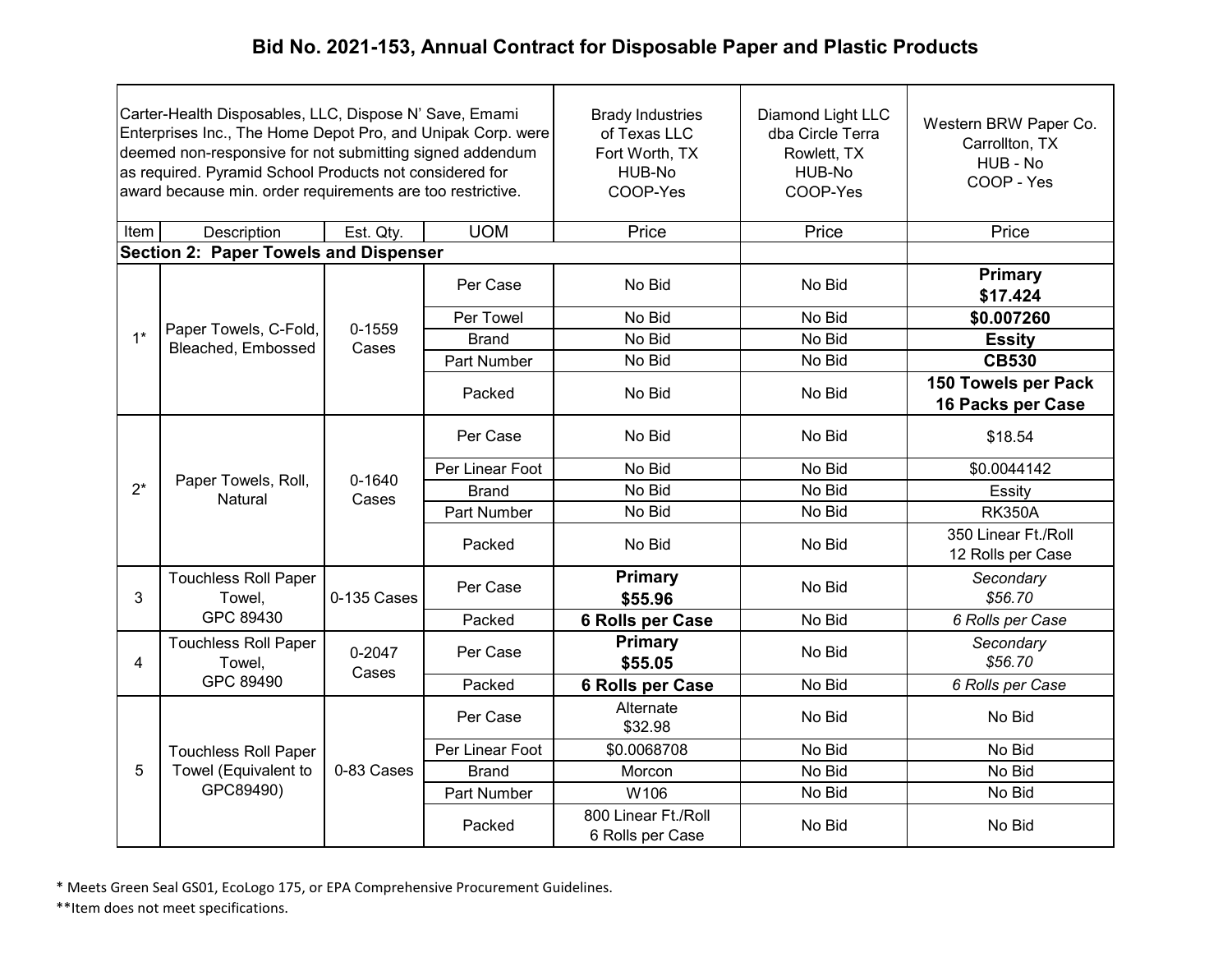| Carter-Health Disposables, LLC, Dispose N' Save, Emami<br>Enterprises Inc., The Home Depot Pro, and Unipak Corp. were<br>deemed non-responsive for not submitting signed addendum<br>as required. Pyramid School Products not considered for<br>award because min. order requirements are too restrictive. |                                         |             |                              | Staples Contract &<br><b>Commercial LLC</b><br>Framingham, MA<br>HUB-No<br>COOP-Yes | <b>Empire Paper Company</b><br>Wichita Falls, TX<br>HUB - No<br>COOP - No | Infinity Supply & Service, Inc.<br>Denton, TX<br>HUB - No<br>COOP - Yes |
|------------------------------------------------------------------------------------------------------------------------------------------------------------------------------------------------------------------------------------------------------------------------------------------------------------|-----------------------------------------|-------------|------------------------------|-------------------------------------------------------------------------------------|---------------------------------------------------------------------------|-------------------------------------------------------------------------|
| Item                                                                                                                                                                                                                                                                                                       | Description                             | Est. Qty.   | <b>UOM</b>                   | Price                                                                               | Price                                                                     | Price                                                                   |
| 6                                                                                                                                                                                                                                                                                                          | Dispenser,<br>enMotion <sup>®</sup> ,   | 0-52 Each   | Per Unit                     | \$15.99                                                                             | \$13.33                                                                   | No Bid                                                                  |
|                                                                                                                                                                                                                                                                                                            | GPC 59462                               |             | Packed                       | Per Unit                                                                            | Per Unit                                                                  | No Bid                                                                  |
|                                                                                                                                                                                                                                                                                                            |                                         |             | Per Case                     | \$20.49                                                                             | \$16.96                                                                   | Primary<br>\$14.70                                                      |
|                                                                                                                                                                                                                                                                                                            | Paper Towels,                           | 0-14 Cases  | Per Towel                    | \$0.00512                                                                           | \$0.00424                                                                 | \$0.003675                                                              |
| $7^*$                                                                                                                                                                                                                                                                                                      | Multifold Natural, 1 Ply                |             | <b>Brand</b>                 | Coastwide Professional/<br>Sofidel                                                  | Essity                                                                    | <b>Right Choice</b>                                                     |
|                                                                                                                                                                                                                                                                                                            |                                         |             | Part Number                  | CW21819                                                                             | SCAMK520A                                                                 | 78000012                                                                |
|                                                                                                                                                                                                                                                                                                            |                                         |             | Packed                       | 250/Pk;16 Pk/Case                                                                   | 250/Pk;16 Pk/Case                                                         | 250/Pk; 16 Pk/Case                                                      |
|                                                                                                                                                                                                                                                                                                            | Paper Towels,                           | 0-133 Cases | Per Case                     | \$23.96**                                                                           | Alternate<br>\$22.72                                                      | No Bid                                                                  |
| $8*$                                                                                                                                                                                                                                                                                                       |                                         |             | Per Towel                    | \$0.00599                                                                           | \$0.00568                                                                 | No Bid                                                                  |
|                                                                                                                                                                                                                                                                                                            | Multifold White, 1 Ply                  |             | <b>Brand</b>                 | Coastwide Prof/Sofidel                                                              | Essity                                                                    | No Bid                                                                  |
|                                                                                                                                                                                                                                                                                                            |                                         |             | Part Number                  | CW58045                                                                             | SCAMB540A                                                                 | No Bid                                                                  |
|                                                                                                                                                                                                                                                                                                            |                                         |             | Packed                       | 250/Pk;16 Pk/Case                                                                   | 250/Pk;16 Pk/Case                                                         | No Bid                                                                  |
|                                                                                                                                                                                                                                                                                                            |                                         |             | <b>Discount</b>              | up to 76%                                                                           | No Bid                                                                    | 20%                                                                     |
|                                                                                                                                                                                                                                                                                                            | Discount for items not listed in Sec. 2 |             | Source of<br><b>Discount</b> | Staples catalog                                                                     | No Bid                                                                    | <b>List Price</b>                                                       |
|                                                                                                                                                                                                                                                                                                            | <b>Section 3: Paper Bags</b>            |             |                              |                                                                                     |                                                                           |                                                                         |
|                                                                                                                                                                                                                                                                                                            |                                         |             | Per Bale                     | No Bid                                                                              | \$68.32                                                                   | Primary<br>\$55.89                                                      |
| 1                                                                                                                                                                                                                                                                                                          | Paper Bags, #57,                        | 0-170 Bales | Per Bag                      | No Bid                                                                              | \$0.13644                                                                 | \$0.11178                                                               |
|                                                                                                                                                                                                                                                                                                            | Grocery size                            |             | <b>Brand</b>                 | No Bid                                                                              | Duro                                                                      | <b>Duro</b>                                                             |
|                                                                                                                                                                                                                                                                                                            |                                         |             | Part Number                  | No Bid                                                                              | <b>DSP80076</b>                                                           | 80076                                                                   |
|                                                                                                                                                                                                                                                                                                            |                                         |             | Packed                       | No Bid                                                                              | 500 Bags per Bale                                                         | 500 Bags per Bale                                                       |

\* Meets Green Seal GS01, EcoLogo 175, or EPA Comprehensive Procurement Guidelines.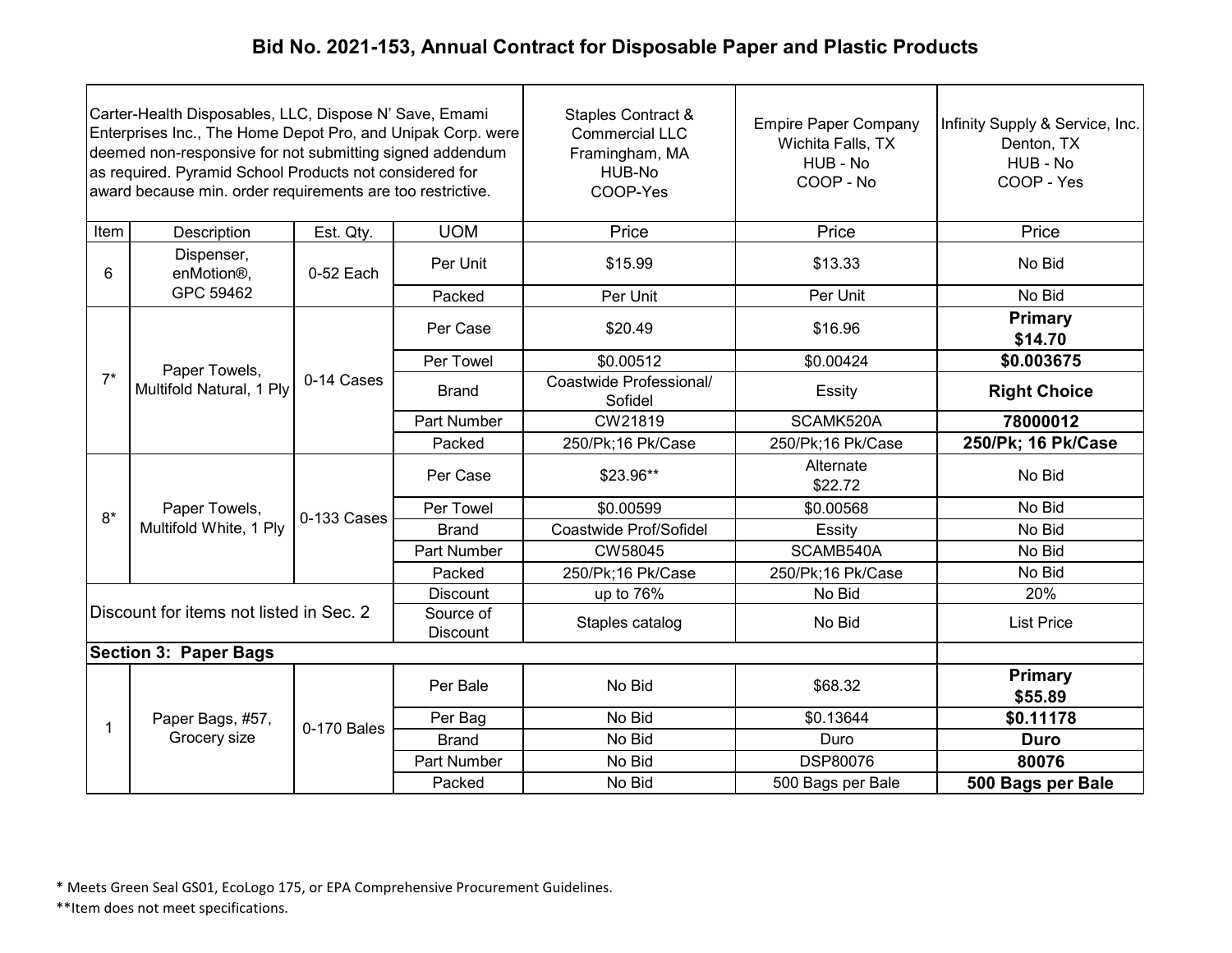| Carter-Health Disposables, LLC, Dispose N' Save, Emami<br>Enterprises Inc., The Home Depot Pro, and Unipak Corp. were<br>deemed non-responsive for not submitting signed addendum<br>as required. Pyramid School Products not considered for<br>award because min. order requirements are too restrictive. |                                         |             |                              | M.A.N.S. Distributors, Inc.<br>Carrollton, TX<br>HUB - Yes<br>COOP - Yes | Matera Paper Company, Inc.<br>d/b/a Ferguson Facilities<br>Supply<br>Grand Prairie, TX<br>HUB - No<br>COOP - Yes | Pollock Investments, Inc.<br>d/b/a Pollock Orora<br>Grand Prairie, TX<br>HUB - No<br>COOP - Yes |
|------------------------------------------------------------------------------------------------------------------------------------------------------------------------------------------------------------------------------------------------------------------------------------------------------------|-----------------------------------------|-------------|------------------------------|--------------------------------------------------------------------------|------------------------------------------------------------------------------------------------------------------|-------------------------------------------------------------------------------------------------|
| Item                                                                                                                                                                                                                                                                                                       | Description                             | Est. Qty.   | <b>UOM</b>                   | Price                                                                    | Price                                                                                                            | Price                                                                                           |
| 6                                                                                                                                                                                                                                                                                                          | Dispenser,<br>enMotion <sup>®</sup> ,   | 0-52 Each   | Per Unit                     | No Bid                                                                   | No Bid                                                                                                           | Alternate<br>\$12.40                                                                            |
|                                                                                                                                                                                                                                                                                                            | GPC 59462                               |             | Packed                       | No Bid                                                                   | No Bid                                                                                                           | Per Unit                                                                                        |
|                                                                                                                                                                                                                                                                                                            |                                         |             | Per Case                     | Secondary<br>\$15.51                                                     | \$17.68                                                                                                          | Alternate<br>\$16.35                                                                            |
|                                                                                                                                                                                                                                                                                                            | Paper Towels,                           |             | Per Towel                    | \$0.003877                                                               | \$0.004420                                                                                                       | \$0.0040875                                                                                     |
| $7^*$                                                                                                                                                                                                                                                                                                      | Multifold Natural, 1 Ply                | 0-14 Cases  | <b>Brand</b>                 | <b>Right Choice</b>                                                      | <b>TORK</b>                                                                                                      | <b>SCA</b>                                                                                      |
|                                                                                                                                                                                                                                                                                                            |                                         |             | Part Number                  | 78000012                                                                 | <b>MK520A</b>                                                                                                    | <b>MK250A</b>                                                                                   |
|                                                                                                                                                                                                                                                                                                            |                                         |             | Packed                       | 250/Pk; 16 Pk/Case                                                       | 250/Pk;16 Pk/Case                                                                                                | 250/Pk;16 Pk/Case                                                                               |
|                                                                                                                                                                                                                                                                                                            |                                         | 0-133 Cases | Per Case                     | $$20.63**$                                                               | Secondary<br>\$21.11                                                                                             | \$16.52                                                                                         |
| $8*$                                                                                                                                                                                                                                                                                                       | Paper Towels,                           |             | Per Towel                    | \$0.00516                                                                | \$0.0052775                                                                                                      | \$0.00826                                                                                       |
|                                                                                                                                                                                                                                                                                                            | Multifold White, 1 Ply                  |             | <b>Brand</b>                 | <b>Right Choice</b>                                                      | Westcraft                                                                                                        | Georgia-Pacific                                                                                 |
|                                                                                                                                                                                                                                                                                                            |                                         |             | Part Number                  | 78000012                                                                 | <b>WC4101W</b>                                                                                                   | 2212014                                                                                         |
|                                                                                                                                                                                                                                                                                                            |                                         |             | Packed                       | 250/Pk;16 Pk/Case                                                        | 250/Pk;16 Pk/Case                                                                                                | 250/Pk; 8 Pk/Case                                                                               |
|                                                                                                                                                                                                                                                                                                            |                                         |             | <b>Discount</b>              | 50%                                                                      | 25%                                                                                                              | 25% - 40%                                                                                       |
|                                                                                                                                                                                                                                                                                                            | Discount for items not listed in Sec. 2 |             | Source of<br><b>Discount</b> | www.Biggestbook.com                                                      | Discount off website pricing                                                                                     | Buyboard 569-18                                                                                 |
|                                                                                                                                                                                                                                                                                                            | <b>Section 3: Paper Bags</b>            |             |                              |                                                                          |                                                                                                                  |                                                                                                 |
|                                                                                                                                                                                                                                                                                                            |                                         |             | Per Bale                     | \$61.06                                                                  | No Bid                                                                                                           | Secondary<br>\$56.91                                                                            |
| $\mathbf 1$                                                                                                                                                                                                                                                                                                | Paper Bags, #57,                        | 0-170 Bales | Per Bag                      | \$0.12212                                                                | No Bid                                                                                                           | \$0.11382                                                                                       |
|                                                                                                                                                                                                                                                                                                            | Grocery size                            |             | <b>Brand</b>                 | Duro                                                                     | No Bid                                                                                                           | Duro                                                                                            |
|                                                                                                                                                                                                                                                                                                            |                                         |             | Part Number                  | 80076                                                                    | No Bid                                                                                                           | 80076                                                                                           |
|                                                                                                                                                                                                                                                                                                            |                                         |             | Packed                       | 500 Bags per Bale                                                        | No Bid                                                                                                           | 500 Bags per Bale                                                                               |

\* Meets Green Seal GS01, EcoLogo 175, or EPA Comprehensive Procurement Guidelines.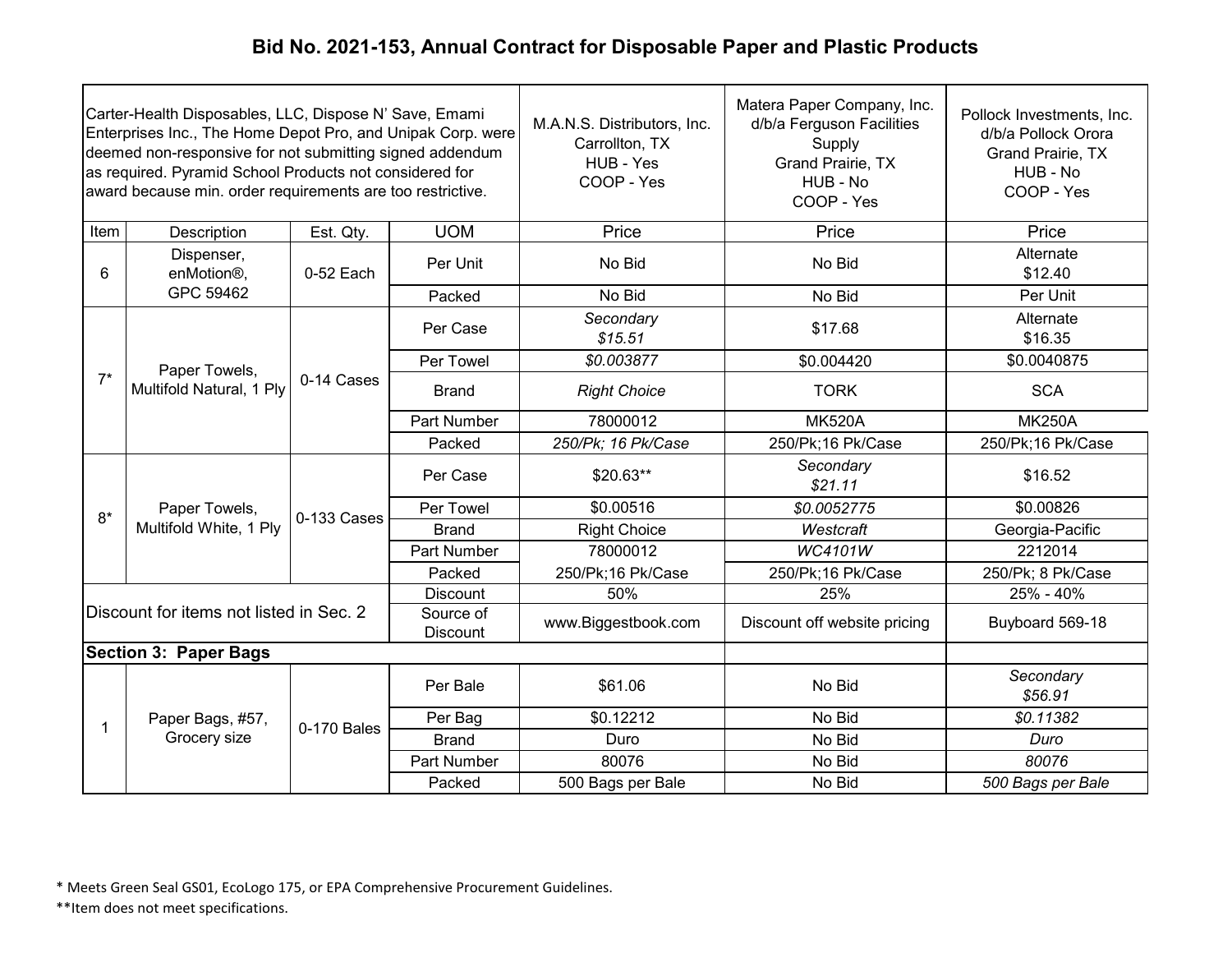| Carter-Health Disposables, LLC, Dispose N' Save, Emami<br>Enterprises Inc., The Home Depot Pro, and Unipak Corp. were<br>deemed non-responsive for not submitting signed addendum<br>as required. Pyramid School Products not considered for<br>award because min. order requirements are too restrictive. |                                         |             | <b>Brady Industries</b><br>of Texas LLC<br>Fort Worth, TX<br>HUB-No<br>COOP-Yes | Diamond Light LLC<br>dba Circle Terra<br>Rowlett, TX<br>HUB-No<br>COOP-Yes | Western BRW Paper Co.<br>Carrollton, TX<br>HUB - No<br>COOP - Yes |                           |
|------------------------------------------------------------------------------------------------------------------------------------------------------------------------------------------------------------------------------------------------------------------------------------------------------------|-----------------------------------------|-------------|---------------------------------------------------------------------------------|----------------------------------------------------------------------------|-------------------------------------------------------------------|---------------------------|
| Item                                                                                                                                                                                                                                                                                                       | Description                             | Est. Qty.   | <b>UOM</b>                                                                      | Price                                                                      | Price                                                             | Price                     |
| 6                                                                                                                                                                                                                                                                                                          | Dispenser,<br>enMotion <sup>®</sup> ,   | 0-52 Each   | Per Unit                                                                        | <b>Primary</b><br>\$11.38                                                  | No Bid                                                            | Secondary<br>\$11.55      |
|                                                                                                                                                                                                                                                                                                            | GPC 59462                               |             | Packed                                                                          | <b>Per Unit</b>                                                            | No Bid                                                            | Per Unit                  |
|                                                                                                                                                                                                                                                                                                            |                                         |             | Per Case                                                                        | \$18.32                                                                    | No Bid                                                            | \$19.08                   |
|                                                                                                                                                                                                                                                                                                            | Paper Towels,                           |             | Per Towel                                                                       | \$0.00458                                                                  | No Bid                                                            | \$0.0047604               |
| $7^*$                                                                                                                                                                                                                                                                                                      | Multifold Natural, 1 Ply                | 0-14 Cases  | <b>Brand</b>                                                                    | <b>Boardwalk Essendant</b>                                                 | No Bid                                                            | <b>General Paper</b>      |
|                                                                                                                                                                                                                                                                                                            |                                         |             | <b>Part Number</b>                                                              | <b>BWK6202</b>                                                             | No Bid                                                            | GENMF4001K                |
|                                                                                                                                                                                                                                                                                                            |                                         |             | Packed                                                                          | 250/Pk;16 Pk/Case                                                          | No Bid                                                            | 334/Pk; 12 Pk/Case        |
|                                                                                                                                                                                                                                                                                                            | Paper Towels,                           | 0-133 Cases | Per Case                                                                        | \$15.94**                                                                  | No Bid                                                            | <b>Primary</b><br>\$21.09 |
| $8*$                                                                                                                                                                                                                                                                                                       |                                         |             | Per Towel                                                                       | \$0.003985                                                                 | No Bid                                                            | \$0.0052619               |
|                                                                                                                                                                                                                                                                                                            | Multifold White, 1 Ply                  |             | <b>Brand</b>                                                                    | Solaris                                                                    | No Bid                                                            | <b>General Paper</b>      |
|                                                                                                                                                                                                                                                                                                            |                                         |             | Part Number                                                                     | 43513                                                                      | No Bid                                                            | <b>GENMF4000W</b>         |
|                                                                                                                                                                                                                                                                                                            |                                         |             | Packed                                                                          | 250/Pk;16 Pk/Case                                                          | No Bid                                                            | 334/Pk; 12 Pk/Case        |
|                                                                                                                                                                                                                                                                                                            |                                         |             | Discount                                                                        | 35%                                                                        | No Bid                                                            | 25%                       |
|                                                                                                                                                                                                                                                                                                            | Discount for items not listed in Sec. 2 |             | Source of<br><b>Discount</b>                                                    | www.Supplies.<br>bradyindustries.com                                       | No Bid                                                            | www.Baxtersales.com       |
|                                                                                                                                                                                                                                                                                                            | <b>Section 3: Paper Bags</b>            |             |                                                                                 |                                                                            |                                                                   |                           |
|                                                                                                                                                                                                                                                                                                            |                                         |             | Per Bale                                                                        | No Bid                                                                     | No Bid                                                            | Alternate<br>\$59.92      |
|                                                                                                                                                                                                                                                                                                            | Paper Bags, #57,                        | 0-170 Bales | Per Bag                                                                         | No Bid                                                                     | No Bid                                                            | \$0.11984                 |
|                                                                                                                                                                                                                                                                                                            | Grocery size                            |             | <b>Brand</b>                                                                    | No Bid                                                                     | No Bid                                                            | <b>General Paper</b>      |
|                                                                                                                                                                                                                                                                                                            |                                         |             | Part Number                                                                     | No Bid                                                                     | No Bid                                                            | BAGSK1657                 |
|                                                                                                                                                                                                                                                                                                            |                                         |             | Packed                                                                          | No Bid                                                                     | No Bid                                                            | 500 Bags per Bundle       |

\* Meets Green Seal GS01, EcoLogo 175, or EPA Comprehensive Procurement Guidelines.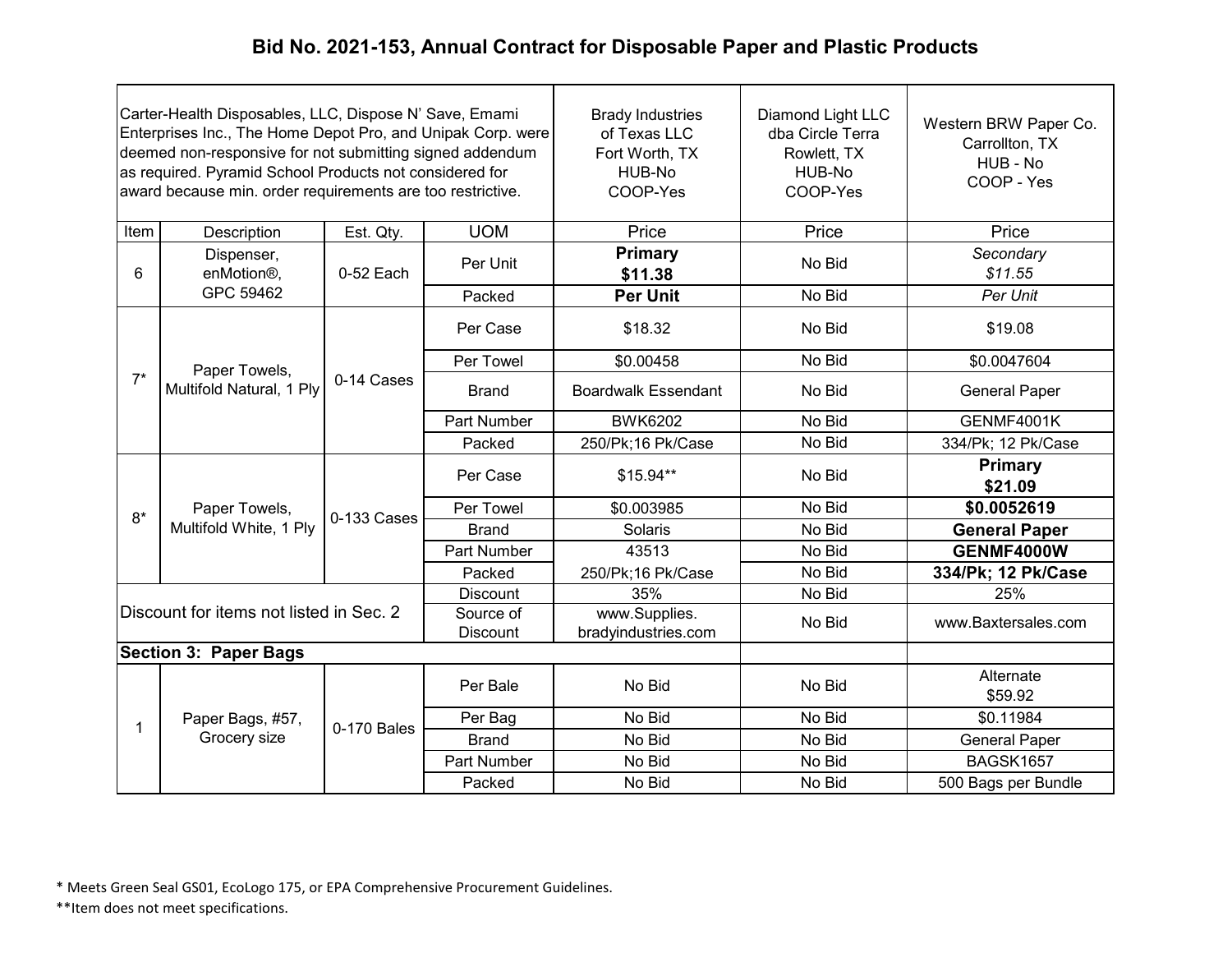| Carter-Health Disposables, LLC, Dispose N' Save, Emami<br>Enterprises Inc., The Home Depot Pro, and Unipak Corp. were<br>deemed non-responsive for not submitting signed addendum<br>as required. Pyramid School Products not considered for<br>award because min. order requirements are too restrictive. |                                                   |              |                              | Staples Contract &<br><b>Commercial LLC</b><br>Framingham, MA<br>HUB-No<br>COOP-Yes | <b>Empire Paper Company</b><br>Wichita Falls, TX<br>HUB - No<br>COOP - No | Infinity Supply & Service, Inc.<br>Denton, TX<br>HUB - No<br>COOP - Yes |
|------------------------------------------------------------------------------------------------------------------------------------------------------------------------------------------------------------------------------------------------------------------------------------------------------------|---------------------------------------------------|--------------|------------------------------|-------------------------------------------------------------------------------------|---------------------------------------------------------------------------|-------------------------------------------------------------------------|
| Item                                                                                                                                                                                                                                                                                                       | Description                                       | Est. Qty.    | <b>UOM</b>                   | Price                                                                               | Price                                                                     | Price                                                                   |
|                                                                                                                                                                                                                                                                                                            |                                                   |              | Per Bale                     | No Bid                                                                              | \$17.59                                                                   | <b>Primary</b><br>\$14.65                                               |
| $\overline{2}$                                                                                                                                                                                                                                                                                             | Paper Bag, #35,                                   | 0-1264 Bales | Per Bag                      | No Bid                                                                              | \$0.03518                                                                 | \$0.029300                                                              |
|                                                                                                                                                                                                                                                                                                            | Lunch Size                                        |              | <b>Brand</b>                 | No Bid                                                                              | Duro                                                                      | <b>Duro</b>                                                             |
|                                                                                                                                                                                                                                                                                                            |                                                   |              | Part Number                  | No Bid                                                                              | <b>DSP18408</b>                                                           | 18408                                                                   |
|                                                                                                                                                                                                                                                                                                            |                                                   |              | Packed                       | No Bid                                                                              | 500 Bags per Pack                                                         | 500 Bags per Bale                                                       |
|                                                                                                                                                                                                                                                                                                            | Paper Bags, #4                                    |              | Per Bale                     | No Bid                                                                              | Alternate<br>\$10.48                                                      | Secondary<br>\$9.72                                                     |
|                                                                                                                                                                                                                                                                                                            |                                                   |              | Per Bag                      | No Bid                                                                              | \$0.02096                                                                 | \$0.019440                                                              |
| 3                                                                                                                                                                                                                                                                                                          |                                                   | 0-15 Bales   | <b>Brand</b>                 | No Bid                                                                              | Duro                                                                      | Duro                                                                    |
|                                                                                                                                                                                                                                                                                                            |                                                   |              | Part Number                  | No Bid                                                                              | <b>DSP18404</b>                                                           | 18404                                                                   |
|                                                                                                                                                                                                                                                                                                            |                                                   |              | Packed                       | No Bid                                                                              | 500 Bags per Pack                                                         | 500 Bags per Bale                                                       |
|                                                                                                                                                                                                                                                                                                            |                                                   |              | <b>Discount</b>              | No Bid                                                                              | No Bid                                                                    | 20%                                                                     |
|                                                                                                                                                                                                                                                                                                            | Discount for items not listed in Sec. 3           |              | Source of<br><b>Discount</b> | No Bid                                                                              | No Bid                                                                    | <b>List Price</b>                                                       |
|                                                                                                                                                                                                                                                                                                            | Section 4: Food Service, Preparation, and Storage |              |                              |                                                                                     |                                                                           |                                                                         |
|                                                                                                                                                                                                                                                                                                            |                                                   |              | Per Case                     | No Bid                                                                              | No Bid                                                                    | No Bid                                                                  |
|                                                                                                                                                                                                                                                                                                            | Apron, Heavy Weight,                              |              | Per Apron                    | No Bid                                                                              | No Bid                                                                    | No Bid                                                                  |
| 1                                                                                                                                                                                                                                                                                                          | Embossed                                          | 0-7 Cases    | <b>Brand</b>                 | No Bid                                                                              | No Bid                                                                    | No Bid                                                                  |
|                                                                                                                                                                                                                                                                                                            |                                                   |              | <b>Part Number</b>           | No Bid                                                                              | No Bid                                                                    | No Bid                                                                  |
|                                                                                                                                                                                                                                                                                                            |                                                   |              | Packed                       | No Bid                                                                              | No Bid                                                                    | No Bid                                                                  |
|                                                                                                                                                                                                                                                                                                            | Gloves, Food Handler,                             |              | Per Case                     | No Bid                                                                              | No Bid                                                                    | No Bid                                                                  |
|                                                                                                                                                                                                                                                                                                            | Thick: .40 mil                                    |              | Per Glove                    | No Bid                                                                              | No Bid                                                                    | No Bid                                                                  |
| $\overline{2}$                                                                                                                                                                                                                                                                                             |                                                   | 0-5 Cases    | <b>Brand</b>                 | No Bid                                                                              | No Bid                                                                    | No Bid                                                                  |
|                                                                                                                                                                                                                                                                                                            |                                                   |              | Part Number                  | No Bid                                                                              | No Bid                                                                    | No Bid                                                                  |
|                                                                                                                                                                                                                                                                                                            |                                                   |              | Packed                       | No Bid                                                                              | No Bid                                                                    | No Bid                                                                  |

\* Meets Green Seal GS01, EcoLogo 175, or EPA Comprehensive Procurement Guidelines.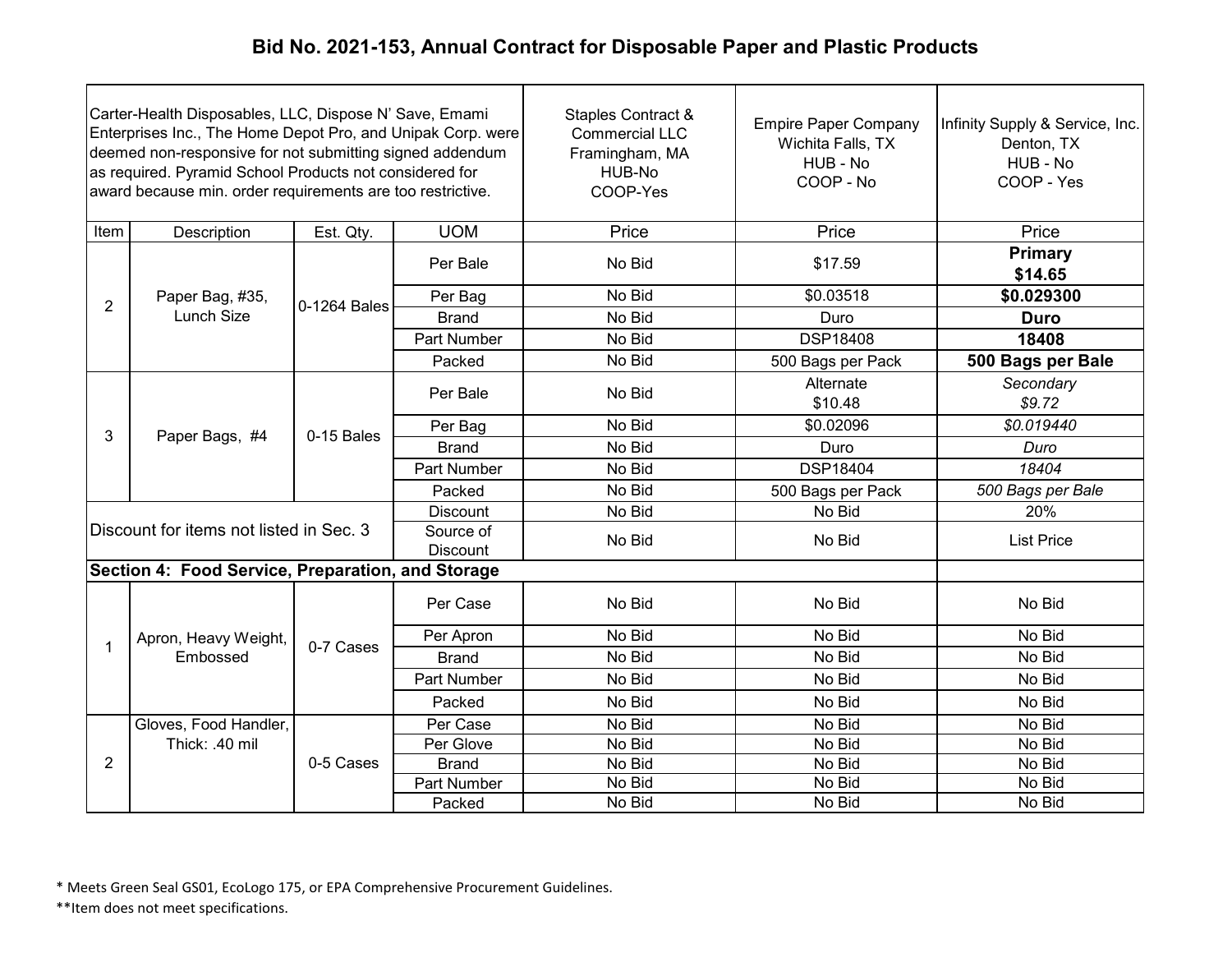| Carter-Health Disposables, LLC, Dispose N' Save, Emami<br>Enterprises Inc., The Home Depot Pro, and Unipak Corp. were<br>deemed non-responsive for not submitting signed addendum<br>as required. Pyramid School Products not considered for<br>award because min. order requirements are too restrictive. |                                                   |              |                              | M.A.N.S. Distributors, Inc.<br>Carrollton, TX<br>HUB - Yes<br>COOP - Yes | Matera Paper Company, Inc.<br>d/b/a Ferguson Facilities<br>Supply<br>Grand Prairie, TX<br>HUB - No<br>COOP - Yes | Pollock Investments, Inc.<br>d/b/a Pollock Orora<br>Grand Prairie, TX<br>HUB - No<br>COOP - Yes |
|------------------------------------------------------------------------------------------------------------------------------------------------------------------------------------------------------------------------------------------------------------------------------------------------------------|---------------------------------------------------|--------------|------------------------------|--------------------------------------------------------------------------|------------------------------------------------------------------------------------------------------------------|-------------------------------------------------------------------------------------------------|
| Item                                                                                                                                                                                                                                                                                                       | Description                                       | Est. Qty.    | <b>UOM</b>                   | Price                                                                    | Price                                                                                                            | Price                                                                                           |
|                                                                                                                                                                                                                                                                                                            |                                                   |              | Per Bale                     | Secondary<br>\$15.75                                                     | No Bid                                                                                                           | Alternate<br>15.91                                                                              |
| $\overline{2}$                                                                                                                                                                                                                                                                                             | Paper Bag, #35,                                   | 0-1264 Bales | Per Bag                      | \$0.0315                                                                 | No Bid                                                                                                           | \$0.03182                                                                                       |
|                                                                                                                                                                                                                                                                                                            | <b>Lunch Size</b>                                 |              | <b>Brand</b>                 | Duro                                                                     | No Bid                                                                                                           | Duro                                                                                            |
|                                                                                                                                                                                                                                                                                                            |                                                   |              | <b>Part Number</b>           | 18408                                                                    | No Bid                                                                                                           | 18408                                                                                           |
|                                                                                                                                                                                                                                                                                                            |                                                   |              | Packed                       | 500 Bags per Bale                                                        | No Bid                                                                                                           | 500 Bags per Bale                                                                               |
|                                                                                                                                                                                                                                                                                                            | Paper Bags, #4                                    | 0-15 Bales   | Per Bale                     | \$10.06                                                                  | No Bid                                                                                                           | Primary<br>\$9.42                                                                               |
|                                                                                                                                                                                                                                                                                                            |                                                   |              | Per Bag                      | \$0.0201                                                                 | No Bid                                                                                                           | \$0.01884                                                                                       |
| 3                                                                                                                                                                                                                                                                                                          |                                                   |              | <b>Brand</b>                 | Duro                                                                     | No Bid                                                                                                           | <b>Duro</b>                                                                                     |
|                                                                                                                                                                                                                                                                                                            |                                                   |              | <b>Part Number</b>           | 18404                                                                    | No Bid                                                                                                           | 18404                                                                                           |
|                                                                                                                                                                                                                                                                                                            |                                                   |              | Packed                       | 500 Bags per Bale                                                        | No Bid                                                                                                           | 500 Bags per Bale                                                                               |
|                                                                                                                                                                                                                                                                                                            |                                                   |              | <b>Discount</b>              | 50%                                                                      | 25%                                                                                                              | $25% - 40%$                                                                                     |
|                                                                                                                                                                                                                                                                                                            | Discount for items not listed in Sec. 3           |              | Source of<br><b>Discount</b> | www.Biggestbook.com                                                      | Discount off website pricing                                                                                     | Buyboard 569-18                                                                                 |
|                                                                                                                                                                                                                                                                                                            | Section 4: Food Service, Preparation, and Storage |              |                              |                                                                          |                                                                                                                  |                                                                                                 |
|                                                                                                                                                                                                                                                                                                            |                                                   |              | Per Case                     | <b>Primary</b><br>\$66.00                                                | No Bid                                                                                                           | No Bid                                                                                          |
|                                                                                                                                                                                                                                                                                                            | Apron, Heavy Weight,                              |              | Per Apron                    | \$0.066                                                                  | No Bid                                                                                                           | No Bid                                                                                          |
| 1                                                                                                                                                                                                                                                                                                          | Embossed                                          | 0-7 Cases    | <b>Brand</b>                 | <b>Prime Source</b>                                                      | No Bid                                                                                                           | No Bid                                                                                          |
|                                                                                                                                                                                                                                                                                                            |                                                   |              | Part Number                  | 75007243                                                                 | No Bid                                                                                                           | No Bid                                                                                          |
|                                                                                                                                                                                                                                                                                                            |                                                   |              | Packed                       | 100/Box; 10 Box/Case                                                     | No Bid                                                                                                           | No Bid                                                                                          |
|                                                                                                                                                                                                                                                                                                            | Gloves, Food Handler,                             |              | Per Case                     | No Bid                                                                   | No Bid                                                                                                           | No Bid                                                                                          |
|                                                                                                                                                                                                                                                                                                            | Thick: .40 mil                                    |              | Per Glove                    | No Bid                                                                   | No Bid                                                                                                           | No Bid                                                                                          |
| 2                                                                                                                                                                                                                                                                                                          |                                                   | 0-5 Cases    | <b>Brand</b>                 | No Bid                                                                   | No Bid                                                                                                           | No Bid                                                                                          |
|                                                                                                                                                                                                                                                                                                            |                                                   |              | Part Number                  | No Bid                                                                   | No Bid                                                                                                           | No Bid                                                                                          |
|                                                                                                                                                                                                                                                                                                            |                                                   |              | Packed                       | No Bid                                                                   | No Bid                                                                                                           | No Bid                                                                                          |

\* Meets Green Seal GS01, EcoLogo 175, or EPA Comprehensive Procurement Guidelines.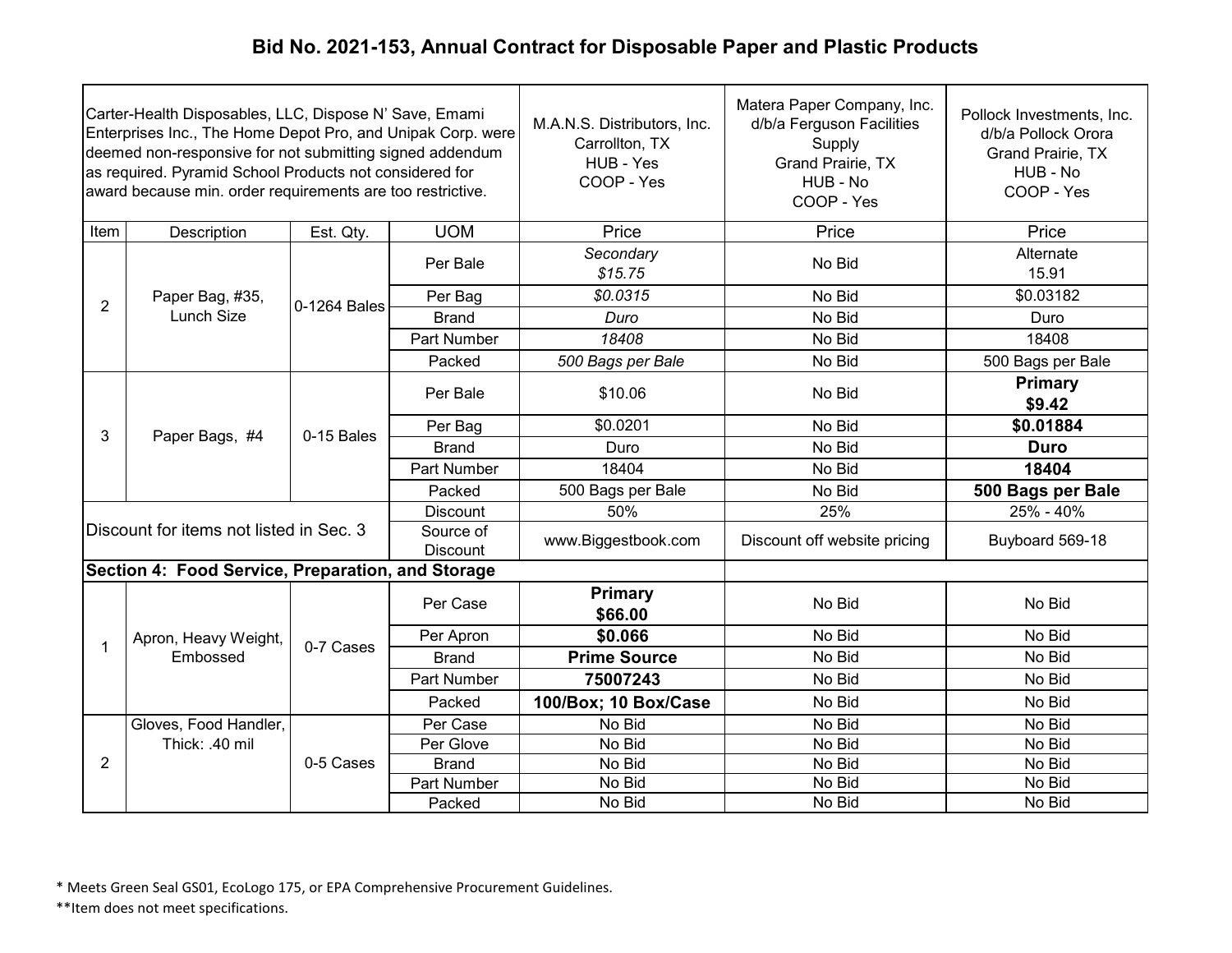| Carter-Health Disposables, LLC, Dispose N' Save, Emami<br>Enterprises Inc., The Home Depot Pro, and Unipak Corp. were<br>deemed non-responsive for not submitting signed addendum<br>as required. Pyramid School Products not considered for<br>award because min. order requirements are too restrictive. |                                                   |              | <b>Brady Industries</b><br>of Texas LLC<br>Fort Worth, TX<br>HUB-No<br>COOP-Yes | Diamond Light LLC<br>dba Circle Terra<br>Rowlett, TX<br>HUB-No<br>COOP-Yes | Western BRW Paper Co.<br>Carrollton, TX<br>HUB - No<br>COOP - Yes |                      |
|------------------------------------------------------------------------------------------------------------------------------------------------------------------------------------------------------------------------------------------------------------------------------------------------------------|---------------------------------------------------|--------------|---------------------------------------------------------------------------------|----------------------------------------------------------------------------|-------------------------------------------------------------------|----------------------|
| Item                                                                                                                                                                                                                                                                                                       | Description                                       | Est. Qty.    | <b>UOM</b>                                                                      | Price                                                                      | Price                                                             | Price                |
|                                                                                                                                                                                                                                                                                                            |                                                   |              | Per Bale                                                                        | No Bid                                                                     | No Bid                                                            | \$17.25              |
| $\overline{2}$                                                                                                                                                                                                                                                                                             | Paper Bag, #35,                                   | 0-1264 Bales | Per Bag                                                                         | No Bid                                                                     | No Bid                                                            | \$0.034500           |
|                                                                                                                                                                                                                                                                                                            | Lunch Size                                        |              | <b>Brand</b>                                                                    | No Bid                                                                     | No Bid                                                            | <b>General Paper</b> |
|                                                                                                                                                                                                                                                                                                            |                                                   |              | Part Number                                                                     | No Bid                                                                     | No Bid                                                            | BAGGK8500            |
|                                                                                                                                                                                                                                                                                                            |                                                   |              | Packed                                                                          | No Bid                                                                     | No Bid                                                            | 500 Bags per Bundle  |
|                                                                                                                                                                                                                                                                                                            | Paper Bags, #4                                    | 0-15 Bales   | Per Bale                                                                        | No Bid                                                                     | No Bid                                                            | \$13.20              |
| 3                                                                                                                                                                                                                                                                                                          |                                                   |              | Per Bag                                                                         | No Bid                                                                     | No Bid                                                            | \$0.026400           |
|                                                                                                                                                                                                                                                                                                            |                                                   |              | <b>Brand</b>                                                                    | No Bid                                                                     | No Bid                                                            | <b>General Paper</b> |
|                                                                                                                                                                                                                                                                                                            |                                                   |              | Part Number                                                                     | No Bid                                                                     | No Bid                                                            | BAGGK4500            |
|                                                                                                                                                                                                                                                                                                            |                                                   |              | Packed                                                                          | No Bid                                                                     | No Bid                                                            | 500 Bags per Bundle  |
|                                                                                                                                                                                                                                                                                                            |                                                   |              | <b>Discount</b>                                                                 | 35%                                                                        | No Bid                                                            | 25%                  |
|                                                                                                                                                                                                                                                                                                            | Discount for items not listed in Sec. 3           |              | Source of<br><b>Discount</b>                                                    | www.Supplies.<br>bradyindustries.com                                       | No Bid                                                            | www.Baxtersales.com  |
|                                                                                                                                                                                                                                                                                                            | Section 4: Food Service, Preparation, and Storage |              |                                                                                 |                                                                            |                                                                   |                      |
|                                                                                                                                                                                                                                                                                                            |                                                   |              | Per Case                                                                        | No Bid                                                                     | No Bid                                                            | No Bid               |
|                                                                                                                                                                                                                                                                                                            | Apron, Heavy Weight,                              | 0-7 Cases    | Per Apron                                                                       | No Bid                                                                     | No Bid                                                            | No Bid               |
| 1                                                                                                                                                                                                                                                                                                          | Embossed                                          |              | <b>Brand</b>                                                                    | No Bid                                                                     | No Bid                                                            | No Bid               |
|                                                                                                                                                                                                                                                                                                            |                                                   |              | Part Number                                                                     | No Bid                                                                     | No Bid                                                            | No Bid               |
|                                                                                                                                                                                                                                                                                                            |                                                   |              | Packed                                                                          | No Bid                                                                     | No Bid                                                            | No Bid               |
|                                                                                                                                                                                                                                                                                                            | Gloves, Food Handler,                             |              | Per Case                                                                        | No Bid                                                                     | No Bid                                                            | No Bid               |
|                                                                                                                                                                                                                                                                                                            | Thick: .40 mil                                    |              | Per Glove                                                                       | No Bid                                                                     | No Bid                                                            | No Bid               |
| $\overline{2}$                                                                                                                                                                                                                                                                                             |                                                   | 0-5 Cases    | <b>Brand</b>                                                                    | No Bid                                                                     | No Bid                                                            | No Bid               |
|                                                                                                                                                                                                                                                                                                            |                                                   |              | Part Number                                                                     | No Bid                                                                     | No Bid                                                            | No Bid               |
|                                                                                                                                                                                                                                                                                                            |                                                   |              | Packed                                                                          | No Bid                                                                     | No Bid                                                            | No Bid               |

\* Meets Green Seal GS01, EcoLogo 175, or EPA Comprehensive Procurement Guidelines.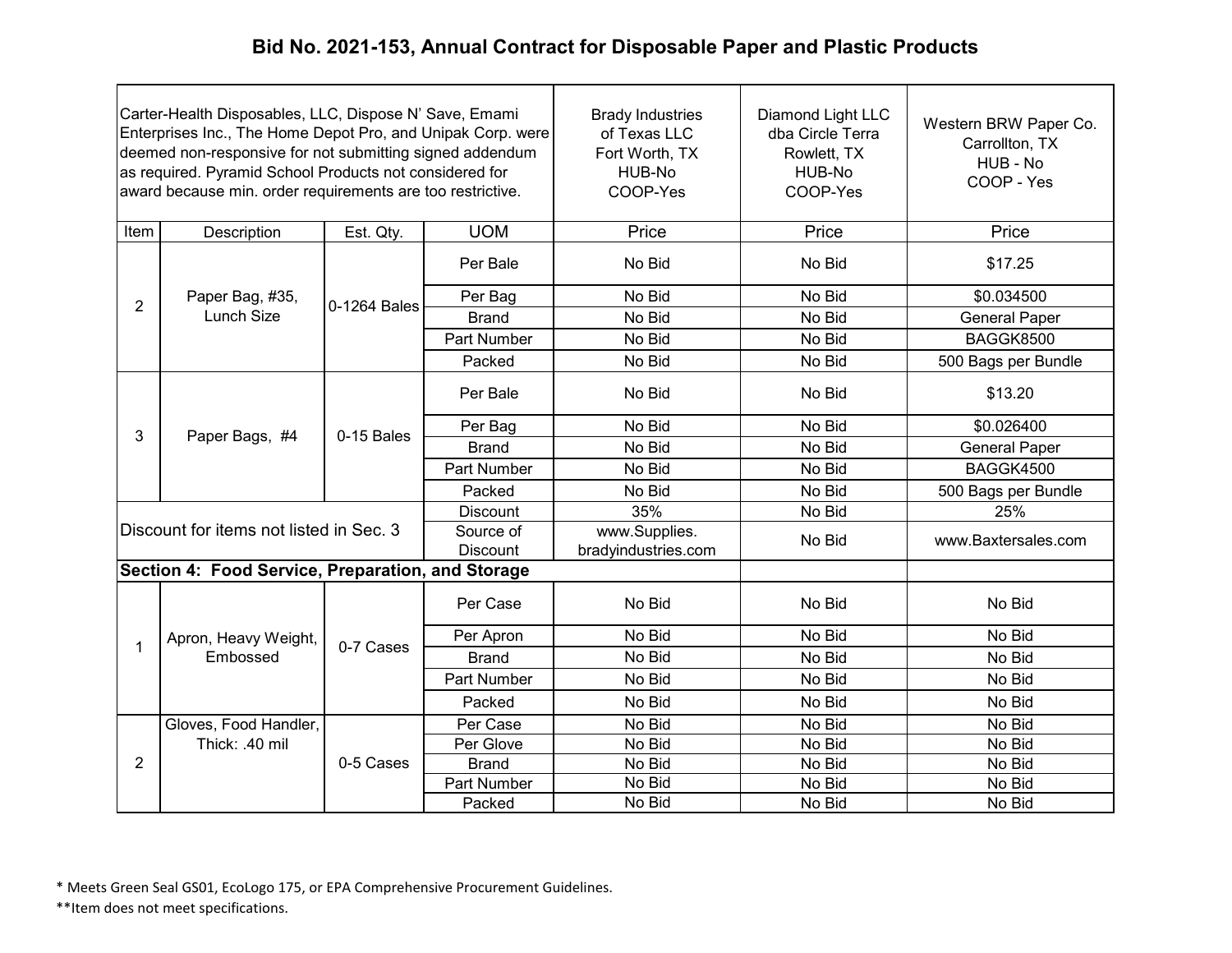| Carter-Health Disposables, LLC, Dispose N' Save, Emami<br>Enterprises Inc., The Home Depot Pro, and Unipak Corp. were<br>deemed non-responsive for not submitting signed addendum<br>as required. Pyramid School Products not considered for<br>award because min. order requirements are too restrictive. |                               |             |              | Staples Contract &<br><b>Commercial LLC</b><br>Framingham, MA<br>HUB-No<br>COOP-Yes | <b>Empire Paper Company</b><br>Wichita Falls, TX<br>HUB - No<br>COOP - No | Infinity Supply & Service, Inc.<br>Denton, TX<br>HUB - No<br>COOP - Yes |
|------------------------------------------------------------------------------------------------------------------------------------------------------------------------------------------------------------------------------------------------------------------------------------------------------------|-------------------------------|-------------|--------------|-------------------------------------------------------------------------------------|---------------------------------------------------------------------------|-------------------------------------------------------------------------|
| Item                                                                                                                                                                                                                                                                                                       | Description                   | Est. Qty.   | <b>UOM</b>   | Price                                                                               | Price                                                                     | Price                                                                   |
|                                                                                                                                                                                                                                                                                                            | Gloves, Poly                  |             | Per Case     | No Bid                                                                              | No Bid                                                                    | No Bid                                                                  |
|                                                                                                                                                                                                                                                                                                            | Disposable Food               |             | Per Glove    | No Bid                                                                              | No Bid                                                                    | No Bid                                                                  |
| 3                                                                                                                                                                                                                                                                                                          | Handler, Thickness 2          | 0-5 Cases   | <b>Brand</b> | No Bid                                                                              | No Bid                                                                    | No Bid                                                                  |
|                                                                                                                                                                                                                                                                                                            | mil                           |             | Part Number  | No Bid                                                                              | No Bid                                                                    | No Bid                                                                  |
|                                                                                                                                                                                                                                                                                                            |                               |             | Packed       | No Bid                                                                              | No Bid                                                                    | No Bid                                                                  |
|                                                                                                                                                                                                                                                                                                            | Cone Cups for Water<br>Cooler | 0-30 Cases  | Per Case     | No Bid                                                                              | No Bid                                                                    | Secondary<br>\$54.16                                                    |
| 4                                                                                                                                                                                                                                                                                                          |                               |             | Per Cup      | No Bid                                                                              | No Bid                                                                    | \$0.010832                                                              |
|                                                                                                                                                                                                                                                                                                            |                               |             | <b>Brand</b> | No Bid                                                                              | No Bid                                                                    | Genpak                                                                  |
|                                                                                                                                                                                                                                                                                                            |                               |             | Part Number  | No Bid                                                                              | No Bid                                                                    | W <sub>4F</sub>                                                         |
|                                                                                                                                                                                                                                                                                                            |                               |             | Packed       | No Bid                                                                              | No Bid                                                                    | 200/Pk; 25 Pk/Case                                                      |
|                                                                                                                                                                                                                                                                                                            |                               | 0-112 Cases | Per Case     | No Bid                                                                              | \$46.11                                                                   | \$25.39                                                                 |
|                                                                                                                                                                                                                                                                                                            |                               |             | Per Cup      | No Bid                                                                              | \$0.04611                                                                 | \$0.025390                                                              |
| 5                                                                                                                                                                                                                                                                                                          | Cups, 6 Ounce,<br>Styrofoam   |             | <b>Brand</b> | No Bid                                                                              | Dart                                                                      | Dart                                                                    |
|                                                                                                                                                                                                                                                                                                            |                               |             | Part Number  | No Bid                                                                              | DCC6J6                                                                    | 6J6                                                                     |
|                                                                                                                                                                                                                                                                                                            |                               |             | Packed       | No Bid                                                                              | 40 cups per Pack<br>25 Packs per Case                                     | 40 cups per Pack<br>25 Packs per Case                                   |
|                                                                                                                                                                                                                                                                                                            |                               |             | Per Case     | No Bid                                                                              | \$35.58                                                                   | Alternate<br>\$21.28                                                    |
|                                                                                                                                                                                                                                                                                                            |                               |             | Per Lid      | No Bid                                                                              | \$0.03558                                                                 | \$0.02128                                                               |
| 6                                                                                                                                                                                                                                                                                                          | Lid, for 6 Ounce cup          | 0-5 Cases   | <b>Brand</b> | No Bid                                                                              | Dart                                                                      | Dart                                                                    |
|                                                                                                                                                                                                                                                                                                            |                               |             | Part Number  | No Bid                                                                              | <b>DCC6JL</b>                                                             | 6JL                                                                     |
|                                                                                                                                                                                                                                                                                                            |                               |             | Packed       | No Bid                                                                              | 100 Lids per Pack<br>10 Packs per Case                                    | 100 Lids per Pack<br>10 Packs per Case                                  |

\* Meets Green Seal GS01, EcoLogo 175, or EPA Comprehensive Procurement Guidelines.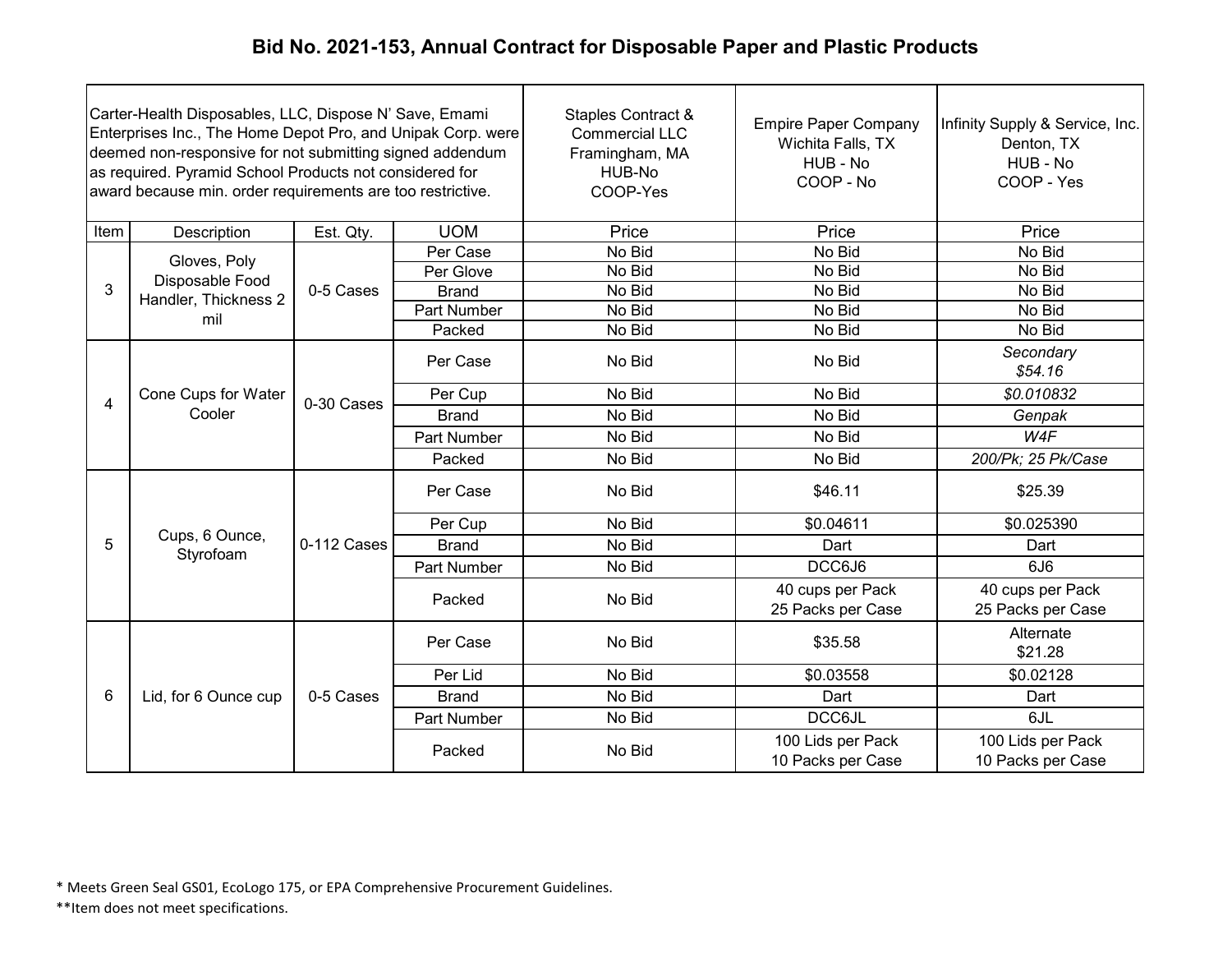|                | Carter-Health Disposables, LLC, Dispose N' Save, Emami<br>Enterprises Inc., The Home Depot Pro, and Unipak Corp. were<br>deemed non-responsive for not submitting signed addendum<br>as required. Pyramid School Products not considered for<br>award because min. order requirements are too restrictive. |             |              | M.A.N.S. Distributors, Inc.<br>Carrollton, TX<br>HUB - Yes<br>COOP - Yes | Matera Paper Company, Inc.<br>d/b/a Ferguson Facilities<br>Supply<br>Grand Prairie, TX<br>HUB - No<br>COOP - Yes | Pollock Investments, Inc.<br>d/b/a Pollock Orora<br>Grand Prairie, TX<br>HUB - No<br>COOP - Yes |
|----------------|------------------------------------------------------------------------------------------------------------------------------------------------------------------------------------------------------------------------------------------------------------------------------------------------------------|-------------|--------------|--------------------------------------------------------------------------|------------------------------------------------------------------------------------------------------------------|-------------------------------------------------------------------------------------------------|
| Item           | Description                                                                                                                                                                                                                                                                                                | Est. Qty.   | <b>UOM</b>   | Price                                                                    | Price                                                                                                            | Price                                                                                           |
|                | Gloves, Poly                                                                                                                                                                                                                                                                                               |             | Per Case     | No Bid                                                                   | No Bid                                                                                                           | No Bid                                                                                          |
|                | Disposable Food                                                                                                                                                                                                                                                                                            |             | Per Glove    | No Bid                                                                   | No Bid                                                                                                           | No Bid                                                                                          |
| 3              | Handler, Thickness 2                                                                                                                                                                                                                                                                                       | 0-5 Cases   | <b>Brand</b> | No Bid                                                                   | No Bid                                                                                                           | No Bid                                                                                          |
|                | mil                                                                                                                                                                                                                                                                                                        |             | Part Number  | No Bid                                                                   | No Bid                                                                                                           | No Bid                                                                                          |
|                |                                                                                                                                                                                                                                                                                                            |             | Packed       | No Bid                                                                   | No Bid                                                                                                           | No Bid                                                                                          |
|                |                                                                                                                                                                                                                                                                                                            |             | Per Case     | Alternate<br>\$56.63                                                     | No Bid                                                                                                           | <b>Primary</b><br>\$49.28                                                                       |
|                | Cone Cups for Water<br>Cooler                                                                                                                                                                                                                                                                              | 0-30 Cases  | Per Cup      | \$0.011326                                                               | No Bid                                                                                                           | \$0.009856                                                                                      |
| $\overline{4}$ |                                                                                                                                                                                                                                                                                                            |             | <b>Brand</b> | Genpak                                                                   | No Bid                                                                                                           | <b>Dart</b>                                                                                     |
|                |                                                                                                                                                                                                                                                                                                            |             | Part Number  | W4F                                                                      | No Bid                                                                                                           | 4BR-2050                                                                                        |
|                |                                                                                                                                                                                                                                                                                                            |             | Packed       | 200/Pk; 25 Pk/Case                                                       | No Bid                                                                                                           | 200/Pk; 25 Pk/Case                                                                              |
|                |                                                                                                                                                                                                                                                                                                            | 0-112 Cases | Per Case     | Alternate                                                                | Secondary                                                                                                        | Primary                                                                                         |
|                |                                                                                                                                                                                                                                                                                                            |             |              | \$25.13                                                                  | \$23.04                                                                                                          | \$18.73                                                                                         |
|                |                                                                                                                                                                                                                                                                                                            |             | Per Cup      | \$0.025130                                                               | \$0.023                                                                                                          | \$0.01873                                                                                       |
| 5              | Cups, 6 Ounce,<br>Styrofoam                                                                                                                                                                                                                                                                                |             | <b>Brand</b> | Dart                                                                     | DART                                                                                                             | <b>Dart</b>                                                                                     |
|                |                                                                                                                                                                                                                                                                                                            |             | Part Number  | 6J6                                                                      | 6J6                                                                                                              | 6J <sub>6</sub>                                                                                 |
|                |                                                                                                                                                                                                                                                                                                            |             | Packed       | 40 cups per Pack<br>25 Packs per Case                                    | 40 cups per Pack<br>25 Packs per Case                                                                            | 40 cups per Pack                                                                                |
|                |                                                                                                                                                                                                                                                                                                            |             |              |                                                                          |                                                                                                                  | 25 Packs per Case<br>Primary                                                                    |
|                |                                                                                                                                                                                                                                                                                                            |             | Per Case     | Secondary<br>\$21.07                                                     | No Bid                                                                                                           | \$13.93                                                                                         |
|                |                                                                                                                                                                                                                                                                                                            |             | Per Lid      | \$0.02107                                                                | No Bid                                                                                                           | \$0.01393                                                                                       |
| 6              | Lid, for 6 Ounce cup                                                                                                                                                                                                                                                                                       | 0-5 Cases   | <b>Brand</b> | Dart                                                                     | No Bid                                                                                                           | <b>Dart</b>                                                                                     |
|                |                                                                                                                                                                                                                                                                                                            |             | Part Number  | 6JL                                                                      | No Bid                                                                                                           | 6JL                                                                                             |
|                |                                                                                                                                                                                                                                                                                                            |             |              |                                                                          |                                                                                                                  |                                                                                                 |
|                |                                                                                                                                                                                                                                                                                                            |             | Packed       | 100 Lids per Pack                                                        | No Bid                                                                                                           | 100 Lids per Pack                                                                               |
|                |                                                                                                                                                                                                                                                                                                            |             |              | 10 Packs per Case                                                        |                                                                                                                  | 10 Packs per Case                                                                               |

\* Meets Green Seal GS01, EcoLogo 175, or EPA Comprehensive Procurement Guidelines.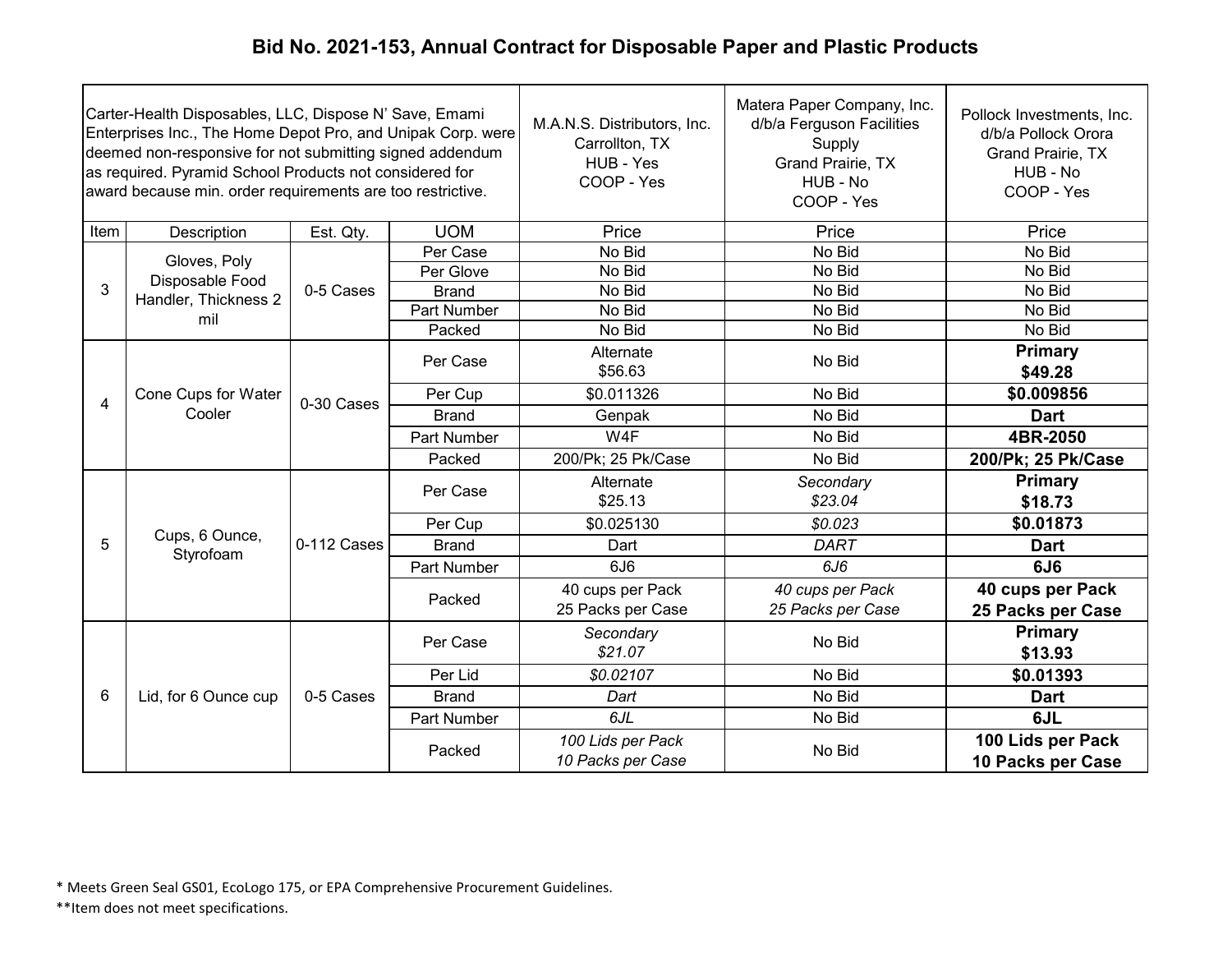| Carter-Health Disposables, LLC, Dispose N' Save, Emami<br>Enterprises Inc., The Home Depot Pro, and Unipak Corp. were<br>deemed non-responsive for not submitting signed addendum<br>as required. Pyramid School Products not considered for<br>award because min. order requirements are too restrictive. |                               |             | <b>Brady Industries</b><br>of Texas LLC<br>Fort Worth, TX<br>HUB-No<br>COOP-Yes | Diamond Light LLC<br>dba Circle Terra<br>Rowlett, TX<br>HUB-No<br>COOP-Yes | Western BRW Paper Co.<br>Carrollton, TX<br>HUB - No<br>COOP - Yes |                                       |
|------------------------------------------------------------------------------------------------------------------------------------------------------------------------------------------------------------------------------------------------------------------------------------------------------------|-------------------------------|-------------|---------------------------------------------------------------------------------|----------------------------------------------------------------------------|-------------------------------------------------------------------|---------------------------------------|
| Item                                                                                                                                                                                                                                                                                                       | Description                   | Est. Qty.   | <b>UOM</b>                                                                      | Price                                                                      | Price                                                             | Price                                 |
|                                                                                                                                                                                                                                                                                                            | Gloves, Poly                  |             | Per Case                                                                        | No Bid                                                                     | No Bid                                                            | No Bid                                |
|                                                                                                                                                                                                                                                                                                            | Disposable Food               |             | Per Glove                                                                       | No Bid                                                                     | No Bid                                                            | No Bid                                |
| 3                                                                                                                                                                                                                                                                                                          | Handler, Thickness 2          | 0-5 Cases   | <b>Brand</b>                                                                    | No Bid                                                                     | No Bid                                                            | No Bid                                |
|                                                                                                                                                                                                                                                                                                            | mil                           |             | Part Number                                                                     | No Bid                                                                     | No Bid                                                            | No Bid                                |
|                                                                                                                                                                                                                                                                                                            |                               |             | Packed                                                                          | No Bid                                                                     | No Bid                                                            | No Bid                                |
|                                                                                                                                                                                                                                                                                                            | Cone Cups for Water<br>Cooler | 0-30 Cases  | Per Case                                                                        | No Bid                                                                     | No Bid                                                            | \$80.26                               |
| 4                                                                                                                                                                                                                                                                                                          |                               |             | Per Cup                                                                         | No Bid                                                                     | No Bid                                                            | \$0.016052                            |
|                                                                                                                                                                                                                                                                                                            |                               |             | <b>Brand</b>                                                                    | No Bid                                                                     | No Bid                                                            | Dart                                  |
|                                                                                                                                                                                                                                                                                                            |                               |             | <b>Part Number</b>                                                              | No Bid                                                                     | No Bid                                                            | <b>SCC4R2050</b>                      |
|                                                                                                                                                                                                                                                                                                            |                               |             | Packed                                                                          | No Bid                                                                     | No Bid                                                            | 200/Pk; 25 Pk/Case                    |
|                                                                                                                                                                                                                                                                                                            |                               | 0-112 Cases | Per Case                                                                        | No Bid                                                                     | No Bid                                                            | \$27.64                               |
|                                                                                                                                                                                                                                                                                                            |                               |             | Per Cup                                                                         | No Bid                                                                     | No Bid                                                            | \$0.02764                             |
| 5                                                                                                                                                                                                                                                                                                          | Cups, 6 Ounce,<br>Styrofoam   |             | <b>Brand</b>                                                                    | No Bid                                                                     | No Bid                                                            | Dart                                  |
|                                                                                                                                                                                                                                                                                                            |                               |             | <b>Part Number</b>                                                              | No Bid                                                                     | No Bid                                                            | DCC6J6                                |
|                                                                                                                                                                                                                                                                                                            |                               |             | Packed                                                                          | No Bid                                                                     | No Bid                                                            | 40 cups per Pack<br>25 Packs per Case |
|                                                                                                                                                                                                                                                                                                            |                               |             | Per Case                                                                        | No Bid                                                                     | No Bid                                                            | \$22.88                               |
|                                                                                                                                                                                                                                                                                                            |                               |             | Per Lid                                                                         | No Bid                                                                     | No Bid                                                            | \$0.02288                             |
| 6                                                                                                                                                                                                                                                                                                          | Lid, for 6 Ounce cup          | 0-5 Cases   | <b>Brand</b>                                                                    | No Bid                                                                     | No Bid                                                            | Dart                                  |
|                                                                                                                                                                                                                                                                                                            |                               |             | Part Number                                                                     | No Bid                                                                     | No Bid                                                            | <b>DCC6JL</b>                         |
|                                                                                                                                                                                                                                                                                                            |                               |             | Packed                                                                          | No Bid                                                                     | No Bid                                                            | 1000 Lids per Pack<br>1 Pack per Case |

\* Meets Green Seal GS01, EcoLogo 175, or EPA Comprehensive Procurement Guidelines.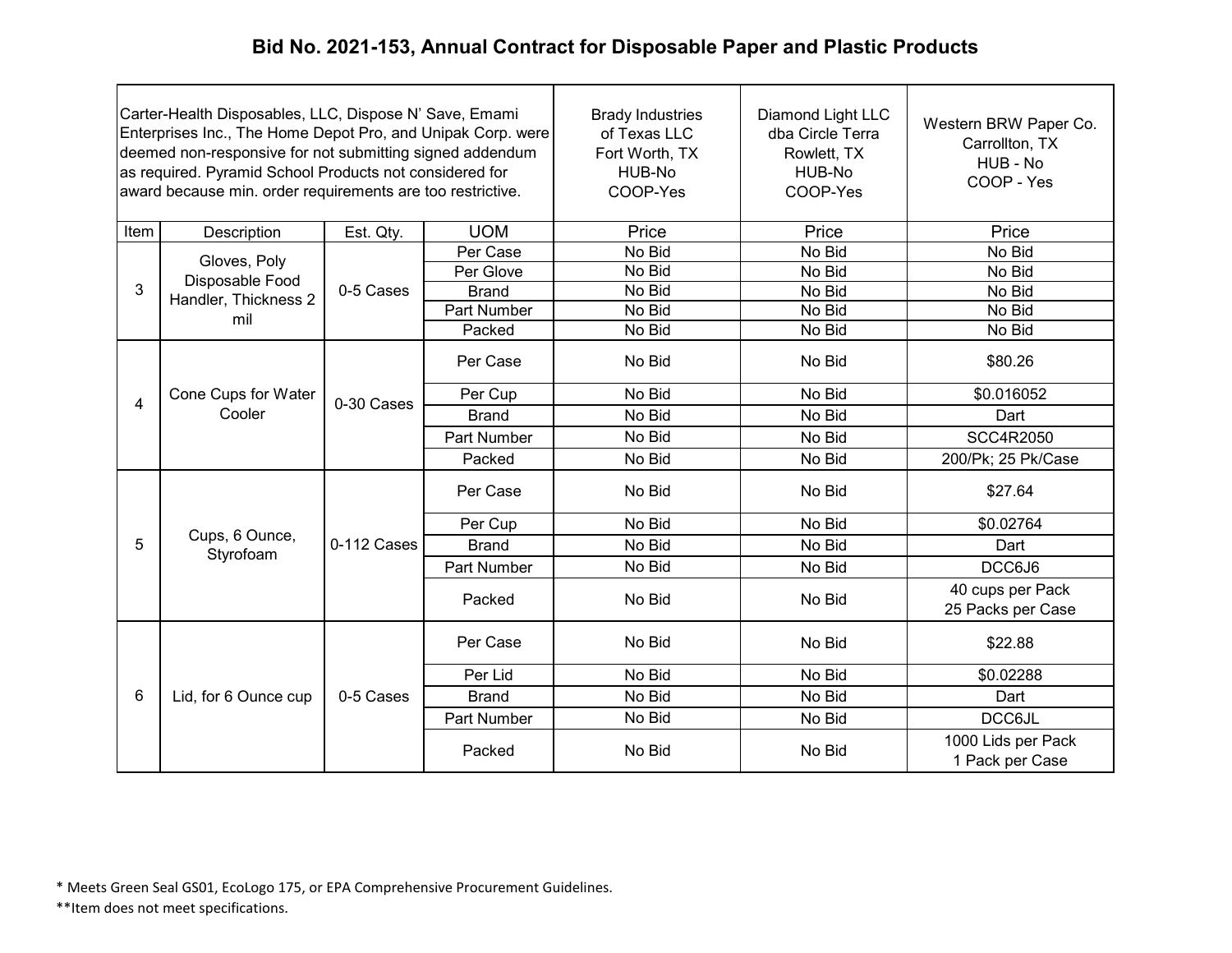| Carter-Health Disposables, LLC, Dispose N' Save, Emami<br>Enterprises Inc., The Home Depot Pro, and Unipak Corp. were<br>deemed non-responsive for not submitting signed addendum<br>as required. Pyramid School Products not considered for<br>award because min. order requirements are too restrictive. |                                        |             |              | Staples Contract &<br><b>Commercial LLC</b><br>Framingham, MA<br>HUB-No<br>COOP-Yes | <b>Empire Paper Company</b><br>Wichita Falls, TX<br>HUB - No<br>COOP - No | Infinity Supply & Service, Inc.<br>Denton, TX<br>HUB - No<br>COOP - Yes |
|------------------------------------------------------------------------------------------------------------------------------------------------------------------------------------------------------------------------------------------------------------------------------------------------------------|----------------------------------------|-------------|--------------|-------------------------------------------------------------------------------------|---------------------------------------------------------------------------|-------------------------------------------------------------------------|
| Item                                                                                                                                                                                                                                                                                                       | Description                            | Est. Qty.   | <b>UOM</b>   | Price                                                                               | Price                                                                     | Price                                                                   |
|                                                                                                                                                                                                                                                                                                            |                                        |             | Per Case     | No Bid                                                                              | No Bid                                                                    | No Bid                                                                  |
|                                                                                                                                                                                                                                                                                                            |                                        |             | Per Cup      | No Bid                                                                              | No Bid                                                                    | No Bid                                                                  |
| $\overline{7}$                                                                                                                                                                                                                                                                                             | Paper Hot Cup, No<br>Handle, 8 Ounce   | 0-5 Cases   | <b>Brand</b> | No Bid                                                                              | No Bid                                                                    | No Bid                                                                  |
|                                                                                                                                                                                                                                                                                                            |                                        |             | Part Number  | No Bid                                                                              | No Bid                                                                    | No Bid                                                                  |
|                                                                                                                                                                                                                                                                                                            |                                        |             | Packed       | No Bid                                                                              | No Bid                                                                    | No Bid                                                                  |
|                                                                                                                                                                                                                                                                                                            | Paper Hot Cup, with<br>handle, 8 Ounce |             | Per Case     | No Bid                                                                              | No Bid                                                                    | No Bid                                                                  |
|                                                                                                                                                                                                                                                                                                            |                                        |             | Per Cup      | No Bid                                                                              | No Bid                                                                    | No Bid                                                                  |
| 8                                                                                                                                                                                                                                                                                                          |                                        | 0-5 Cases   | <b>Brand</b> | No Bid                                                                              | No Bid                                                                    | No Bid                                                                  |
|                                                                                                                                                                                                                                                                                                            |                                        |             | Part Number  | No Bid                                                                              | No Bid                                                                    | No Bid                                                                  |
|                                                                                                                                                                                                                                                                                                            |                                        |             | Packed       | No Bid                                                                              | No Bid                                                                    | No Bid                                                                  |
|                                                                                                                                                                                                                                                                                                            |                                        |             | Per Case     | No Bid                                                                              | \$71.20                                                                   | Secondary<br>\$39.94                                                    |
|                                                                                                                                                                                                                                                                                                            |                                        |             | Per Cup      | No Bid                                                                              | \$0.0712                                                                  | \$0.03994                                                               |
| 9                                                                                                                                                                                                                                                                                                          | Cup, 12 Ounce,<br>Styrofoam            | 0-118 Cases | <b>Brand</b> | No Bid                                                                              | Dart                                                                      | Dart                                                                    |
|                                                                                                                                                                                                                                                                                                            |                                        |             | Part Number  | No Bid                                                                              | <b>DCC12J12</b>                                                           | 12J12                                                                   |
|                                                                                                                                                                                                                                                                                                            |                                        |             | Packed       | No Bid                                                                              | 40 cups per Pack<br>25 Packs per Case                                     | 40 cups per Pack<br>25 Packs per Case                                   |
|                                                                                                                                                                                                                                                                                                            |                                        |             | Per Case     | No Bid                                                                              | \$49.03                                                                   | Secondary<br>\$25.21                                                    |
|                                                                                                                                                                                                                                                                                                            |                                        |             | Per Lid      | No Bid                                                                              | \$0.04903                                                                 | \$0.02521                                                               |
| 10                                                                                                                                                                                                                                                                                                         | Lid, for 12 Ounce cup                  | 0-10 Cases  | <b>Brand</b> | No Bid                                                                              | Dart                                                                      | Dart                                                                    |
|                                                                                                                                                                                                                                                                                                            |                                        |             | Part Number  | No Bid                                                                              | DCC12SL                                                                   | 12SL                                                                    |
|                                                                                                                                                                                                                                                                                                            |                                        |             | Packed       | No Bid                                                                              | 100 Lids per Pack<br>10 Packs per Case                                    | 100 Lids per Pack<br>10 Packs per Case                                  |

\* Meets Green Seal GS01, EcoLogo 175, or EPA Comprehensive Procurement Guidelines.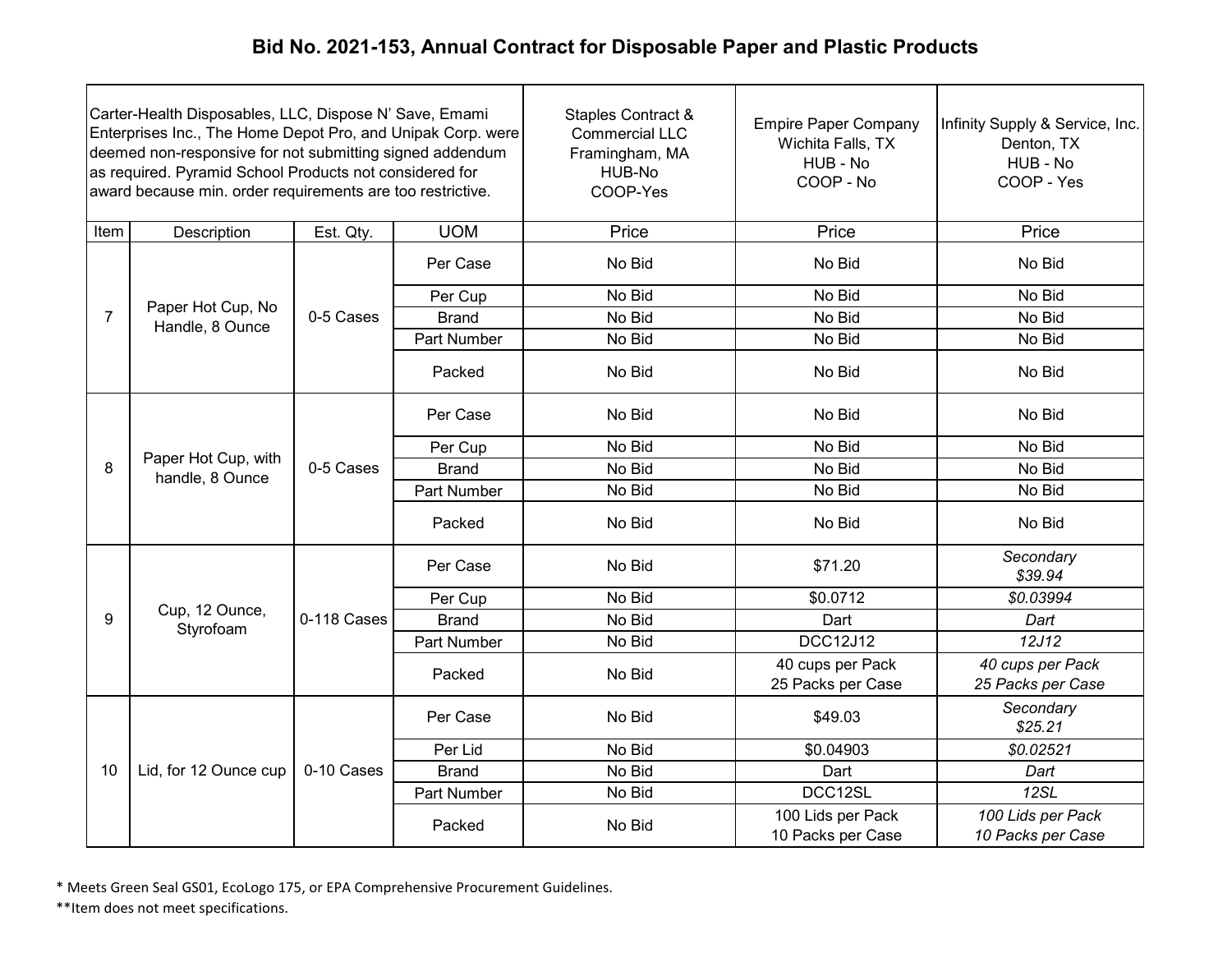| Carter-Health Disposables, LLC, Dispose N' Save, Emami<br>Enterprises Inc., The Home Depot Pro, and Unipak Corp. were<br>deemed non-responsive for not submitting signed addendum<br>as required. Pyramid School Products not considered for<br>award because min. order requirements are too restrictive. |                                        |             |              | M.A.N.S. Distributors, Inc.<br>Carrollton, TX<br>HUB - Yes<br>COOP - Yes | Matera Paper Company, Inc.<br>d/b/a Ferguson Facilities<br>Supply<br>Grand Prairie, TX<br>HUB - No<br>COOP - Yes | Pollock Investments, Inc.<br>d/b/a Pollock Orora<br>Grand Prairie, TX<br>HUB - No<br>COOP - Yes |
|------------------------------------------------------------------------------------------------------------------------------------------------------------------------------------------------------------------------------------------------------------------------------------------------------------|----------------------------------------|-------------|--------------|--------------------------------------------------------------------------|------------------------------------------------------------------------------------------------------------------|-------------------------------------------------------------------------------------------------|
| Item                                                                                                                                                                                                                                                                                                       | Description                            | Est. Qty.   | <b>UOM</b>   | Price                                                                    | Price                                                                                                            | Price                                                                                           |
|                                                                                                                                                                                                                                                                                                            |                                        |             | Per Case     | Secondary<br>\$46.33                                                     | No Bid                                                                                                           | Alternate<br>\$51.01                                                                            |
|                                                                                                                                                                                                                                                                                                            |                                        |             | Per Cup      | \$0.04633                                                                | No Bid                                                                                                           | \$0.10202                                                                                       |
| $\overline{7}$                                                                                                                                                                                                                                                                                             | Paper Hot Cup, No<br>Handle, 8 Ounce   | 0-5 Cases   | <b>Brand</b> | <b>Boardwalk</b>                                                         | No Bid                                                                                                           | Lollicup                                                                                        |
|                                                                                                                                                                                                                                                                                                            |                                        |             | Part Number  | Deer8HCup                                                                | No Bid                                                                                                           | <b>C-KIC508W</b>                                                                                |
|                                                                                                                                                                                                                                                                                                            |                                        |             | Packed       | 20 Cups per Pack<br>50 Packs per Case                                    | No Bid                                                                                                           | 25 Cups per Pack<br>20 Packs per Case                                                           |
|                                                                                                                                                                                                                                                                                                            |                                        | 0-5 Cases   | Per Case     | Secondary<br>\$126.10                                                    | No Bid                                                                                                           | No Bid                                                                                          |
|                                                                                                                                                                                                                                                                                                            | Paper Hot Cup, with<br>handle, 8 Ounce |             | Per Cup      | \$0.1261                                                                 | No Bid                                                                                                           | No Bid                                                                                          |
| 8                                                                                                                                                                                                                                                                                                          |                                        |             | <b>Brand</b> | Dart                                                                     | No Bid                                                                                                           | No Bid                                                                                          |
|                                                                                                                                                                                                                                                                                                            |                                        |             | Part Number  | SCC378H5M54M                                                             | No Bid                                                                                                           | No Bid                                                                                          |
|                                                                                                                                                                                                                                                                                                            |                                        |             | Packed       | 20 Cups per Pack<br>50 Packs per Case                                    | No Bid                                                                                                           | No Bid                                                                                          |
|                                                                                                                                                                                                                                                                                                            |                                        |             | Per Case     | Alternate<br>\$41.75                                                     | \$50.19                                                                                                          | <b>Primary</b><br>\$31.34                                                                       |
|                                                                                                                                                                                                                                                                                                            |                                        |             | Per Cup      | \$0.0418                                                                 | \$0.05                                                                                                           | \$0.03134                                                                                       |
| 9                                                                                                                                                                                                                                                                                                          | Cup, 12 Ounce,<br>Styrofoam            | 0-118 Cases | <b>Brand</b> | Dart                                                                     | <b>DART</b>                                                                                                      | <b>Dart</b>                                                                                     |
|                                                                                                                                                                                                                                                                                                            |                                        |             | Part Number  | 12J12                                                                    | 12J12                                                                                                            | <b>12J12</b>                                                                                    |
|                                                                                                                                                                                                                                                                                                            |                                        |             | Packed       | 40 cups per Pack<br>25 Packs per Case                                    | 40 cups per Pack<br>25 Packs per Case                                                                            | 40 cups per Pack<br>25 Packs per Case                                                           |
|                                                                                                                                                                                                                                                                                                            |                                        |             | Per Case     | \$30.06                                                                  | No Bid                                                                                                           | Primary<br>\$19.07                                                                              |
|                                                                                                                                                                                                                                                                                                            |                                        |             | Per Lid      | \$0.03006                                                                | No Bid                                                                                                           | \$0.01907                                                                                       |
| 10                                                                                                                                                                                                                                                                                                         | Lid, for 12 Ounce cup                  | 0-10 Cases  | <b>Brand</b> | Dart                                                                     | No Bid                                                                                                           | <b>Dart</b>                                                                                     |
|                                                                                                                                                                                                                                                                                                            |                                        |             | Part Number  | 12SL                                                                     | No Bid                                                                                                           | <b>12SL</b>                                                                                     |
|                                                                                                                                                                                                                                                                                                            |                                        |             | Packed       | 100 Lids per Pack<br>10 Packs per Case                                   | No Bid                                                                                                           | 100 Lids per Pack<br>10 Packs per Case                                                          |

\* Meets Green Seal GS01, EcoLogo 175, or EPA Comprehensive Procurement Guidelines.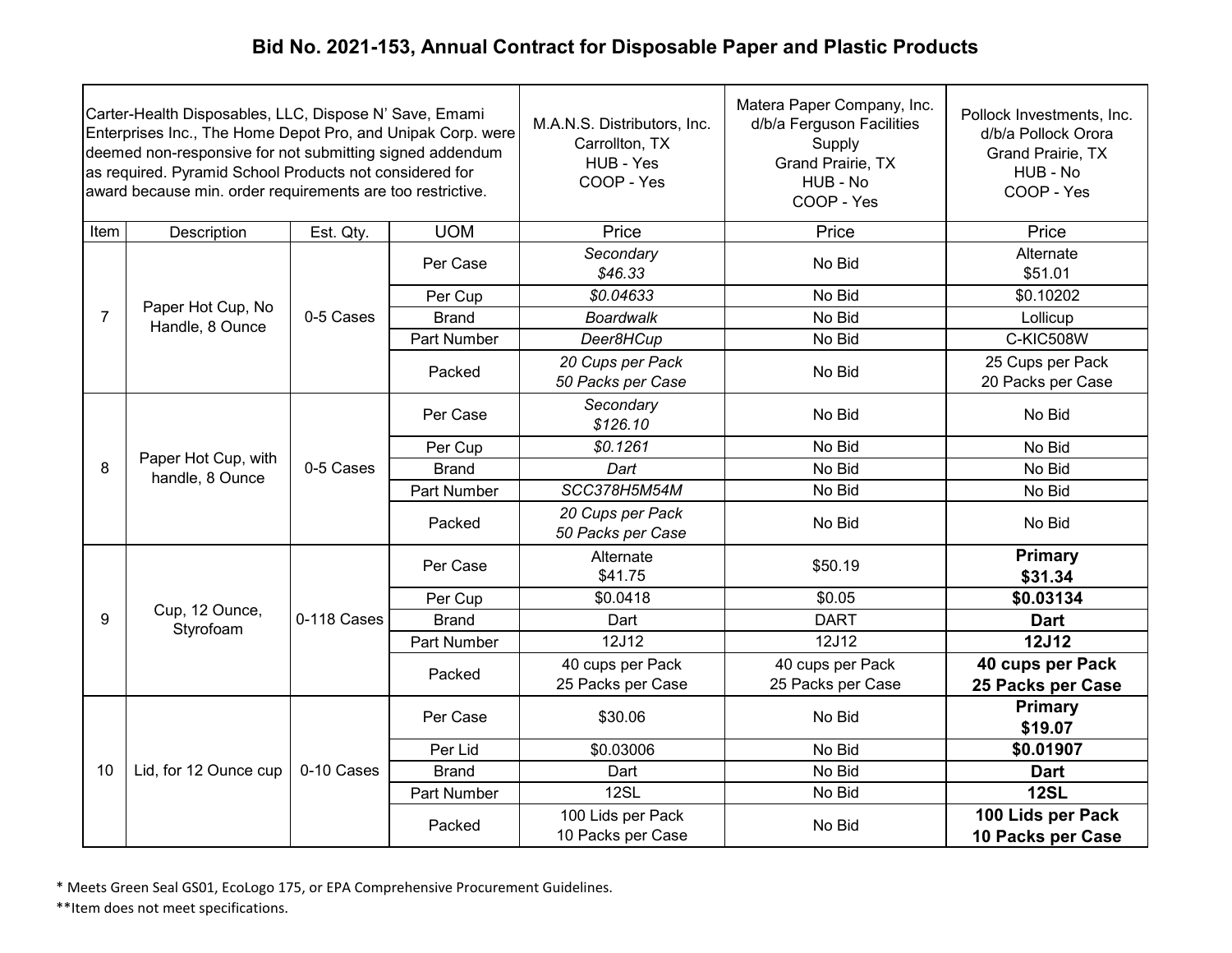| Carter-Health Disposables, LLC, Dispose N' Save, Emami<br>Enterprises Inc., The Home Depot Pro, and Unipak Corp. were<br>deemed non-responsive for not submitting signed addendum<br>as required. Pyramid School Products not considered for<br>award because min. order requirements are too restrictive. |                                        |             |                    | <b>Brady Industries</b><br>of Texas LLC<br>Fort Worth, TX<br>HUB-No<br>COOP-Yes | Diamond Light LLC<br>dba Circle Terra<br>Rowlett, TX<br>HUB-No<br>COOP-Yes | Western BRW Paper Co.<br>Carrollton, TX<br>HUB - No<br>COOP - Yes |
|------------------------------------------------------------------------------------------------------------------------------------------------------------------------------------------------------------------------------------------------------------------------------------------------------------|----------------------------------------|-------------|--------------------|---------------------------------------------------------------------------------|----------------------------------------------------------------------------|-------------------------------------------------------------------|
| Item                                                                                                                                                                                                                                                                                                       | Description                            | Est. Qty.   | <b>UOM</b>         | Price                                                                           | Price                                                                      | Price                                                             |
|                                                                                                                                                                                                                                                                                                            |                                        |             | Per Case           | No Bid                                                                          | \$55.00                                                                    | <b>Primary</b><br>\$39.70                                         |
|                                                                                                                                                                                                                                                                                                            |                                        |             | Per Cup            | No Bid                                                                          | \$0.11                                                                     | \$0.0397                                                          |
| $\overline{7}$                                                                                                                                                                                                                                                                                             | Paper Hot Cup, No<br>Handle, 8 Ounce   | 0-5 Cases   | <b>Brand</b>       | No Bid                                                                          | Karat                                                                      | <b>Boardwalk</b>                                                  |
|                                                                                                                                                                                                                                                                                                            |                                        |             | <b>Part Number</b> | No Bid                                                                          | <b>C-KIC508W</b>                                                           | <b>BWKDEER8HCUP</b>                                               |
|                                                                                                                                                                                                                                                                                                            |                                        |             | Packed             | No Bid                                                                          | 25 Cups per Pack<br>20 Packs per Case                                      | 20 Cups per Pack<br>50 Packs per Case                             |
|                                                                                                                                                                                                                                                                                                            |                                        | 0-5 Cases   | Per Case           | No Bid                                                                          | No Bid                                                                     | Primary<br>\$108.51                                               |
|                                                                                                                                                                                                                                                                                                            | Paper Hot Cup, with<br>handle, 8 Ounce |             | Per Cup            | No Bid                                                                          | No Bid                                                                     | \$0.10851                                                         |
| 8                                                                                                                                                                                                                                                                                                          |                                        |             | <b>Brand</b>       | No Bid                                                                          | No Bid                                                                     | <b>Dart</b>                                                       |
|                                                                                                                                                                                                                                                                                                            |                                        |             | Part Number        | No Bid                                                                          | No Bid                                                                     | SCC378HSMSYM                                                      |
|                                                                                                                                                                                                                                                                                                            |                                        |             | Packed             | No Bid                                                                          | No Bid                                                                     | 1000 Cups per Pack<br>1 Pack per Case                             |
|                                                                                                                                                                                                                                                                                                            |                                        |             | Per Case           | No Bid                                                                          | No Bid                                                                     | \$45.00                                                           |
|                                                                                                                                                                                                                                                                                                            |                                        |             | Per Cup            | No Bid                                                                          | No Bid                                                                     | \$0.0450                                                          |
| 9                                                                                                                                                                                                                                                                                                          | Cup, 12 Ounce,<br>Styrofoam            | 0-118 Cases | <b>Brand</b>       | No Bid                                                                          | No Bid                                                                     | Dart                                                              |
|                                                                                                                                                                                                                                                                                                            |                                        |             | <b>Part Number</b> | No Bid                                                                          | No Bid                                                                     | 12J12                                                             |
|                                                                                                                                                                                                                                                                                                            |                                        |             | Packed             | No Bid                                                                          | No Bid                                                                     | 40 cups per Pack<br>25 Packs per Case                             |
|                                                                                                                                                                                                                                                                                                            |                                        |             | Per Case           | No Bid                                                                          | No Bid                                                                     | Alternate<br>\$28.99                                              |
|                                                                                                                                                                                                                                                                                                            |                                        |             | Per Lid            | No Bid                                                                          | No Bid                                                                     | \$0.02899                                                         |
| 10                                                                                                                                                                                                                                                                                                         | Lid, for 12 Ounce cup                  | 0-10 Cases  | <b>Brand</b>       | No Bid                                                                          | No Bid                                                                     | Dart                                                              |
|                                                                                                                                                                                                                                                                                                            |                                        |             | Part Number        | No Bid                                                                          | No Bid                                                                     | DCC12SL                                                           |
|                                                                                                                                                                                                                                                                                                            |                                        |             | Packed             | No Bid                                                                          | No Bid                                                                     | 1000 Lids per Pack<br>1 Pack per Case                             |

\* Meets Green Seal GS01, EcoLogo 175, or EPA Comprehensive Procurement Guidelines.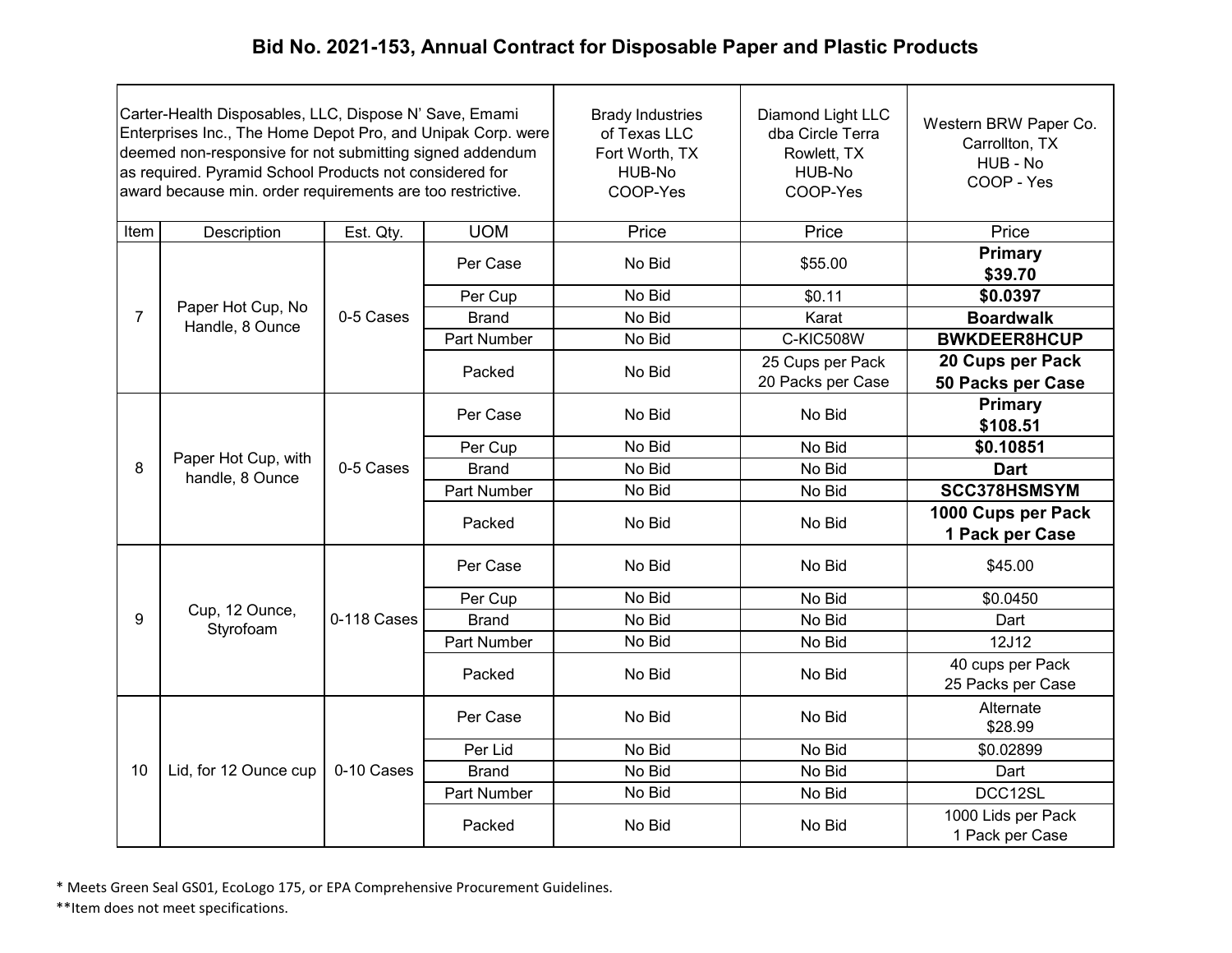| Carter-Health Disposables, LLC, Dispose N' Save, Emami<br>Enterprises Inc., The Home Depot Pro, and Unipak Corp. were<br>deemed non-responsive for not submitting signed addendum<br>as required. Pyramid School Products not considered for<br>award because min. order requirements are too restrictive. |                                                         |                     |                    | Staples Contract &<br><b>Commercial LLC</b><br>Framingham, MA<br>HUB-No<br>COOP-Yes | <b>Empire Paper Company</b><br>Wichita Falls, TX<br>HUB - No<br>COOP - No | Infinity Supply & Service, Inc.<br>Denton, TX<br>HUB - No<br>COOP - Yes |
|------------------------------------------------------------------------------------------------------------------------------------------------------------------------------------------------------------------------------------------------------------------------------------------------------------|---------------------------------------------------------|---------------------|--------------------|-------------------------------------------------------------------------------------|---------------------------------------------------------------------------|-------------------------------------------------------------------------|
| Item                                                                                                                                                                                                                                                                                                       | Description                                             | Est. Qty.           | <b>UOM</b>         | Price                                                                               | Price                                                                     | Price                                                                   |
|                                                                                                                                                                                                                                                                                                            |                                                         |                     | Per Case           | No Bid                                                                              | \$102.83                                                                  | Alternate<br>\$60.83                                                    |
|                                                                                                                                                                                                                                                                                                            |                                                         |                     | Per Cup            | No Bid                                                                              | \$0.10283                                                                 | \$0.06083                                                               |
| 11                                                                                                                                                                                                                                                                                                         | Cup, 16 Ounce,<br>Styrofoam                             | 0-10 Cases          | <b>Brand</b>       | No Bid                                                                              | Dart                                                                      | Dart                                                                    |
|                                                                                                                                                                                                                                                                                                            |                                                         |                     | <b>Part Number</b> | No Bid                                                                              | <b>DCC16J16</b>                                                           | 16J16                                                                   |
|                                                                                                                                                                                                                                                                                                            |                                                         |                     | Packed             | No Bid                                                                              | 40 cups per Pack<br>25 Packs per Case                                     | 40 cups per Pack<br>25 Packs per Case                                   |
|                                                                                                                                                                                                                                                                                                            |                                                         | $0 - 4000$<br>Cases | Per Case           | No Bid                                                                              | \$49.45                                                                   | Secondary<br>\$24.50                                                    |
|                                                                                                                                                                                                                                                                                                            | Tray, Styrofoam with<br>Flip Over Lid,<br>3 Compartment |                     | Per Tray           | No Bid                                                                              | \$0.24725                                                                 | \$0.1225                                                                |
| 12                                                                                                                                                                                                                                                                                                         |                                                         |                     | <b>Brand</b>       | No Bid                                                                              | Dart                                                                      | <b>DOLCO</b>                                                            |
|                                                                                                                                                                                                                                                                                                            |                                                         |                     | Part Number        | No Bid                                                                              | DCC95HT3R                                                                 | DF993-1                                                                 |
|                                                                                                                                                                                                                                                                                                            |                                                         |                     | Packed             | No Bid                                                                              | 100 Trays per Pack<br>2 Packs per Case                                    | 100 Trays per Pack<br>2 Packs per Case                                  |
|                                                                                                                                                                                                                                                                                                            |                                                         |                     | Per Case           | No Bid                                                                              | No Bid                                                                    | Primary<br>\$38.42                                                      |
|                                                                                                                                                                                                                                                                                                            |                                                         |                     | Per Tray           | No Bid                                                                              | No Bid                                                                    | \$0.0768                                                                |
| 13                                                                                                                                                                                                                                                                                                         | Tray, Styrofoam, 6<br>Compartment                       | 0-130 Cases         | <b>Brand</b>       | No Bid                                                                              | No Bid                                                                    | Reyma                                                                   |
|                                                                                                                                                                                                                                                                                                            |                                                         |                     | Part Number        | No Bid                                                                              | No Bid                                                                    | <b>SLT6NM</b>                                                           |
|                                                                                                                                                                                                                                                                                                            |                                                         |                     | Packed             | No Bid                                                                              | No Bid                                                                    | 125 Trays per Pack<br>4 Packs per Case                                  |
|                                                                                                                                                                                                                                                                                                            |                                                         |                     | Per Case           | No Bid                                                                              | No Bid                                                                    | No Bid                                                                  |
|                                                                                                                                                                                                                                                                                                            | Offer vs. Serve Single                                  |                     | Per Tray           | No Bid                                                                              | No Bid                                                                    | No Bid                                                                  |
| 14                                                                                                                                                                                                                                                                                                         | Serving Portion Tray, 4                                 | 0-3 Cases           | <b>Brand</b>       | No Bid                                                                              | No Bid                                                                    | No Bid                                                                  |
|                                                                                                                                                                                                                                                                                                            | Ounce                                                   |                     | Part Number        | No Bid                                                                              | No Bid                                                                    | No Bid                                                                  |
|                                                                                                                                                                                                                                                                                                            |                                                         |                     | Packed             | No Bid                                                                              | No Bid                                                                    | No Bid                                                                  |

\* Meets Green Seal GS01, EcoLogo 175, or EPA Comprehensive Procurement Guidelines.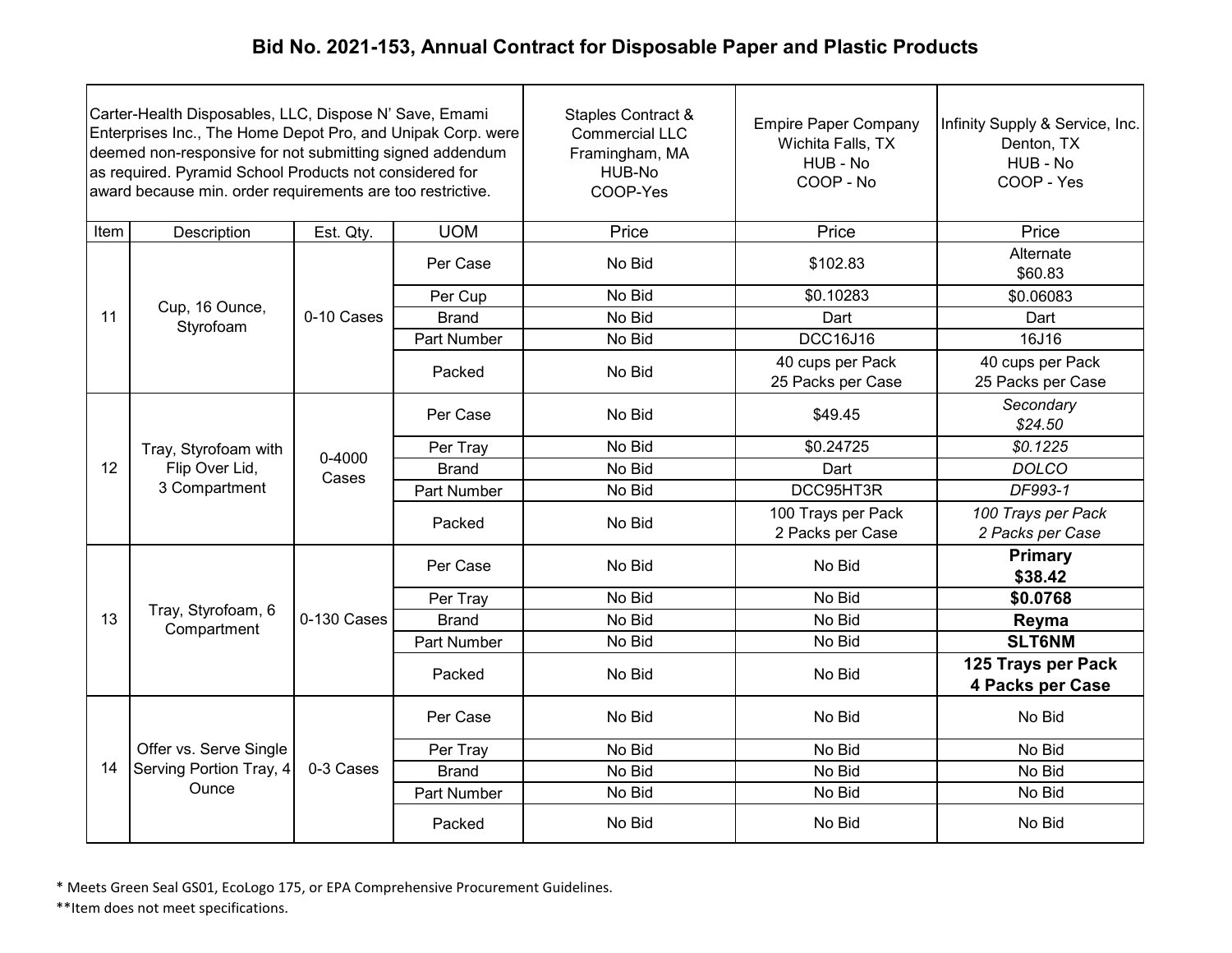| Carter-Health Disposables, LLC, Dispose N' Save, Emami<br>Enterprises Inc., The Home Depot Pro, and Unipak Corp. were<br>deemed non-responsive for not submitting signed addendum<br>as required. Pyramid School Products not considered for<br>award because min. order requirements are too restrictive. |                                                         |                 |              | M.A.N.S. Distributors, Inc.<br>Carrollton, TX<br>HUB - Yes<br>COOP - Yes | Matera Paper Company, Inc.<br>d/b/a Ferguson Facilities<br>Supply<br>Grand Prairie, TX<br>HUB - No<br>COOP - Yes | Pollock Investments, Inc.<br>d/b/a Pollock Orora<br>Grand Prairie, TX<br>HUB - No<br>COOP - Yes |                    |
|------------------------------------------------------------------------------------------------------------------------------------------------------------------------------------------------------------------------------------------------------------------------------------------------------------|---------------------------------------------------------|-----------------|--------------|--------------------------------------------------------------------------|------------------------------------------------------------------------------------------------------------------|-------------------------------------------------------------------------------------------------|--------------------|
| Item                                                                                                                                                                                                                                                                                                       | Description                                             | Est. Qty.       | <b>UOM</b>   | Price                                                                    | Price                                                                                                            | Price                                                                                           |                    |
|                                                                                                                                                                                                                                                                                                            |                                                         |                 | Per Case     | Secondary<br>\$60.28                                                     | No Bid                                                                                                           | Primary<br>\$44.86                                                                              |                    |
|                                                                                                                                                                                                                                                                                                            |                                                         |                 | Per Cup      | \$0.06028                                                                | No Bid                                                                                                           | \$0.04486                                                                                       |                    |
| 11                                                                                                                                                                                                                                                                                                         | Cup, 16 Ounce,<br>Styrofoam                             | 0-10 Cases      | <b>Brand</b> | Dart                                                                     | No Bid                                                                                                           | <b>Dart</b>                                                                                     |                    |
|                                                                                                                                                                                                                                                                                                            |                                                         |                 | Part Number  | 16J16                                                                    | No Bid                                                                                                           | <b>16J16</b>                                                                                    |                    |
|                                                                                                                                                                                                                                                                                                            |                                                         |                 | Packed       | 40 cups per Pack<br>25 Packs per Case                                    | No Bid                                                                                                           | 40 cups per Pack<br>25 Packs per Case                                                           |                    |
|                                                                                                                                                                                                                                                                                                            | Tray, Styrofoam with<br>Flip Over Lid,<br>3 Compartment |                 |              | Per Case                                                                 | Alternate<br>\$26.15                                                                                             | \$36.26                                                                                         | Primary<br>\$18.12 |
|                                                                                                                                                                                                                                                                                                            |                                                         | 0-4000<br>Cases | Per Tray     | \$0.13075                                                                | \$0.1813                                                                                                         | \$0.0906                                                                                        |                    |
| 12                                                                                                                                                                                                                                                                                                         |                                                         |                 | <b>Brand</b> | Dolco                                                                    | <b>DART</b>                                                                                                      | <b>Dart</b>                                                                                     |                    |
|                                                                                                                                                                                                                                                                                                            |                                                         |                 | Part Number  | <b>DF993-1</b>                                                           | 95HT3R                                                                                                           | 95HT3R                                                                                          |                    |
|                                                                                                                                                                                                                                                                                                            |                                                         |                 | Packed       | 100 Trays per Pack<br>2 Packs per Case                                   | 100 Trays per Pack<br>2 Packs per Case                                                                           | 100 Trays per Pack<br>2 Packs per Case                                                          |                    |
|                                                                                                                                                                                                                                                                                                            |                                                         |                 | Per Case     | Secondary<br>\$40.15                                                     | No Bid                                                                                                           | No Bid                                                                                          |                    |
|                                                                                                                                                                                                                                                                                                            |                                                         |                 | Per Tray     | \$0.0803                                                                 | No Bid                                                                                                           | No Bid                                                                                          |                    |
| 13                                                                                                                                                                                                                                                                                                         | Tray, Styrofoam, 6<br>Compartment                       | 0-130 Cases     | <b>Brand</b> | Reyma                                                                    | No Bid                                                                                                           | No Bid                                                                                          |                    |
|                                                                                                                                                                                                                                                                                                            |                                                         |                 | Part Number  | SLT6NM                                                                   | No Bid                                                                                                           | No Bid                                                                                          |                    |
|                                                                                                                                                                                                                                                                                                            |                                                         |                 | Packed       | 125 Trays per Pack<br>4 Packs per Case                                   | No Bid                                                                                                           | No Bid                                                                                          |                    |
|                                                                                                                                                                                                                                                                                                            |                                                         |                 | Per Case     | \$38.09**                                                                | No Bid                                                                                                           | Primary<br>\$41.56                                                                              |                    |
|                                                                                                                                                                                                                                                                                                            | Offer vs. Serve Single                                  |                 | Per Tray     | \$0.015236                                                               | No Bid                                                                                                           | \$0.016624                                                                                      |                    |
| 14                                                                                                                                                                                                                                                                                                         | Serving Portion Tray, 4                                 | 0-3 Cases       | <b>Brand</b> | PolarPak                                                                 | No Bid                                                                                                           | <b>WNA</b>                                                                                      |                    |
|                                                                                                                                                                                                                                                                                                            | Ounce                                                   |                 | Part Number  | 21821                                                                    | No Bid                                                                                                           | 21822                                                                                           |                    |
|                                                                                                                                                                                                                                                                                                            |                                                         |                 | Packed       | 250 Trays per Pack<br>10 Packs per Case                                  | No Bid                                                                                                           | 2500 Trays per Case                                                                             |                    |

\* Meets Green Seal GS01, EcoLogo 175, or EPA Comprehensive Procurement Guidelines.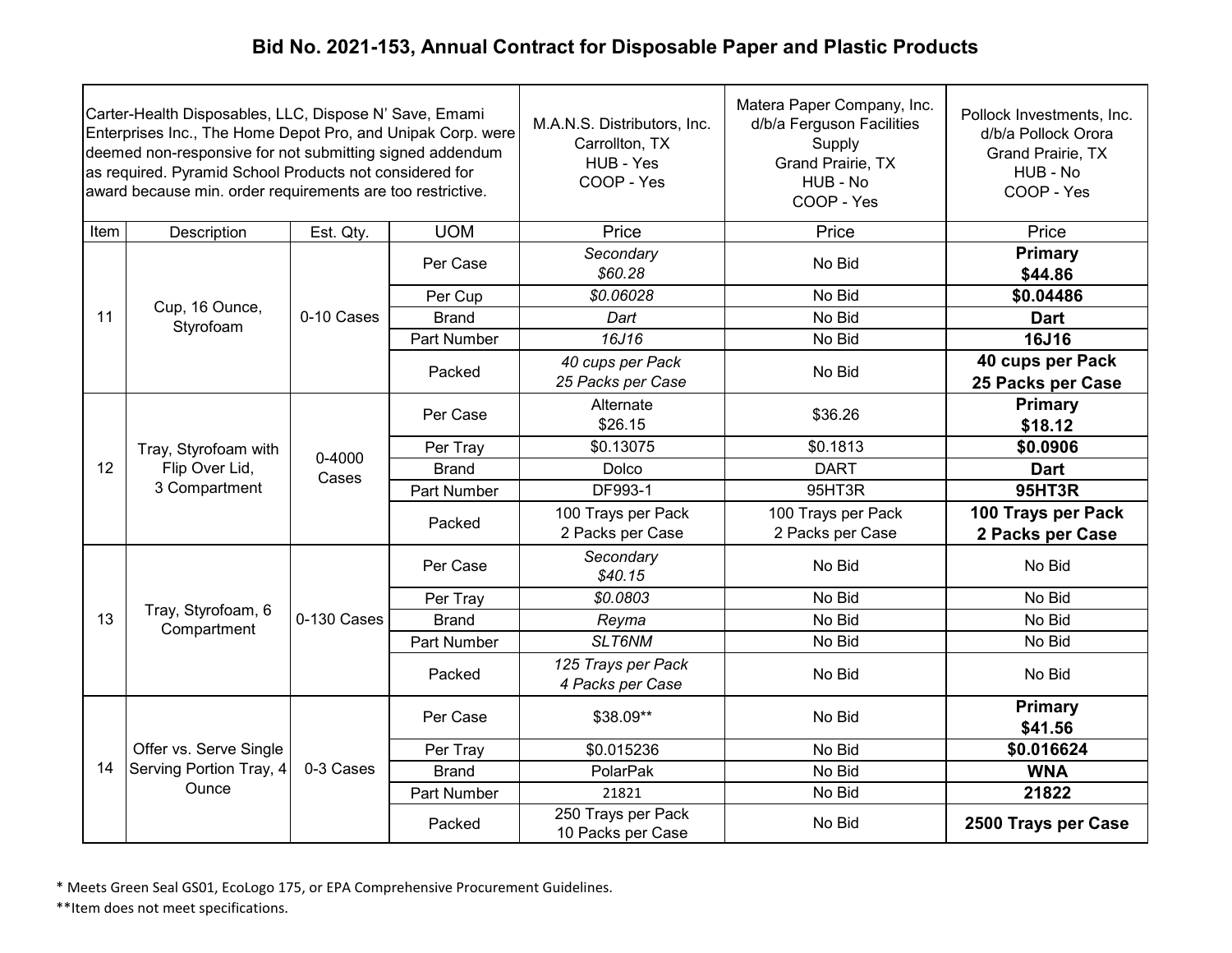| Carter-Health Disposables, LLC, Dispose N' Save, Emami<br>Enterprises Inc., The Home Depot Pro, and Unipak Corp. were<br>deemed non-responsive for not submitting signed addendum<br>as required. Pyramid School Products not considered for<br>award because min. order requirements are too restrictive. |                                                         |                 | <b>Brady Industries</b><br>of Texas LLC<br>Fort Worth, TX<br>HUB-No<br>COOP-Yes | Diamond Light LLC<br>dba Circle Terra<br>Rowlett, TX<br>HUB-No<br>COOP-Yes | Western BRW Paper Co.<br>Carrollton, TX<br>HUB - No<br>COOP - Yes |                                       |
|------------------------------------------------------------------------------------------------------------------------------------------------------------------------------------------------------------------------------------------------------------------------------------------------------------|---------------------------------------------------------|-----------------|---------------------------------------------------------------------------------|----------------------------------------------------------------------------|-------------------------------------------------------------------|---------------------------------------|
| Item                                                                                                                                                                                                                                                                                                       | Description                                             | Est. Qty.       | <b>UOM</b>                                                                      | Price                                                                      | Price                                                             | Price                                 |
|                                                                                                                                                                                                                                                                                                            |                                                         |                 | Per Case                                                                        | No Bid                                                                     | No Bid                                                            | No Bid                                |
|                                                                                                                                                                                                                                                                                                            |                                                         |                 | Per Cup                                                                         | No Bid                                                                     | No Bid                                                            | No Bid                                |
| 11                                                                                                                                                                                                                                                                                                         | Cup, 16 Ounce,<br>Styrofoam                             | 0-10 Cases      | <b>Brand</b>                                                                    | No Bid                                                                     | No Bid                                                            | No Bid                                |
|                                                                                                                                                                                                                                                                                                            |                                                         |                 | Part Number                                                                     | No Bid                                                                     | No Bid                                                            | No Bid                                |
|                                                                                                                                                                                                                                                                                                            |                                                         |                 | Packed                                                                          | No Bid                                                                     | No Bid                                                            | No Bid                                |
|                                                                                                                                                                                                                                                                                                            | Tray, Styrofoam with<br>Flip Over Lid,<br>3 Compartment | 0-4000<br>Cases | Per Case                                                                        | No Bid                                                                     | No Bid                                                            | \$32.15                               |
|                                                                                                                                                                                                                                                                                                            |                                                         |                 | Per Tray                                                                        | No Bid                                                                     | No Bid                                                            | \$0.16075                             |
| 12                                                                                                                                                                                                                                                                                                         |                                                         |                 | <b>Brand</b>                                                                    | No Bid                                                                     | No Bid                                                            | Dart                                  |
|                                                                                                                                                                                                                                                                                                            |                                                         |                 | Part Number                                                                     | No Bid                                                                     | No Bid                                                            | 95HT3R                                |
|                                                                                                                                                                                                                                                                                                            |                                                         |                 | Packed                                                                          | No Bid                                                                     | No Bid                                                            | 200 Trays per Pack<br>1 Pack per Case |
|                                                                                                                                                                                                                                                                                                            |                                                         |                 | Per Case                                                                        | No Bid                                                                     | No Bid                                                            | No Bid                                |
|                                                                                                                                                                                                                                                                                                            | Tray, Styrofoam, 6                                      |                 | Per Tray                                                                        | No Bid                                                                     | No Bid                                                            | No Bid                                |
| 13                                                                                                                                                                                                                                                                                                         | Compartment                                             | 0-130 Cases     | <b>Brand</b>                                                                    | No Bid                                                                     | No Bid                                                            | No Bid                                |
|                                                                                                                                                                                                                                                                                                            |                                                         |                 | Part Number                                                                     | No Bid                                                                     | No Bid                                                            | No Bid                                |
|                                                                                                                                                                                                                                                                                                            |                                                         |                 | Packed                                                                          | No Bid                                                                     | No Bid                                                            | No Bid                                |
|                                                                                                                                                                                                                                                                                                            |                                                         |                 | Per Case                                                                        | No Bid                                                                     | No Bid                                                            | No Bid                                |
|                                                                                                                                                                                                                                                                                                            | Offer vs. Serve Single                                  |                 | Per Tray                                                                        | No Bid                                                                     | No Bid                                                            | No Bid                                |
| 14                                                                                                                                                                                                                                                                                                         | Serving Portion Tray, 4                                 | 0-3 Cases       | <b>Brand</b>                                                                    | No Bid                                                                     | No Bid                                                            | No Bid                                |
|                                                                                                                                                                                                                                                                                                            | Ounce                                                   |                 | Part Number                                                                     | No Bid                                                                     | No Bid                                                            | No Bid                                |
|                                                                                                                                                                                                                                                                                                            |                                                         |                 | Packed                                                                          | No Bid                                                                     | No Bid                                                            | No Bid                                |

\* Meets Green Seal GS01, EcoLogo 175, or EPA Comprehensive Procurement Guidelines.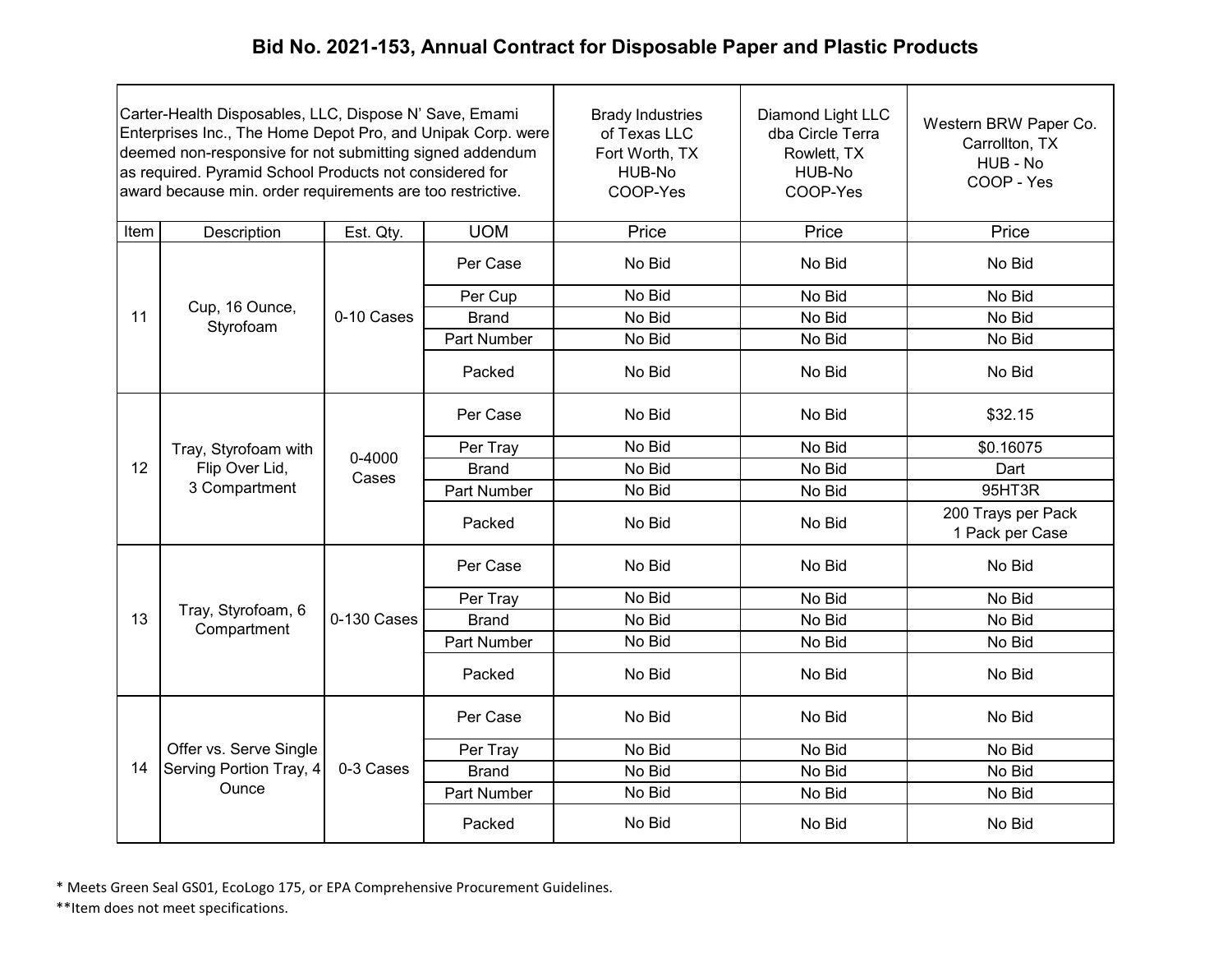| Carter-Health Disposables, LLC, Dispose N' Save, Emami<br>Enterprises Inc., The Home Depot Pro, and Unipak Corp. were<br>deemed non-responsive for not submitting signed addendum<br>as required. Pyramid School Products not considered for<br>award because min. order requirements are too restrictive. |                                 |            |              | Staples Contract &<br><b>Commercial LLC</b><br>Framingham, MA<br>HUB-No<br>COOP-Yes | <b>Empire Paper Company</b><br>Wichita Falls, TX<br>HUB - No<br>COOP - No | Infinity Supply & Service, Inc.<br>Denton, TX<br>HUB - No<br>COOP - Yes |
|------------------------------------------------------------------------------------------------------------------------------------------------------------------------------------------------------------------------------------------------------------------------------------------------------------|---------------------------------|------------|--------------|-------------------------------------------------------------------------------------|---------------------------------------------------------------------------|-------------------------------------------------------------------------|
| Item                                                                                                                                                                                                                                                                                                       | Description                     | Est. Qty.  | <b>UOM</b>   | Price                                                                               | Price                                                                     | Price                                                                   |
|                                                                                                                                                                                                                                                                                                            |                                 |            | Per Case     | No Bid                                                                              | \$74.49                                                                   | Alternate<br>\$52.35                                                    |
|                                                                                                                                                                                                                                                                                                            |                                 |            | Per Cup      | No Bid                                                                              | \$0.029796                                                                | \$0.02094                                                               |
| 15                                                                                                                                                                                                                                                                                                         | Portion Cup, 4 Ounce            | 0-39 Cases | <b>Brand</b> | No Bid                                                                              | <b>Empress</b>                                                            | Prime Source                                                            |
|                                                                                                                                                                                                                                                                                                            |                                 |            | Part Number  | No Bid                                                                              | RJSEPC400                                                                 | 75000636                                                                |
|                                                                                                                                                                                                                                                                                                            |                                 |            | Packed       | No Bid                                                                              | 50 Cups per Pack<br>50 Packs per Case                                     | 100 cups per Pack<br>25 Packs per Case                                  |
|                                                                                                                                                                                                                                                                                                            |                                 | 0-40 Cases | Per Case     | No Bid                                                                              | \$65.66                                                                   | \$45.74                                                                 |
|                                                                                                                                                                                                                                                                                                            | Lid, for 4 Ounce<br>Portion Cup |            | Per Lid      | No Bid                                                                              | \$0.026264                                                                | \$0.018296                                                              |
| 16                                                                                                                                                                                                                                                                                                         |                                 |            | <b>Brand</b> | No Bid                                                                              | <b>Empress</b>                                                            | Prime Source                                                            |
|                                                                                                                                                                                                                                                                                                            |                                 |            | Part Number  | No Bid                                                                              | RJSEPCLID3                                                                | 75000643                                                                |
|                                                                                                                                                                                                                                                                                                            |                                 |            | Packed       | No Bid                                                                              | 50 Cups per Pack<br>50 Packs per Case                                     | 100 Lids per Pack<br>25 Packs per Case                                  |
|                                                                                                                                                                                                                                                                                                            |                                 |            | Per Case     | No Bid                                                                              | Alternate<br>\$127.68                                                     | No Bid                                                                  |
|                                                                                                                                                                                                                                                                                                            |                                 |            | Per Bowl     | No Bid                                                                              | \$0.12768                                                                 | No Bid                                                                  |
| 17                                                                                                                                                                                                                                                                                                         | Bowl, 12 Ounce                  | 0-3 Cases  | <b>Brand</b> | No Bid                                                                              | Dart                                                                      | No Bid                                                                  |
|                                                                                                                                                                                                                                                                                                            |                                 |            | Part Number  | No Bid                                                                              | <b>DCC12B32</b>                                                           | No Bid                                                                  |
|                                                                                                                                                                                                                                                                                                            |                                 |            | Packed       | No Bid                                                                              | 50 Bowls per Pack<br>20 Packs per Case                                    | No Bid                                                                  |
|                                                                                                                                                                                                                                                                                                            |                                 |            | Per Case     | No Bid                                                                              | Alternate<br>\$68.69                                                      | No Bid                                                                  |
|                                                                                                                                                                                                                                                                                                            |                                 |            | Per Bowl     | No Bid                                                                              | \$0.13738                                                                 | No Bid                                                                  |
| 18                                                                                                                                                                                                                                                                                                         | Bowl, Squat, 8 Ounce            | 0-2 Cases  | <b>Brand</b> | No Bid                                                                              | Dart                                                                      | No Bid                                                                  |
|                                                                                                                                                                                                                                                                                                            |                                 |            | Part Number  | No Bid                                                                              | DCC8SJ32                                                                  | No Bid                                                                  |
|                                                                                                                                                                                                                                                                                                            |                                 |            | Packed       | No Bid                                                                              | 25 Bowls per Pack<br>20 Packs per Case                                    | No Bid                                                                  |

\* Meets Green Seal GS01, EcoLogo 175, or EPA Comprehensive Procurement Guidelines.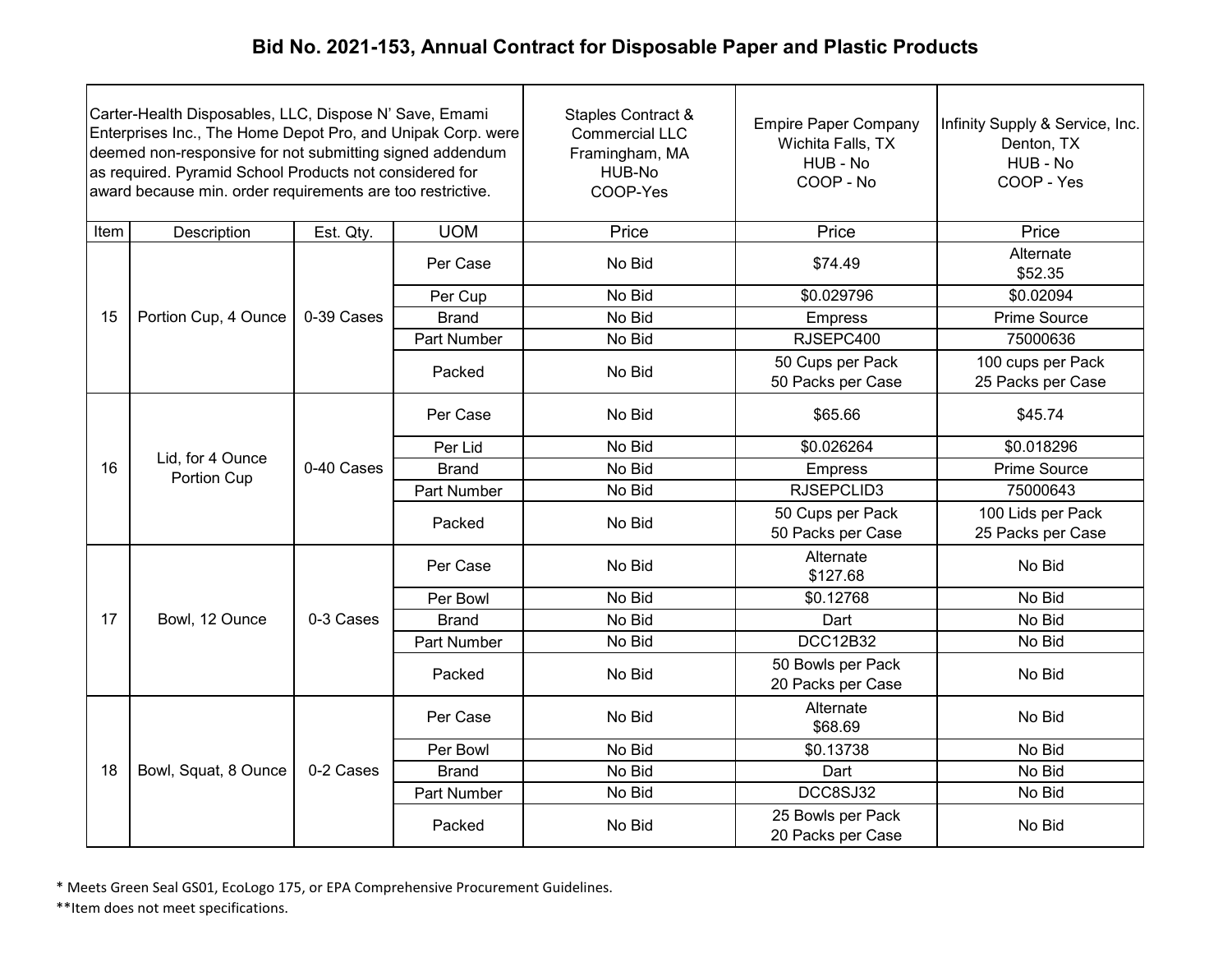|      | Carter-Health Disposables, LLC, Dispose N' Save, Emami<br>Enterprises Inc., The Home Depot Pro, and Unipak Corp. were<br>deemed non-responsive for not submitting signed addendum<br>as required. Pyramid School Products not considered for<br>award because min. order requirements are too restrictive. |            |              | M.A.N.S. Distributors, Inc.<br>Carrollton, TX<br>HUB - Yes<br>COOP - Yes | Matera Paper Company, Inc.<br>d/b/a Ferguson Facilities<br>Supply<br>Grand Prairie, TX<br>HUB - No<br>COOP - Yes | Pollock Investments, Inc.<br>d/b/a Pollock Orora<br>Grand Prairie, TX<br>HUB - No<br>COOP - Yes |
|------|------------------------------------------------------------------------------------------------------------------------------------------------------------------------------------------------------------------------------------------------------------------------------------------------------------|------------|--------------|--------------------------------------------------------------------------|------------------------------------------------------------------------------------------------------------------|-------------------------------------------------------------------------------------------------|
| Item | Description                                                                                                                                                                                                                                                                                                | Est. Qty.  | <b>UOM</b>   | Price                                                                    | Price                                                                                                            | Price                                                                                           |
|      |                                                                                                                                                                                                                                                                                                            |            | Per Case     | \$59.59                                                                  | No Bid                                                                                                           | Primary<br>\$39.60                                                                              |
|      |                                                                                                                                                                                                                                                                                                            |            | Per Cup      | \$0.023836                                                               | No Bid                                                                                                           | \$0.01584                                                                                       |
| 15   | Portion Cup, 4 Ounce                                                                                                                                                                                                                                                                                       | 0-39 Cases | <b>Brand</b> | <b>Prime Source</b>                                                      | No Bid                                                                                                           | <b>Dart</b>                                                                                     |
|      |                                                                                                                                                                                                                                                                                                            |            | Part Number  | 75000636                                                                 | No Bid                                                                                                           | <b>400PC</b>                                                                                    |
|      |                                                                                                                                                                                                                                                                                                            |            | Packed       | 100 Cups per Pack<br>25 Packs per Case                                   | No Bid                                                                                                           | 125 Trays per Pack<br>20 Packs per Case                                                         |
|      | Lid, for 4 Ounce<br>Portion Cup                                                                                                                                                                                                                                                                            |            | Per Case     | \$50.20                                                                  | No Bid                                                                                                           | Primary<br>\$26.15                                                                              |
|      |                                                                                                                                                                                                                                                                                                            | 0-40 Cases | Per Lid      | \$0.02008                                                                | No Bid                                                                                                           | \$0.01046                                                                                       |
| 16   |                                                                                                                                                                                                                                                                                                            |            | <b>Brand</b> | Prime Source                                                             | No Bid                                                                                                           | <b>Dart</b>                                                                                     |
|      |                                                                                                                                                                                                                                                                                                            |            | Part Number  | 75000643                                                                 | No Bid                                                                                                           | PL <sub>4</sub> N                                                                               |
|      |                                                                                                                                                                                                                                                                                                            |            |              | Packed                                                                   | 100 Lids per Pack<br>25 Packs per Case                                                                           | No Bid                                                                                          |
|      |                                                                                                                                                                                                                                                                                                            |            | Per Case     | No Bid                                                                   | No Bid                                                                                                           | Primary<br>\$50.39                                                                              |
|      |                                                                                                                                                                                                                                                                                                            |            | Per Bowl     | No Bid                                                                   | No Bid                                                                                                           | \$0.05039                                                                                       |
| 17   | Bowl, 12 Ounce                                                                                                                                                                                                                                                                                             | 0-3 Cases  | <b>Brand</b> | No Bid                                                                   | No Bid                                                                                                           | <b>Dart</b>                                                                                     |
|      |                                                                                                                                                                                                                                                                                                            |            | Part Number  | No Bid                                                                   | No Bid                                                                                                           | 12B32                                                                                           |
|      |                                                                                                                                                                                                                                                                                                            |            | Packed       | No Bid                                                                   | No Bid                                                                                                           | 50 Bowls per Pack<br>20 Packs per Case                                                          |
|      |                                                                                                                                                                                                                                                                                                            |            | Per Case     | No Bid                                                                   | No Bid                                                                                                           | Primary<br>\$25.14                                                                              |
|      |                                                                                                                                                                                                                                                                                                            |            | Per Bowl     | No Bid                                                                   | No Bid                                                                                                           | \$0.05028                                                                                       |
| 18   | Bowl, Squat, 8 Ounce                                                                                                                                                                                                                                                                                       | 0-2 Cases  | <b>Brand</b> | No Bid                                                                   | No Bid                                                                                                           | <b>Dart</b>                                                                                     |
|      |                                                                                                                                                                                                                                                                                                            |            | Part Number  | No Bid                                                                   | No Bid                                                                                                           | <b>8SJ32</b>                                                                                    |
|      |                                                                                                                                                                                                                                                                                                            |            | Packed       | No Bid                                                                   | No Bid                                                                                                           | 25 Bowls per Pack<br>20 Packs per Case                                                          |

\* Meets Green Seal GS01, EcoLogo 175, or EPA Comprehensive Procurement Guidelines.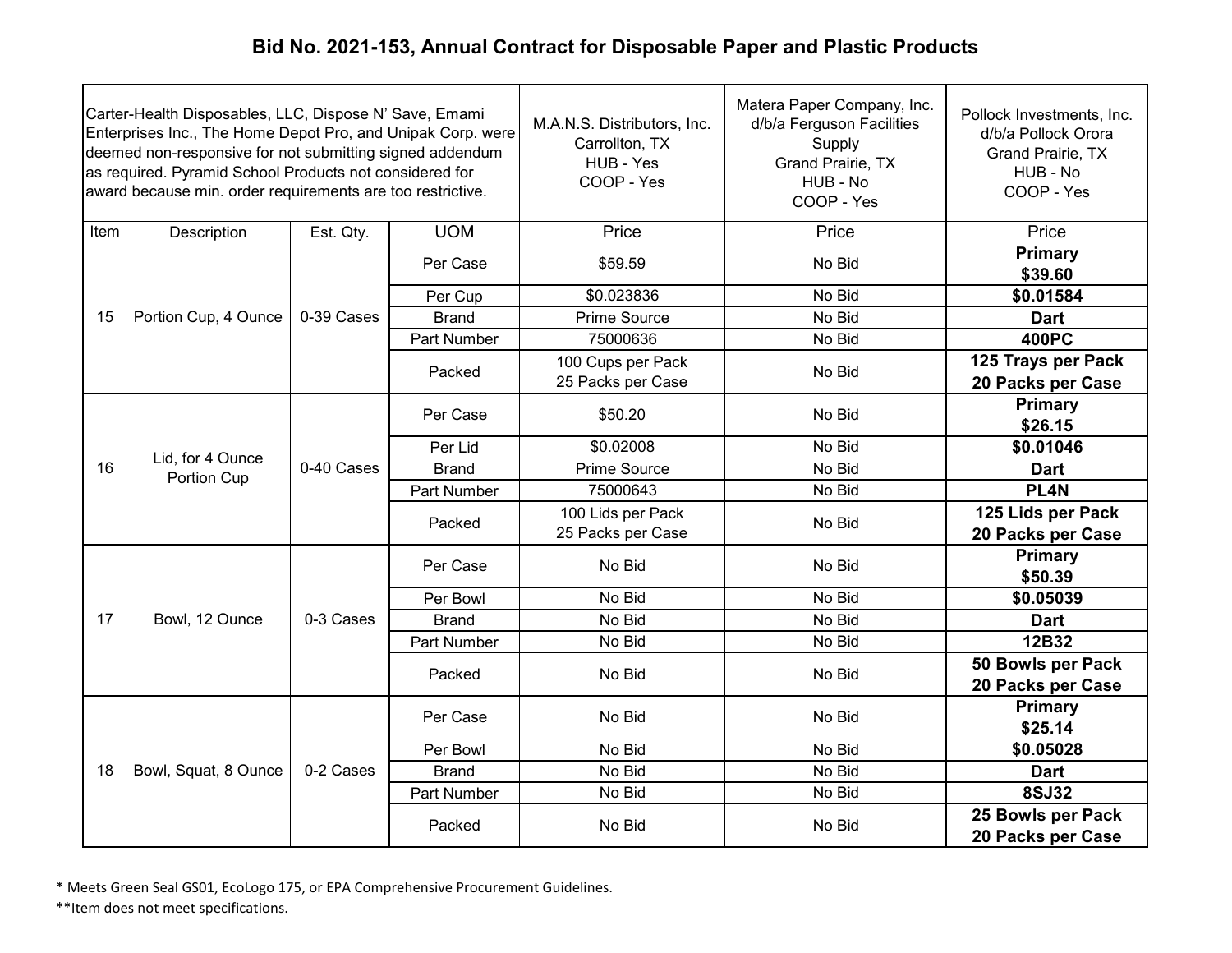| Carter-Health Disposables, LLC, Dispose N' Save, Emami<br>Enterprises Inc., The Home Depot Pro, and Unipak Corp. were<br>deemed non-responsive for not submitting signed addendum<br>as required. Pyramid School Products not considered for<br>award because min. order requirements are too restrictive. |                                 |            | <b>Brady Industries</b><br>of Texas LLC<br>Fort Worth, TX<br>HUB-No<br>COOP-Yes | Diamond Light LLC<br>dba Circle Terra<br>Rowlett, TX<br>HUB-No<br>COOP-Yes | Western BRW Paper Co.<br>Carrollton, TX<br>HUB - No<br>COOP - Yes |                                        |
|------------------------------------------------------------------------------------------------------------------------------------------------------------------------------------------------------------------------------------------------------------------------------------------------------------|---------------------------------|------------|---------------------------------------------------------------------------------|----------------------------------------------------------------------------|-------------------------------------------------------------------|----------------------------------------|
| Item                                                                                                                                                                                                                                                                                                       | Description                     | Est. Qty.  | <b>UOM</b>                                                                      | Price                                                                      | Price                                                             | Price                                  |
|                                                                                                                                                                                                                                                                                                            |                                 |            | Per Case                                                                        | No Bid                                                                     | Secondary<br>\$52.50                                              | \$88.62                                |
|                                                                                                                                                                                                                                                                                                            |                                 |            | Per Cup                                                                         | No Bid                                                                     | \$0.021                                                           | \$0.035448                             |
| 15                                                                                                                                                                                                                                                                                                         | Portion Cup, 4 Ounce            | 0-39 Cases | <b>Brand</b>                                                                    | No Bid                                                                     | Lollicup                                                          | Dart                                   |
|                                                                                                                                                                                                                                                                                                            |                                 |            | Part Number                                                                     | No Bid                                                                     | FP-P400-PP                                                        | DCC400PC                               |
|                                                                                                                                                                                                                                                                                                            |                                 |            | Packed                                                                          | No Bid                                                                     | 50 Cups per Pack<br>50 Packs per Case                             | 125 Cups per Pack<br>20 Packs per Case |
|                                                                                                                                                                                                                                                                                                            | Lid, for 4 Ounce<br>Portion Cup | 0-40 Cases | Per Case                                                                        | No Bid                                                                     | Secondary<br>\$39.00                                              | Alternate<br>\$42.78                   |
|                                                                                                                                                                                                                                                                                                            |                                 |            | Per Lid                                                                         | No Bid                                                                     | \$0.0156                                                          | \$0.017112                             |
| 16                                                                                                                                                                                                                                                                                                         |                                 |            | <b>Brand</b>                                                                    | No Bid                                                                     | Lollicup                                                          | Dart                                   |
|                                                                                                                                                                                                                                                                                                            |                                 |            | Part Number                                                                     | No Bid                                                                     | FP-PL400-PP                                                       | DCCPL4N                                |
|                                                                                                                                                                                                                                                                                                            |                                 |            | Packed                                                                          | No Bid                                                                     | 125 Lids per Pack<br>20 Packs per Case                            | 125 Lids per Pack<br>20 Packs per Case |
|                                                                                                                                                                                                                                                                                                            |                                 |            | Per Case                                                                        | No Bid                                                                     | No Bid                                                            | Secondary<br>\$79.70                   |
|                                                                                                                                                                                                                                                                                                            |                                 |            | Per Bowl                                                                        | No Bid                                                                     | No Bid                                                            | \$0.0797                               |
| 17                                                                                                                                                                                                                                                                                                         | Bowl, 12 Ounce                  | 0-3 Cases  | <b>Brand</b>                                                                    | No Bid                                                                     | No Bid                                                            | Dart                                   |
|                                                                                                                                                                                                                                                                                                            |                                 |            | Part Number                                                                     | No Bid                                                                     | No Bid                                                            | DCC12B32                               |
|                                                                                                                                                                                                                                                                                                            |                                 |            | Packed                                                                          | No Bid                                                                     | No Bid                                                            | 50 Bowls per Pack<br>20 Packs per Case |
|                                                                                                                                                                                                                                                                                                            |                                 |            | Per Case                                                                        | No Bid                                                                     | No Bid                                                            | Secondary<br>\$39.76                   |
|                                                                                                                                                                                                                                                                                                            |                                 |            | Per Bowl                                                                        | No Bid                                                                     | No Bid                                                            | \$0.07952                              |
| 18                                                                                                                                                                                                                                                                                                         | Bowl, Squat, 8 Ounce            | 0-2 Cases  | <b>Brand</b>                                                                    | No Bid                                                                     | No Bid                                                            | Dart                                   |
|                                                                                                                                                                                                                                                                                                            |                                 |            | Part Number                                                                     | No Bid                                                                     | No Bid                                                            | DCC8SJ32                               |
|                                                                                                                                                                                                                                                                                                            |                                 |            | Packed                                                                          | No Bid                                                                     | No Bid                                                            | 500 Bowls per Pack<br>1 Pack per Case  |

\* Meets Green Seal GS01, EcoLogo 175, or EPA Comprehensive Procurement Guidelines.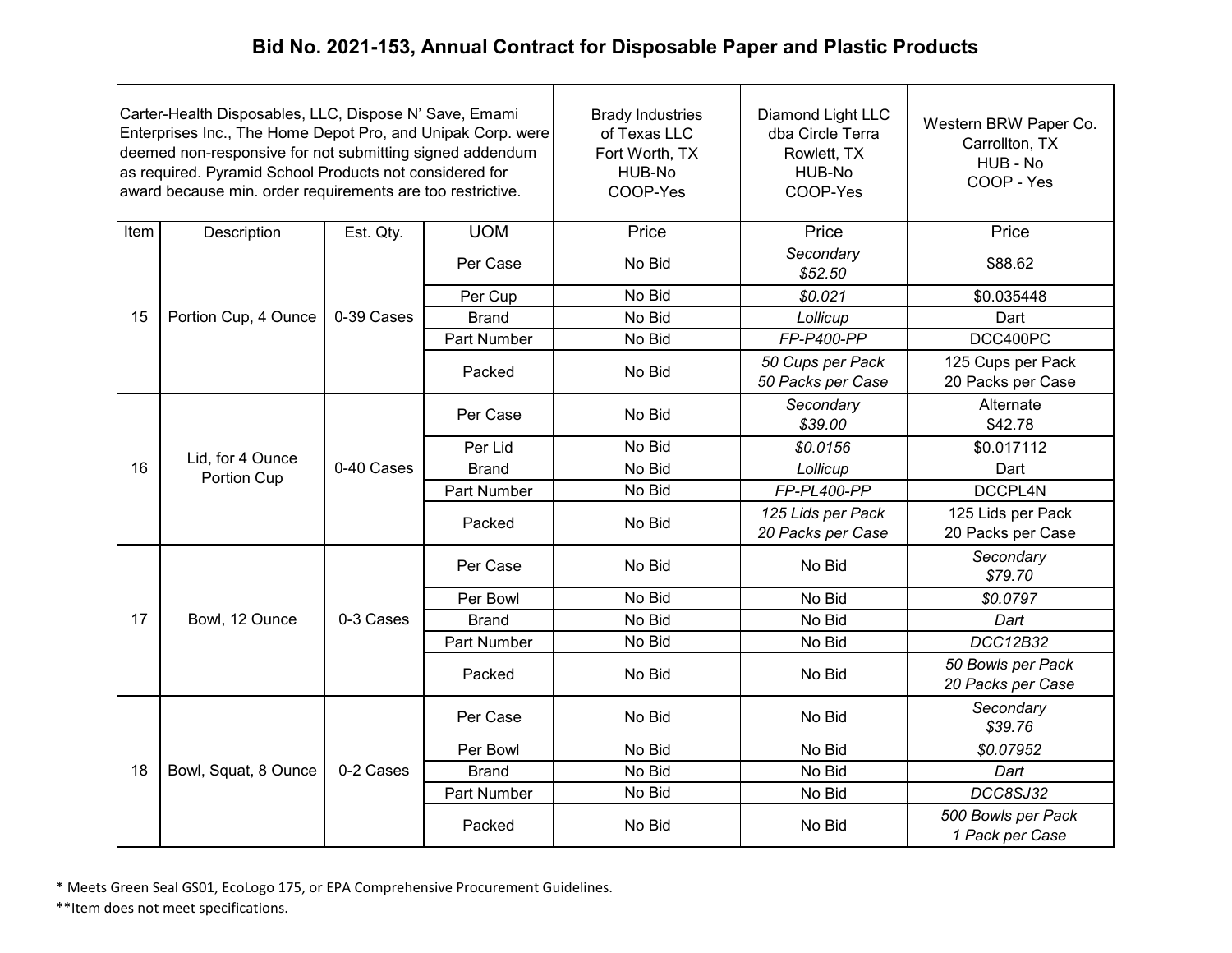| Carter-Health Disposables, LLC, Dispose N' Save, Emami<br>Enterprises Inc., The Home Depot Pro, and Unipak Corp. were<br>deemed non-responsive for not submitting signed addendum<br>as required. Pyramid School Products not considered for<br>award because min. order requirements are too restrictive. |                                         |           |              | <b>Staples Contract &amp;</b><br><b>Commercial LLC</b><br>Framingham, MA<br>HUB-No<br>COOP-Yes | <b>Empire Paper Company</b><br>Wichita Falls, TX<br>HUB - No<br>COOP - No | Infinity Supply & Service, Inc.<br>Denton, TX<br>HUB - No<br>COOP - Yes |        |
|------------------------------------------------------------------------------------------------------------------------------------------------------------------------------------------------------------------------------------------------------------------------------------------------------------|-----------------------------------------|-----------|--------------|------------------------------------------------------------------------------------------------|---------------------------------------------------------------------------|-------------------------------------------------------------------------|--------|
| Item                                                                                                                                                                                                                                                                                                       | Description                             | Est. Qty. | <b>UOM</b>   | Price                                                                                          | Price                                                                     | Price                                                                   |        |
|                                                                                                                                                                                                                                                                                                            |                                         |           | Per Case     | No Bid                                                                                         | Alternate<br>\$50.26                                                      | No Bid                                                                  |        |
|                                                                                                                                                                                                                                                                                                            |                                         |           | Per Lid      | No Bid                                                                                         | \$0.10052                                                                 | No Bid                                                                  |        |
| 19                                                                                                                                                                                                                                                                                                         | Lid for Bowls                           | 0-2 Cases | <b>Brand</b> | No Bid                                                                                         | Dart                                                                      | No Bid                                                                  |        |
|                                                                                                                                                                                                                                                                                                            |                                         |           | Part Number  | No Bid                                                                                         | DCC32JL                                                                   | No Bid                                                                  |        |
|                                                                                                                                                                                                                                                                                                            |                                         |           | Packed       | No Bid                                                                                         | 100 Lids per Pack<br>5 Packs per Case                                     | No Bid                                                                  |        |
|                                                                                                                                                                                                                                                                                                            | Cup, Plastic Portion, 2<br>Ounce, Clear |           |              | Per Case                                                                                       | No Bid                                                                    | \$43.86**                                                               | No Bid |
|                                                                                                                                                                                                                                                                                                            |                                         |           | Per Cup      | No Bid                                                                                         | \$0.017544                                                                | No Bid                                                                  |        |
| 20                                                                                                                                                                                                                                                                                                         |                                         | 0-3 Cases | <b>Brand</b> | No Bid                                                                                         | <b>Empress</b>                                                            | No Bid                                                                  |        |
|                                                                                                                                                                                                                                                                                                            |                                         |           | Part Number  | No Bid                                                                                         | RJSEPC200                                                                 | No Bid                                                                  |        |
|                                                                                                                                                                                                                                                                                                            |                                         |           | Packed       | No Bid                                                                                         | 50 Cups per Pack<br>50 Packs per Case                                     | No Bid                                                                  |        |
|                                                                                                                                                                                                                                                                                                            |                                         |           | Per Case     | No Bid                                                                                         | \$49.12                                                                   | No Bid                                                                  |        |
|                                                                                                                                                                                                                                                                                                            |                                         |           | Per Lid      | No Bid                                                                                         | \$0.019648                                                                | No Bid                                                                  |        |
| 21                                                                                                                                                                                                                                                                                                         | Lid for 2 Ounce<br>Portion Cup          | 0-5 Cases | <b>Brand</b> | No Bid                                                                                         | <b>Empress</b>                                                            | No Bid                                                                  |        |
|                                                                                                                                                                                                                                                                                                            |                                         |           | Part Number  | No Bid                                                                                         | RJSEPCLID2                                                                | No Bid                                                                  |        |
|                                                                                                                                                                                                                                                                                                            |                                         |           | Packed       | No Bid                                                                                         | 50 Lids per Pack<br>50 Packs per Case                                     | No Bid                                                                  |        |
|                                                                                                                                                                                                                                                                                                            |                                         |           | Per Case     | No Bid                                                                                         | No Bid                                                                    | No Bid                                                                  |        |
| 22                                                                                                                                                                                                                                                                                                         |                                         |           | Per Plate    | No Bid                                                                                         | No Bid                                                                    | No Bid                                                                  |        |
|                                                                                                                                                                                                                                                                                                            | Plate, Foam 6"                          | 0-2 Cases | <b>Brand</b> | No Bid                                                                                         | No Bid                                                                    | No Bid                                                                  |        |
|                                                                                                                                                                                                                                                                                                            |                                         |           | Part Number  | No Bid                                                                                         | No Bid                                                                    | No Bid                                                                  |        |
|                                                                                                                                                                                                                                                                                                            |                                         |           | Packed       | No Bid                                                                                         | No Bid                                                                    | No Bid                                                                  |        |

\* Meets Green Seal GS01, EcoLogo 175, or EPA Comprehensive Procurement Guidelines.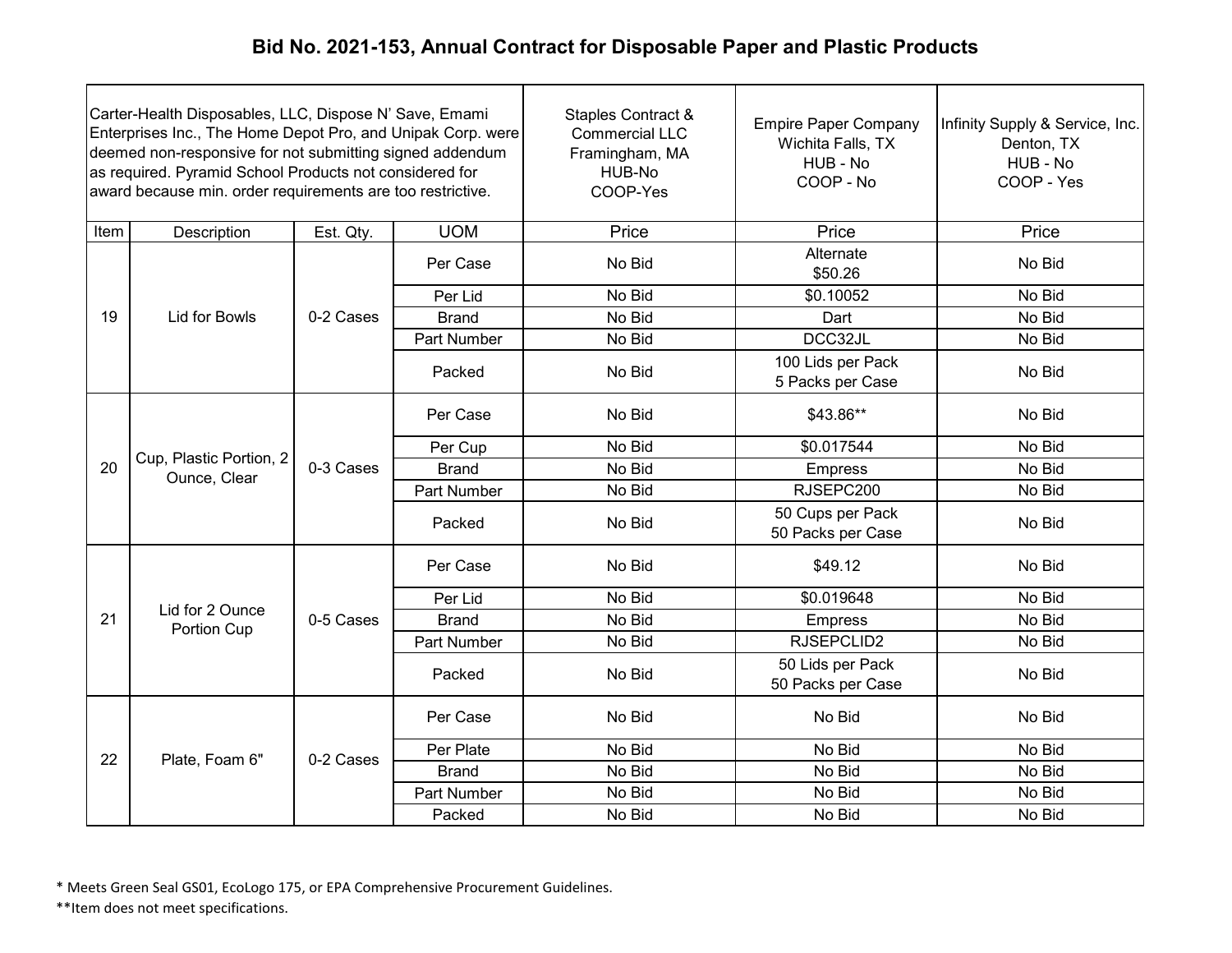| Carter-Health Disposables, LLC, Dispose N' Save, Emami<br>Enterprises Inc., The Home Depot Pro, and Unipak Corp. were<br>deemed non-responsive for not submitting signed addendum<br>as required. Pyramid School Products not considered for<br>award because min. order requirements are too restrictive. |                                         |           |              | M.A.N.S. Distributors, Inc.<br>Carrollton, TX<br>HUB - Yes<br>COOP - Yes | Matera Paper Company, Inc.<br>d/b/a Ferguson Facilities<br>Supply<br>Grand Prairie, TX<br>HUB - No<br>COOP - Yes | Pollock Investments, Inc.<br>d/b/a Pollock Orora<br>Grand Prairie, TX<br>HUB - No<br>COOP - Yes |                                        |
|------------------------------------------------------------------------------------------------------------------------------------------------------------------------------------------------------------------------------------------------------------------------------------------------------------|-----------------------------------------|-----------|--------------|--------------------------------------------------------------------------|------------------------------------------------------------------------------------------------------------------|-------------------------------------------------------------------------------------------------|----------------------------------------|
| Item                                                                                                                                                                                                                                                                                                       | Description                             | Est. Qty. | <b>UOM</b>   | Price                                                                    | Price                                                                                                            | Price                                                                                           |                                        |
|                                                                                                                                                                                                                                                                                                            |                                         |           | Per Case     | No Bid                                                                   | No Bid                                                                                                           | Primary<br>\$17.95                                                                              |                                        |
|                                                                                                                                                                                                                                                                                                            |                                         |           | Per Lid      | No Bid                                                                   | No Bid                                                                                                           | \$0.0359                                                                                        |                                        |
| 19                                                                                                                                                                                                                                                                                                         | <b>Lid for Bowls</b>                    | 0-2 Cases | <b>Brand</b> | No Bid                                                                   | No Bid                                                                                                           | <b>Dart</b>                                                                                     |                                        |
|                                                                                                                                                                                                                                                                                                            |                                         |           | Part Number  | No Bid                                                                   | No Bid                                                                                                           | <b>32JL</b>                                                                                     |                                        |
|                                                                                                                                                                                                                                                                                                            |                                         |           | Packed       | No Bid                                                                   | No Bid                                                                                                           | 100 Lids per Pack<br>5 Packs per Case                                                           |                                        |
|                                                                                                                                                                                                                                                                                                            | Cup, Plastic Portion, 2<br>Ounce, Clear |           | Per Case     | No Bid                                                                   | No Bid                                                                                                           | Primary<br>\$25.35                                                                              |                                        |
|                                                                                                                                                                                                                                                                                                            |                                         |           | Per Cup      | No Bid                                                                   | No Bid                                                                                                           | \$0.01014                                                                                       |                                        |
| 20                                                                                                                                                                                                                                                                                                         |                                         | 0-3 Cases | <b>Brand</b> | No Bid                                                                   | No Bid                                                                                                           | <b>Dart</b>                                                                                     |                                        |
|                                                                                                                                                                                                                                                                                                            |                                         |           |              | Part Number                                                              | No Bid                                                                                                           | No Bid                                                                                          | <b>200PC</b>                           |
|                                                                                                                                                                                                                                                                                                            |                                         |           |              | Packed                                                                   | No Bid                                                                                                           | No Bid                                                                                          | 125 Cups per Pack<br>20 Packs per Case |
|                                                                                                                                                                                                                                                                                                            |                                         |           | Per Case     | No Bid                                                                   | No Bid                                                                                                           | Primary<br>\$19.43                                                                              |                                        |
|                                                                                                                                                                                                                                                                                                            |                                         |           | Per Lid      | No Bid                                                                   | No Bid                                                                                                           | \$0.007772                                                                                      |                                        |
| 21                                                                                                                                                                                                                                                                                                         | Lid for 2 Ounce<br>Portion Cup          | 0-5 Cases | <b>Brand</b> | No Bid                                                                   | No Bid                                                                                                           | <b>Dart</b>                                                                                     |                                        |
|                                                                                                                                                                                                                                                                                                            |                                         |           | Part Number  | No Bid                                                                   | No Bid                                                                                                           | <b>PL200N</b>                                                                                   |                                        |
|                                                                                                                                                                                                                                                                                                            |                                         |           | Packed       | No Bid                                                                   | No Bid                                                                                                           | 125 Lids per Pack<br>20 Packs per Case                                                          |                                        |
|                                                                                                                                                                                                                                                                                                            |                                         |           | Per Case     | No Bid                                                                   | No Bid                                                                                                           | Primary<br>\$16.48                                                                              |                                        |
|                                                                                                                                                                                                                                                                                                            |                                         |           | Per Plate    | No Bid                                                                   | No Bid                                                                                                           | \$0.01648                                                                                       |                                        |
| 22                                                                                                                                                                                                                                                                                                         | Plate, Foam 6"                          | 0-2 Cases | <b>Brand</b> | No Bid                                                                   | No Bid                                                                                                           | <b>Dart</b>                                                                                     |                                        |
|                                                                                                                                                                                                                                                                                                            |                                         |           | Part Number  | No Bid                                                                   | No Bid                                                                                                           | 6PWCR                                                                                           |                                        |
|                                                                                                                                                                                                                                                                                                            |                                         |           | Packed       | No Bid                                                                   | No Bid                                                                                                           | 125/Pk; 8 Pk/Case                                                                               |                                        |

\* Meets Green Seal GS01, EcoLogo 175, or EPA Comprehensive Procurement Guidelines.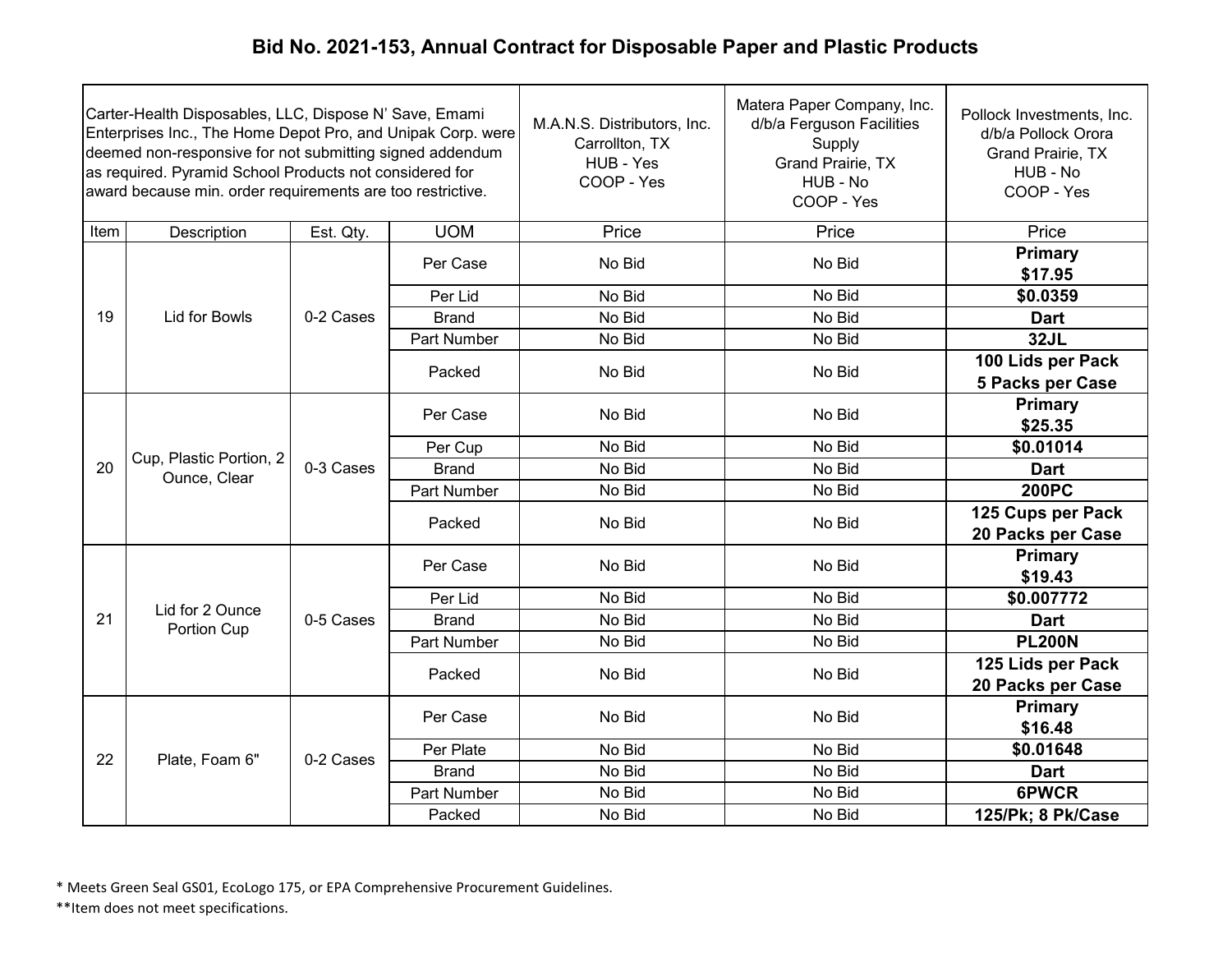| Carter-Health Disposables, LLC, Dispose N' Save, Emami<br>Enterprises Inc., The Home Depot Pro, and Unipak Corp. were<br>deemed non-responsive for not submitting signed addendum<br>as required. Pyramid School Products not considered for<br>award because min. order requirements are too restrictive. |                                         |           | <b>Brady Industries</b><br>of Texas LLC<br>Fort Worth, TX<br>HUB-No<br>COOP-Yes | Diamond Light LLC<br>dba Circle Terra<br>Rowlett, TX<br>HUB-No<br>COOP-Yes | Western BRW Paper Co.<br>Carrollton, TX<br>HUB - No<br>COOP - Yes |                                        |
|------------------------------------------------------------------------------------------------------------------------------------------------------------------------------------------------------------------------------------------------------------------------------------------------------------|-----------------------------------------|-----------|---------------------------------------------------------------------------------|----------------------------------------------------------------------------|-------------------------------------------------------------------|----------------------------------------|
| Item                                                                                                                                                                                                                                                                                                       | Description                             | Est. Qty. | <b>UOM</b>                                                                      | Price                                                                      | Price                                                             | Price                                  |
|                                                                                                                                                                                                                                                                                                            |                                         |           | Per Case                                                                        | No Bid                                                                     | No Bid                                                            | Secondary<br>\$29.48                   |
|                                                                                                                                                                                                                                                                                                            |                                         |           | Per Lid                                                                         | No Bid                                                                     | No Bid                                                            | \$0.05896                              |
| 19                                                                                                                                                                                                                                                                                                         | <b>Lid for Bowls</b>                    | 0-2 Cases | <b>Brand</b>                                                                    | No Bid                                                                     | No Bid                                                            | Dart                                   |
|                                                                                                                                                                                                                                                                                                            |                                         |           | Part Number                                                                     | No Bid                                                                     | No Bid                                                            | DCC32JL                                |
|                                                                                                                                                                                                                                                                                                            |                                         |           | Packed                                                                          | No Bid                                                                     | No Bid                                                            | 500 Lids per Pack<br>1 Pack per Case   |
|                                                                                                                                                                                                                                                                                                            | Cup, Plastic Portion, 2<br>Ounce, Clear | 0-3 Cases | Per Case                                                                        | No Bid                                                                     | Secondary<br>\$33.00                                              | Alternate<br>\$56.08                   |
|                                                                                                                                                                                                                                                                                                            |                                         |           | Per Cup                                                                         | No Bid                                                                     | \$0.01                                                            | \$0.022432                             |
| 20                                                                                                                                                                                                                                                                                                         |                                         |           | <b>Brand</b>                                                                    | No Bid                                                                     | Lollicup                                                          | Dart                                   |
|                                                                                                                                                                                                                                                                                                            |                                         |           | Part Number                                                                     | No Bid                                                                     | FP-P200-PP                                                        | DCC200PC                               |
|                                                                                                                                                                                                                                                                                                            |                                         |           | Packed                                                                          | No Bid                                                                     | 50 Cups per Pack<br>50 Packs per Case                             | 125 Cups per Pack<br>20 Packs per Case |
|                                                                                                                                                                                                                                                                                                            |                                         |           | Per Case                                                                        | No Bid                                                                     | Secondary<br>\$29.00                                              | Alternate<br>\$31.52                   |
|                                                                                                                                                                                                                                                                                                            | Lid for 2 Ounce                         |           | Per Lid                                                                         | No Bid                                                                     | \$0.0116                                                          | \$0.012608                             |
| 21                                                                                                                                                                                                                                                                                                         | Portion Cup                             | 0-5 Cases | <b>Brand</b>                                                                    | No Bid                                                                     | Lollicup                                                          | Dart                                   |
|                                                                                                                                                                                                                                                                                                            |                                         |           | Part Number                                                                     | No Bid                                                                     | FP-PL200-PP                                                       | DCCPL200N                              |
|                                                                                                                                                                                                                                                                                                            |                                         |           | Packed                                                                          | No Bid                                                                     | 125 Lids per Pack<br>20 Packs per Case                            | 2500 Lids per Pack<br>1 Pack per Case  |
|                                                                                                                                                                                                                                                                                                            |                                         |           | Per Case                                                                        | No Bid                                                                     | No Bid                                                            | Secondary<br>\$27.92                   |
| 22                                                                                                                                                                                                                                                                                                         | Plate, Foam 6"                          | 0-2 Cases | Per Plate                                                                       | No Bid                                                                     | No Bid                                                            | \$0.02792                              |
|                                                                                                                                                                                                                                                                                                            |                                         |           | <b>Brand</b>                                                                    | No Bid                                                                     | No Bid                                                            | Dart                                   |
|                                                                                                                                                                                                                                                                                                            |                                         |           | Part Number                                                                     | No Bid                                                                     | No Bid                                                            | <b>DCC6PWCR</b>                        |
|                                                                                                                                                                                                                                                                                                            |                                         |           | Packed                                                                          | No Bid                                                                     | No Bid                                                            | 1000/Pk; 1 Pk/Case                     |

\* Meets Green Seal GS01, EcoLogo 175, or EPA Comprehensive Procurement Guidelines.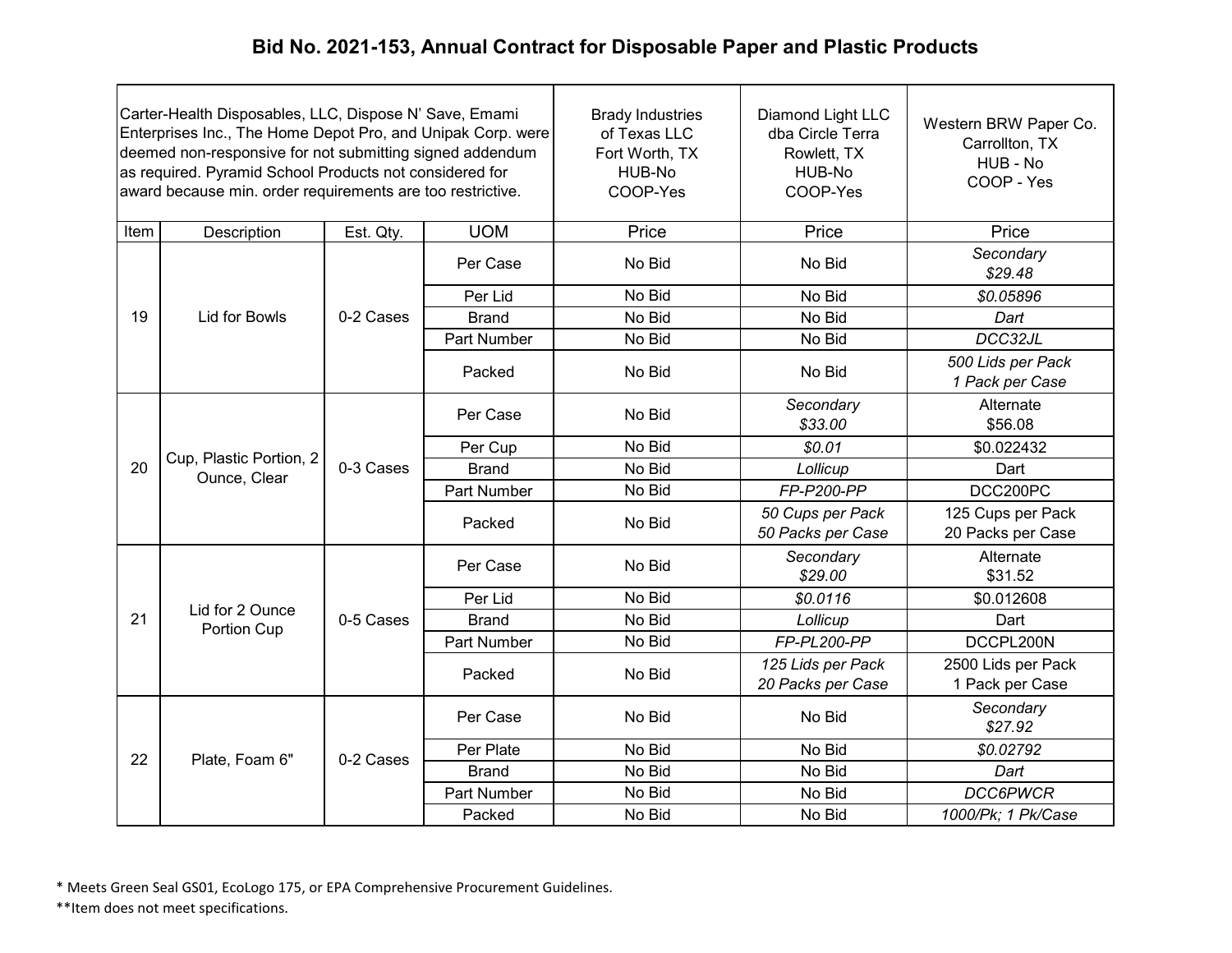| Carter-Health Disposables, LLC, Dispose N' Save, Emami<br>Enterprises Inc., The Home Depot Pro, and Unipak Corp. were<br>deemed non-responsive for not submitting signed addendum<br>as required. Pyramid School Products not considered for<br>award because min. order requirements are too restrictive. |                                                  |             |                    | Staples Contract &<br><b>Commercial LLC</b><br>Framingham, MA<br>HUB-No<br>COOP-Yes | <b>Empire Paper Company</b><br>Wichita Falls, TX<br>HUB - No<br>COOP - No | Infinity Supply & Service, Inc.<br>Denton, TX<br>HUB - No<br>COOP - Yes |
|------------------------------------------------------------------------------------------------------------------------------------------------------------------------------------------------------------------------------------------------------------------------------------------------------------|--------------------------------------------------|-------------|--------------------|-------------------------------------------------------------------------------------|---------------------------------------------------------------------------|-------------------------------------------------------------------------|
| Item                                                                                                                                                                                                                                                                                                       | Description                                      | Est. Qty.   | <b>UOM</b>         | Price                                                                               | Price                                                                     | Price                                                                   |
| 23                                                                                                                                                                                                                                                                                                         | Spoons, White Plastic,<br>DARTS6BW               | 0-110 Cases | Per Case           | No Bid                                                                              | No Bid                                                                    | Secondary<br>\$36.50                                                    |
|                                                                                                                                                                                                                                                                                                            |                                                  |             | Packed             | No Bid                                                                              | No Bid                                                                    | 1000 Spoons per Case                                                    |
|                                                                                                                                                                                                                                                                                                            |                                                  |             | Per Case           | No Bid                                                                              | Secondary<br>\$11.06                                                      | No Bid                                                                  |
| 24                                                                                                                                                                                                                                                                                                         | Forks, White Plastic,                            | 0-20 Cases  | Per Fork           | No Bid                                                                              | \$0.01106                                                                 | No Bid                                                                  |
|                                                                                                                                                                                                                                                                                                            | Medium Weight                                    |             | <b>Brand</b>       | No Bid                                                                              | <b>Empress</b>                                                            | No Bid                                                                  |
|                                                                                                                                                                                                                                                                                                            |                                                  |             | <b>Part Number</b> | No Bid                                                                              | RJSE175001                                                                | No Bid                                                                  |
|                                                                                                                                                                                                                                                                                                            |                                                  |             | Packed             | No Bid                                                                              | 1000 Forks per Case                                                       | No Bid                                                                  |
|                                                                                                                                                                                                                                                                                                            | Bag, Poly Single Track<br>Seal,<br>3" x 3" Clear | 0-5 Cases   | Per Case           | No Bid                                                                              | Secondary<br>\$7.58                                                       | No Bid                                                                  |
| 25                                                                                                                                                                                                                                                                                                         |                                                  |             | Per Bag            | No Bid                                                                              | \$0.00758                                                                 | No Bid                                                                  |
|                                                                                                                                                                                                                                                                                                            |                                                  |             | <b>Brand</b>       | No Bid                                                                              | Elkay                                                                     | No Bid                                                                  |
|                                                                                                                                                                                                                                                                                                            |                                                  |             | <b>Part Number</b> | No Bid                                                                              | ELK20303                                                                  | No Bid                                                                  |
|                                                                                                                                                                                                                                                                                                            |                                                  |             | Packed             | No Bid                                                                              | 1000 Bags per Case                                                        | No Bid                                                                  |
|                                                                                                                                                                                                                                                                                                            |                                                  |             | Per Case           | No Bid                                                                              | Secondary<br>\$9.50                                                       | No Bid                                                                  |
| 26                                                                                                                                                                                                                                                                                                         | Sandwich Bags, Fold                              | 0-570 Cases | Per Bag            | No Bid                                                                              | \$0.0095                                                                  | No Bid                                                                  |
|                                                                                                                                                                                                                                                                                                            | Over Flap                                        |             | <b>Brand</b>       | No Bid                                                                              | Elkay                                                                     | No Bid                                                                  |
|                                                                                                                                                                                                                                                                                                            |                                                  |             | <b>Part Number</b> | No Bid                                                                              | ELKH07                                                                    | No Bid                                                                  |
|                                                                                                                                                                                                                                                                                                            |                                                  |             | Packed             | No Bid                                                                              | 1000 Bags per Case                                                        | No Bid                                                                  |
|                                                                                                                                                                                                                                                                                                            |                                                  |             | Per Case           | No Bid                                                                              | Secondary<br>\$15.16                                                      | No Bid                                                                  |
| 27                                                                                                                                                                                                                                                                                                         | Poly Storage Bag, One                            | 0-2 Cases   | Per Bag            | No Bid                                                                              | \$0.0606                                                                  | No Bid                                                                  |
|                                                                                                                                                                                                                                                                                                            | <b>Gallon Size</b>                               |             | <b>Brand</b>       | No Bid                                                                              | Elkay                                                                     | No Bid                                                                  |
|                                                                                                                                                                                                                                                                                                            |                                                  |             | Part Number        | No Bid                                                                              | ELK21012G                                                                 | No Bid                                                                  |
|                                                                                                                                                                                                                                                                                                            |                                                  |             | Packed             | No Bid                                                                              | 250 Bags per Case                                                         | No Bid                                                                  |

\* Meets Green Seal GS01, EcoLogo 175, or EPA Comprehensive Procurement Guidelines.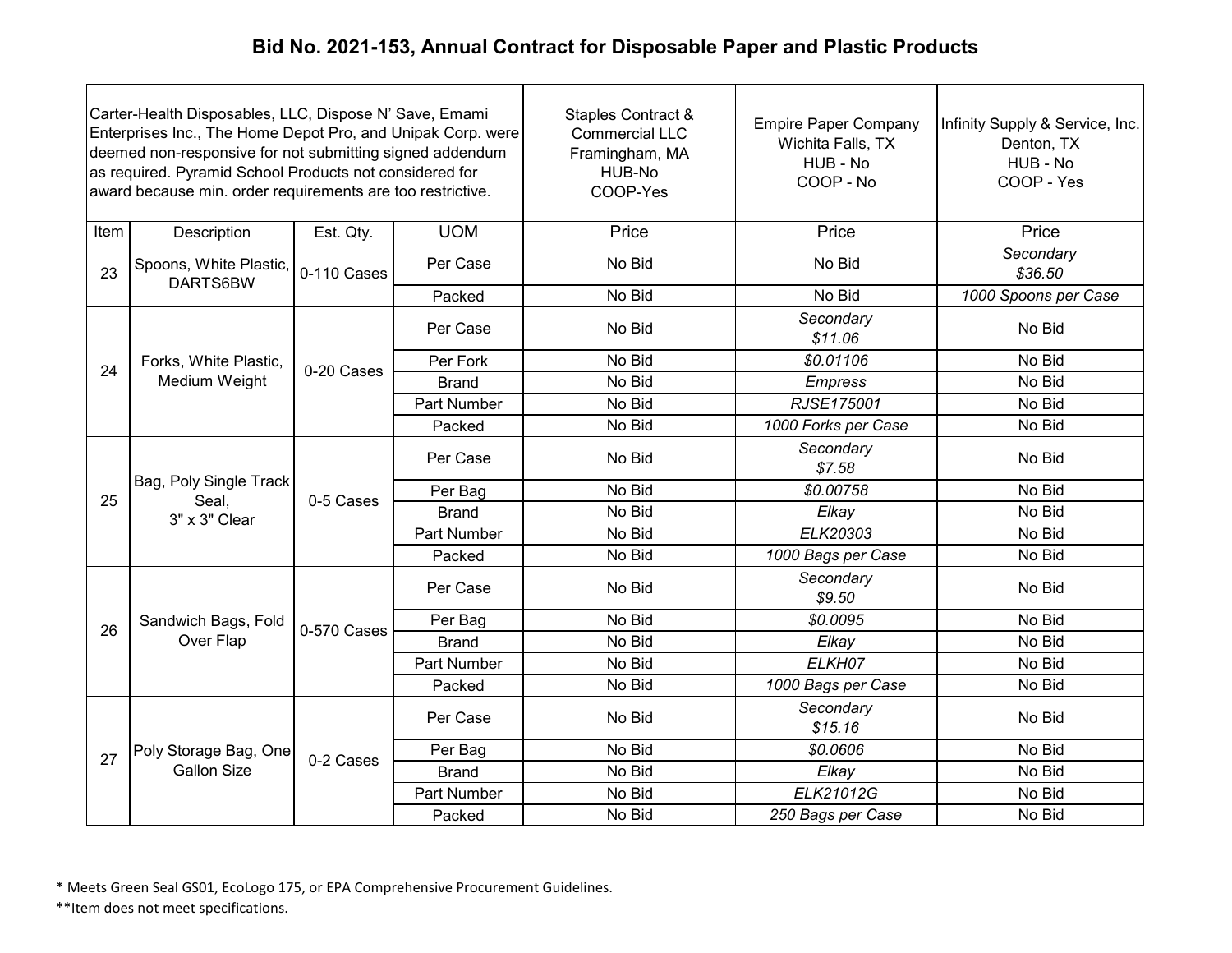| Carter-Health Disposables, LLC, Dispose N' Save, Emami<br>Enterprises Inc., The Home Depot Pro, and Unipak Corp. were<br>deemed non-responsive for not submitting signed addendum<br>as required. Pyramid School Products not considered for<br>award because min. order requirements are too restrictive. |                                                  |             |              | M.A.N.S. Distributors, Inc.<br>Carrollton, TX<br>HUB - Yes<br>COOP - Yes | Matera Paper Company, Inc.<br>d/b/a Ferguson Facilities<br>Supply<br>Grand Prairie, TX<br>HUB - No<br>COOP - Yes | Pollock Investments, Inc.<br>d/b/a Pollock Orora<br><b>Grand Prairie, TX</b><br>HUB - No<br>COOP - Yes |
|------------------------------------------------------------------------------------------------------------------------------------------------------------------------------------------------------------------------------------------------------------------------------------------------------------|--------------------------------------------------|-------------|--------------|--------------------------------------------------------------------------|------------------------------------------------------------------------------------------------------------------|--------------------------------------------------------------------------------------------------------|
| Item                                                                                                                                                                                                                                                                                                       | Description                                      | Est. Qty.   | <b>UOM</b>   | Price                                                                    | Price                                                                                                            | Price                                                                                                  |
| 23                                                                                                                                                                                                                                                                                                         | Spoons, White Plastic,<br>DARTS6BW               | 0-110 Cases | Per Case     | \$40.70                                                                  | No Bid                                                                                                           | Primary<br>\$17.88                                                                                     |
|                                                                                                                                                                                                                                                                                                            |                                                  |             | Packed       | 1000 Spoons per Case                                                     | No Bid                                                                                                           | 1000 Spoons per Case                                                                                   |
|                                                                                                                                                                                                                                                                                                            |                                                  |             | Per Case     | <b>Primary</b><br>\$9.10                                                 | No Bid                                                                                                           | Alternate<br>\$17.02                                                                                   |
| 24                                                                                                                                                                                                                                                                                                         | Forks, White Plastic,                            | 0-20 Cases  | Per Fork     | \$0.0091                                                                 | No Bid                                                                                                           | \$0.01702                                                                                              |
|                                                                                                                                                                                                                                                                                                            | Medium Weight                                    |             | <b>Brand</b> | <b>Wallace</b>                                                           | No Bid                                                                                                           | Dart                                                                                                   |
|                                                                                                                                                                                                                                                                                                            |                                                  |             | Part Number  | 3540                                                                     | No Bid                                                                                                           | F6BW                                                                                                   |
|                                                                                                                                                                                                                                                                                                            |                                                  |             | Packed       | 1000 Forks per Case                                                      | No Bid                                                                                                           | 1000 Forks per Case                                                                                    |
|                                                                                                                                                                                                                                                                                                            | Bag, Poly Single Track<br>Seal,<br>3" x 3" Clear | 0-5 Cases   | Per Case     | No Bid                                                                   | No Bid                                                                                                           | Primary<br>\$6.47                                                                                      |
| 25                                                                                                                                                                                                                                                                                                         |                                                  |             | Per Bag      | No Bid                                                                   | No Bid                                                                                                           | \$0.006470                                                                                             |
|                                                                                                                                                                                                                                                                                                            |                                                  |             | <b>Brand</b> | No Bid                                                                   | No Bid                                                                                                           | <b>Elkay</b>                                                                                           |
|                                                                                                                                                                                                                                                                                                            |                                                  |             | Part Number  | No Bid                                                                   | No Bid                                                                                                           | F20303                                                                                                 |
|                                                                                                                                                                                                                                                                                                            |                                                  |             | Packed       | No Bid                                                                   | No Bid                                                                                                           | 1000 Bags per Case                                                                                     |
|                                                                                                                                                                                                                                                                                                            |                                                  |             | Per Case     | Alternate<br>\$32.58                                                     | No Bid                                                                                                           | <b>Primary</b><br>\$8.40                                                                               |
| 26                                                                                                                                                                                                                                                                                                         | Sandwich Bags, Fold                              | 0-570 Cases | Per Bag      | \$0.03258                                                                | No Bid                                                                                                           | \$0.0084                                                                                               |
|                                                                                                                                                                                                                                                                                                            | Over Flap                                        |             | <b>Brand</b> | Elkay                                                                    | No Bid                                                                                                           | <b>Elkay</b>                                                                                           |
|                                                                                                                                                                                                                                                                                                            |                                                  |             | Part Number  | P5B773                                                                   | No Bid                                                                                                           | <b>H07</b>                                                                                             |
|                                                                                                                                                                                                                                                                                                            |                                                  |             | Packed       | 1000 Bags per Case                                                       | No Bid                                                                                                           | 1000 Bags per Case                                                                                     |
|                                                                                                                                                                                                                                                                                                            |                                                  |             | Per Case     | No Bid                                                                   | No Bid                                                                                                           | Primary<br>\$13.40                                                                                     |
|                                                                                                                                                                                                                                                                                                            | Poly Storage Bag, One                            |             | Per Bag      | No Bid                                                                   | No Bid                                                                                                           | \$0.0536                                                                                               |
| 27                                                                                                                                                                                                                                                                                                         | <b>Gallon Size</b>                               | 0-2 Cases   | <b>Brand</b> | No Bid                                                                   | No Bid                                                                                                           | <b>Elkay</b>                                                                                           |
|                                                                                                                                                                                                                                                                                                            |                                                  |             | Part Number  | No Bid                                                                   | No Bid                                                                                                           | F21012G                                                                                                |
|                                                                                                                                                                                                                                                                                                            |                                                  |             | Packed       | No Bid                                                                   | No Bid                                                                                                           | 250 Bags per Case                                                                                      |

\* Meets Green Seal GS01, EcoLogo 175, or EPA Comprehensive Procurement Guidelines.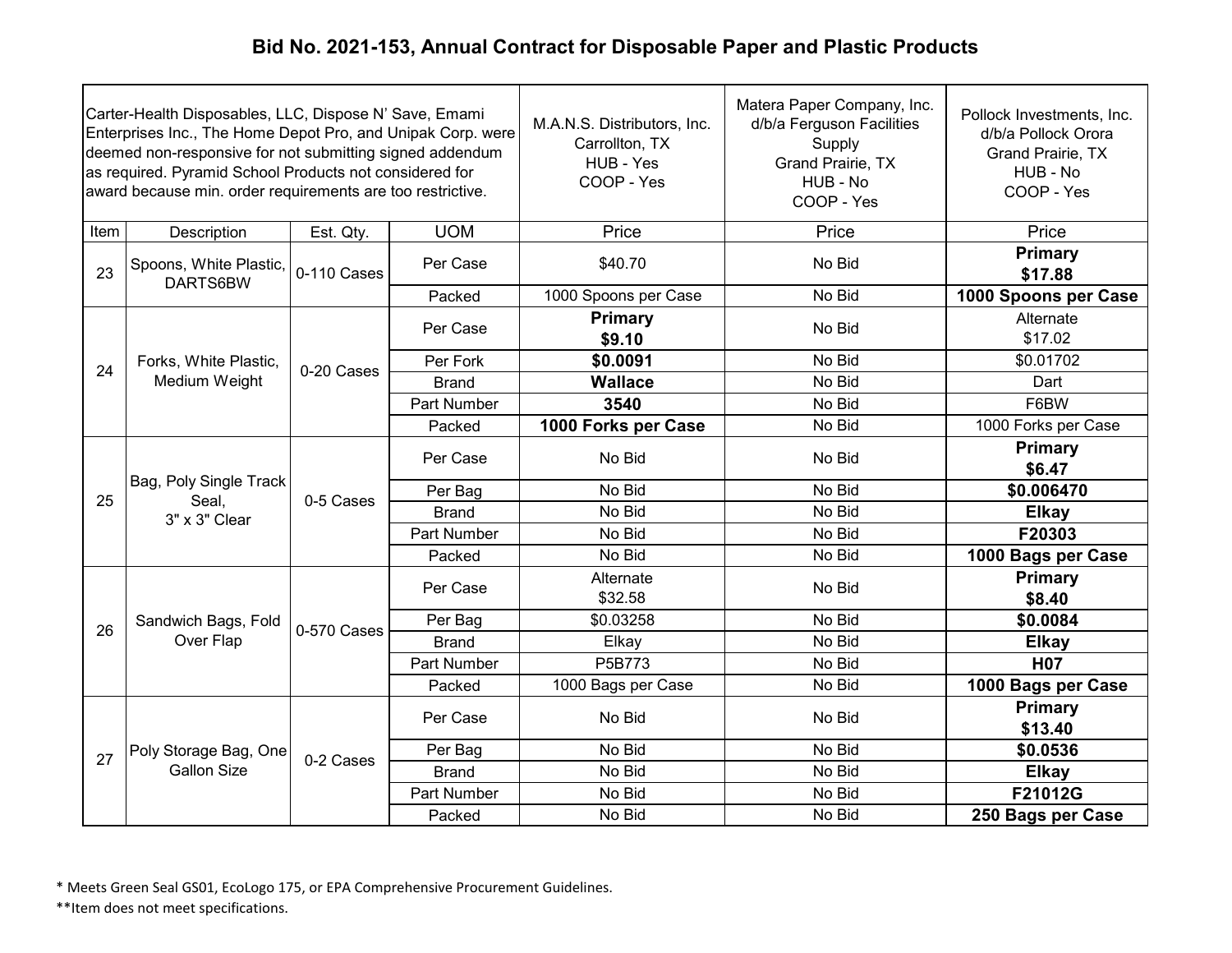| Carter-Health Disposables, LLC, Dispose N' Save, Emami<br>Enterprises Inc., The Home Depot Pro, and Unipak Corp. were<br>deemed non-responsive for not submitting signed addendum<br>as required. Pyramid School Products not considered for<br>award because min. order requirements are too restrictive. |                                                  |             |                    | <b>Brady Industries</b><br>of Texas LLC<br>Fort Worth, TX<br>HUB-No<br>COOP-Yes | Diamond Light LLC<br>dba Circle Terra<br>Rowlett, TX<br>HUB-No<br>COOP-Yes | Western BRW Paper Co.<br>Carrollton, TX<br>HUB - No<br>COOP - Yes |
|------------------------------------------------------------------------------------------------------------------------------------------------------------------------------------------------------------------------------------------------------------------------------------------------------------|--------------------------------------------------|-------------|--------------------|---------------------------------------------------------------------------------|----------------------------------------------------------------------------|-------------------------------------------------------------------|
| Item                                                                                                                                                                                                                                                                                                       | Description                                      | Est. Qty.   | <b>UOM</b>         | Price                                                                           | Price                                                                      | Price                                                             |
| 23                                                                                                                                                                                                                                                                                                         | Spoons, White Plastic,<br>DARTS6BW               | 0-110 Cases | Per Case           | No Bid                                                                          | No Bid                                                                     | Alternate<br>\$37.80                                              |
|                                                                                                                                                                                                                                                                                                            |                                                  |             | Packed             | No Bid                                                                          | No Bid                                                                     | 1000 Spoons per Case                                              |
|                                                                                                                                                                                                                                                                                                            |                                                  |             | Per Case           | No Bid                                                                          | No Bid                                                                     | \$37.80                                                           |
| 24                                                                                                                                                                                                                                                                                                         | Forks, White Plastic,                            |             | Per Fork           | No Bid                                                                          | No Bid                                                                     | \$0.037800                                                        |
|                                                                                                                                                                                                                                                                                                            | Medium Weight                                    | 0-20 Cases  | Brand              | No Bid                                                                          | No Bid                                                                     | Dart                                                              |
|                                                                                                                                                                                                                                                                                                            |                                                  |             | <b>Part Number</b> | No Bid                                                                          | No Bid                                                                     | DCCF6BW                                                           |
|                                                                                                                                                                                                                                                                                                            |                                                  |             | Packed             | No Bid                                                                          | No Bid                                                                     | 1000 Forks per Case                                               |
|                                                                                                                                                                                                                                                                                                            | Bag, Poly Single Track<br>Seal,<br>3" x 3" Clear | 0-5 Cases   | Per Case           | No Bid                                                                          | No Bid                                                                     | No Bid                                                            |
| 25                                                                                                                                                                                                                                                                                                         |                                                  |             | Per Bag            | No Bid                                                                          | No Bid                                                                     | No Bid                                                            |
|                                                                                                                                                                                                                                                                                                            |                                                  |             | <b>Brand</b>       | No Bid                                                                          | No Bid                                                                     | No Bid                                                            |
|                                                                                                                                                                                                                                                                                                            |                                                  |             | <b>Part Number</b> | No Bid                                                                          | No Bid                                                                     | No Bid                                                            |
|                                                                                                                                                                                                                                                                                                            |                                                  |             | Packed             | No Bid                                                                          | No Bid                                                                     | No Bid                                                            |
|                                                                                                                                                                                                                                                                                                            |                                                  |             | Per Case           | No Bid                                                                          | No Bid                                                                     | No Bid                                                            |
| 26                                                                                                                                                                                                                                                                                                         | Sandwich Bags, Fold                              | 0-570 Cases | Per Bag            | No Bid                                                                          | No Bid                                                                     | No Bid                                                            |
|                                                                                                                                                                                                                                                                                                            | Over Flap                                        |             | <b>Brand</b>       | No Bid                                                                          | No Bid                                                                     | No Bid                                                            |
|                                                                                                                                                                                                                                                                                                            |                                                  |             | <b>Part Number</b> | No Bid                                                                          | No Bid                                                                     | No Bid                                                            |
|                                                                                                                                                                                                                                                                                                            |                                                  |             | Packed             | No Bid                                                                          | No Bid                                                                     | No Bid                                                            |
|                                                                                                                                                                                                                                                                                                            |                                                  |             | Per Case           | No Bid                                                                          | No Bid                                                                     | No Bid                                                            |
| 27                                                                                                                                                                                                                                                                                                         | Poly Storage Bag, One                            | 0-2 Cases   | Per Bag            | No Bid                                                                          | No Bid                                                                     | No Bid                                                            |
|                                                                                                                                                                                                                                                                                                            | <b>Gallon Size</b>                               |             | <b>Brand</b>       | No Bid                                                                          | No Bid                                                                     | No Bid                                                            |
|                                                                                                                                                                                                                                                                                                            |                                                  |             | <b>Part Number</b> | No Bid                                                                          | No Bid                                                                     | No Bid                                                            |
|                                                                                                                                                                                                                                                                                                            |                                                  |             | Packed             | No Bid                                                                          | No Bid                                                                     | No Bid                                                            |

\* Meets Green Seal GS01, EcoLogo 175, or EPA Comprehensive Procurement Guidelines.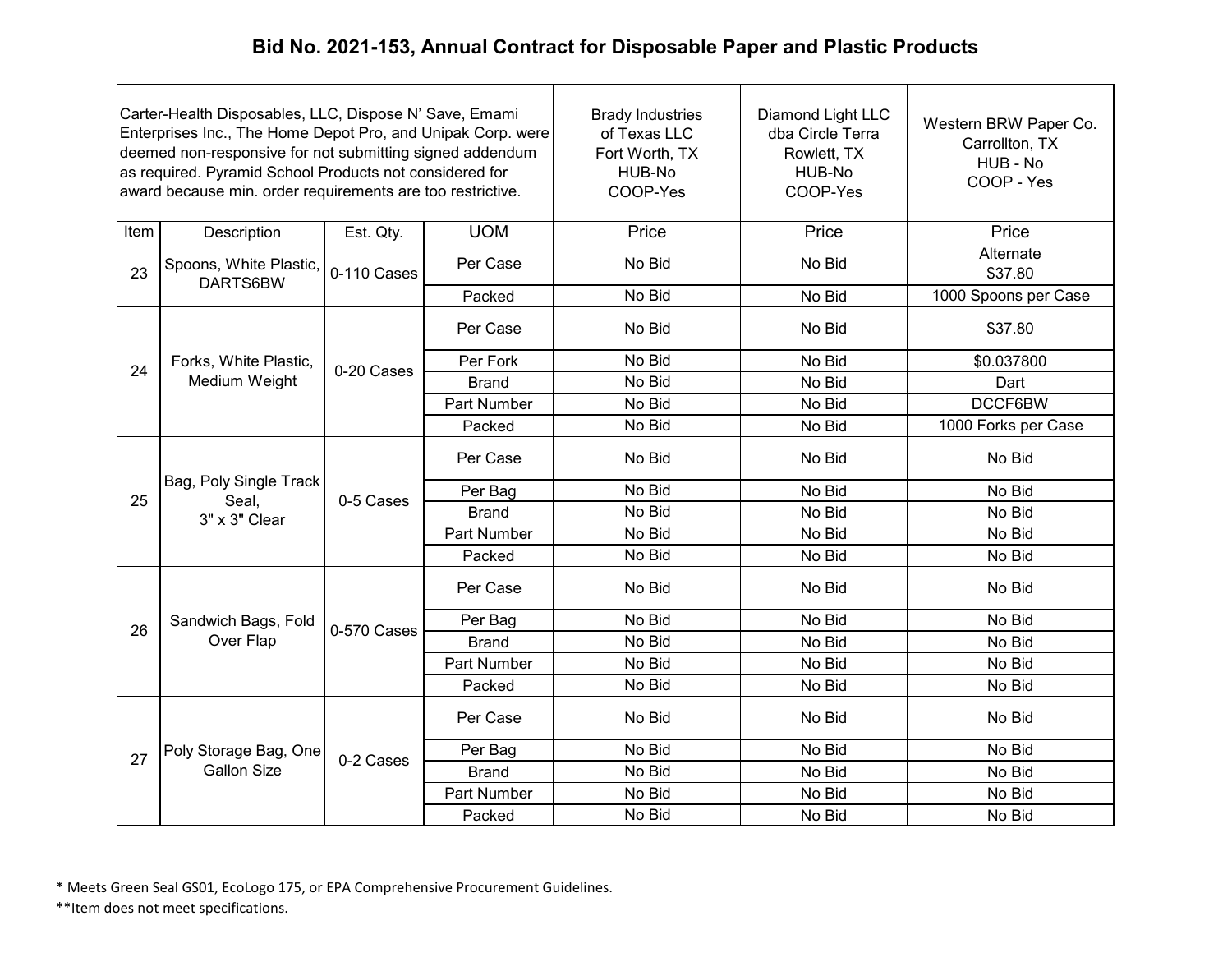| Carter-Health Disposables, LLC, Dispose N' Save, Emami<br>Enterprises Inc., The Home Depot Pro, and Unipak Corp. were<br>deemed non-responsive for not submitting signed addendum<br>as required. Pyramid School Products not considered for<br>award because min. order requirements are too restrictive. |                                          |            |                      | <b>Staples Contract &amp;</b><br><b>Commercial LLC</b><br>Framingham, MA<br>HUB-No<br>COOP-Yes | <b>Empire Paper Company</b><br>Wichita Falls, TX<br>HUB - No<br>COOP - No | Infinity Supply & Service, Inc.<br>Denton, TX<br>HUB - No<br>COOP - Yes |
|------------------------------------------------------------------------------------------------------------------------------------------------------------------------------------------------------------------------------------------------------------------------------------------------------------|------------------------------------------|------------|----------------------|------------------------------------------------------------------------------------------------|---------------------------------------------------------------------------|-------------------------------------------------------------------------|
| Item                                                                                                                                                                                                                                                                                                       | Description                              | Est. Qty.  | <b>UOM</b>           | Price                                                                                          | Price                                                                     | Price                                                                   |
|                                                                                                                                                                                                                                                                                                            |                                          |            | Per Case             | No Bid                                                                                         | Secondary<br>\$47.33                                                      | No Bid                                                                  |
| 28                                                                                                                                                                                                                                                                                                         | Property Bag, 6" x 12",                  |            | Per Bag              | No Bid                                                                                         | \$0.04733                                                                 | No Bid                                                                  |
|                                                                                                                                                                                                                                                                                                            | 4 mil, Clear                             | 0-75 Cases | <b>Brand</b>         | No Bid                                                                                         | Elkay                                                                     | No Bid                                                                  |
|                                                                                                                                                                                                                                                                                                            |                                          |            | Part Number          | No Bid                                                                                         | ELK40F0612                                                                | No Bid                                                                  |
|                                                                                                                                                                                                                                                                                                            |                                          |            | Packed               | No Bid                                                                                         | 1000 Bags per Case                                                        | No Bid                                                                  |
|                                                                                                                                                                                                                                                                                                            | Parchment Paper Pan<br>Liner, Full Size  | 0-6 Cases  | Per Case             | No Bid                                                                                         | No Bid                                                                    | No Bid                                                                  |
|                                                                                                                                                                                                                                                                                                            |                                          |            | Per Liner            | No Bid                                                                                         | No Bid                                                                    | No Bid                                                                  |
| 29                                                                                                                                                                                                                                                                                                         |                                          |            | <b>Brand</b>         | No Bid                                                                                         | No Bid                                                                    | No Bid                                                                  |
|                                                                                                                                                                                                                                                                                                            |                                          |            | Part Number          | No Bid                                                                                         | No Bid                                                                    | No Bid                                                                  |
|                                                                                                                                                                                                                                                                                                            |                                          |            | Packed               | No Bid                                                                                         | No Bid                                                                    | No Bid                                                                  |
|                                                                                                                                                                                                                                                                                                            |                                          |            | Per Roll             | No Bid                                                                                         | Alternate<br>\$21.10                                                      | No Bid                                                                  |
|                                                                                                                                                                                                                                                                                                            |                                          |            | Per Linear Foot      | No Bid                                                                                         | \$0.01055                                                                 | No Bid                                                                  |
| 30                                                                                                                                                                                                                                                                                                         | Food Wrap, Clear<br>Film, 18" x 2000'    | 0-9 Rolls  | <b>Brand</b>         | No Bid                                                                                         | <b>Empress</b>                                                            | No Bid                                                                  |
|                                                                                                                                                                                                                                                                                                            |                                          |            | Part Number          | No Bid                                                                                         | RJSEFF182                                                                 | No Bid                                                                  |
|                                                                                                                                                                                                                                                                                                            |                                          |            | Packed               | No Bid                                                                                         | 2000' per Roll<br>1 Roll per Case                                         | No Bid                                                                  |
|                                                                                                                                                                                                                                                                                                            |                                          |            | Per Roll<br>Per Case | No Bid                                                                                         | Secondary<br>\$32.35                                                      | No Bid                                                                  |
|                                                                                                                                                                                                                                                                                                            |                                          |            | Per Linear Foot      | No Bid                                                                                         | \$0.0647                                                                  | No Bid                                                                  |
| 31                                                                                                                                                                                                                                                                                                         | Aluminum Foil, Heavy<br>Duty, 18" x 500' | 0-14 Rolls | <b>Brand</b>         | No Bid                                                                                         | <b>Empress</b>                                                            | No Bid                                                                  |
|                                                                                                                                                                                                                                                                                                            |                                          |            | Part Number          | No Bid                                                                                         | RJSE185H                                                                  | No Bid                                                                  |
|                                                                                                                                                                                                                                                                                                            |                                          |            | Packed               | No Bid                                                                                         | 500' per Roll<br>1 Roll per Case                                          | No Bid                                                                  |

\* Meets Green Seal GS01, EcoLogo 175, or EPA Comprehensive Procurement Guidelines.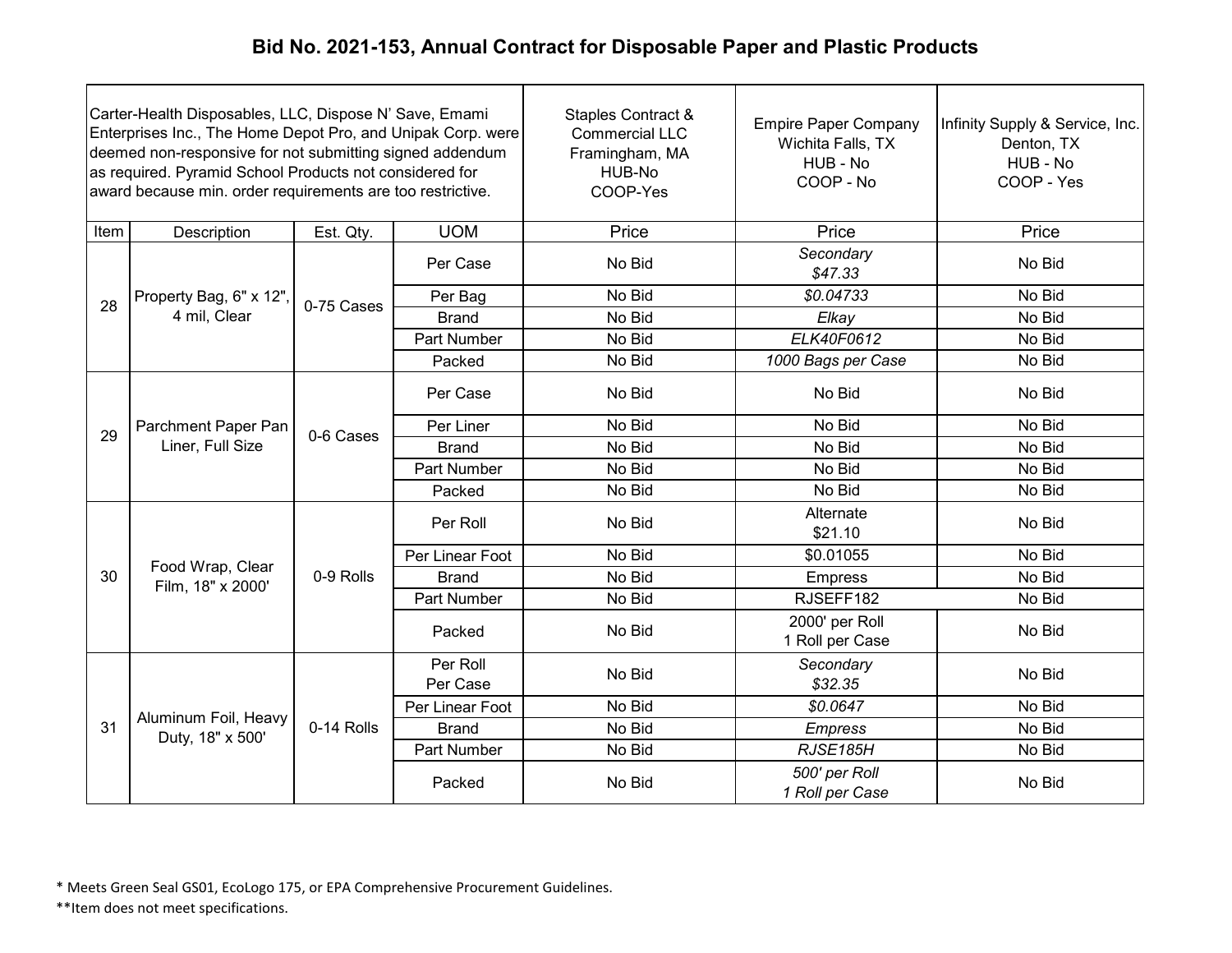| Carter-Health Disposables, LLC, Dispose N' Save, Emami<br>Enterprises Inc., The Home Depot Pro, and Unipak Corp. were<br>deemed non-responsive for not submitting signed addendum<br>as required. Pyramid School Products not considered for<br>award because min. order requirements are too restrictive. |                                          |            |                      | M.A.N.S. Distributors, Inc.<br>Carrollton, TX<br>HUB - Yes<br>COOP - Yes | Matera Paper Company, Inc.<br>d/b/a Ferguson Facilities<br>Supply<br>Grand Prairie, TX<br>HUB - No<br>COOP - Yes | Pollock Investments, Inc.<br>d/b/a Pollock Orora<br>Grand Prairie, TX<br>HUB - No<br>COOP - Yes |  |  |  |  |  |  |  |  |  |  |  |  |  |  |  |        |        |        |                                   |
|------------------------------------------------------------------------------------------------------------------------------------------------------------------------------------------------------------------------------------------------------------------------------------------------------------|------------------------------------------|------------|----------------------|--------------------------------------------------------------------------|------------------------------------------------------------------------------------------------------------------|-------------------------------------------------------------------------------------------------|--|--|--|--|--|--|--|--|--|--|--|--|--|--|--|--------|--------|--------|-----------------------------------|
| Item                                                                                                                                                                                                                                                                                                       | Description                              | Est. Qty.  | <b>UOM</b>           | Price                                                                    | Price                                                                                                            | Price                                                                                           |  |  |  |  |  |  |  |  |  |  |  |  |  |  |  |        |        |        |                                   |
|                                                                                                                                                                                                                                                                                                            |                                          |            | Per Case             | No Bid                                                                   | No Bid                                                                                                           | <b>Primary</b><br>\$44.73                                                                       |  |  |  |  |  |  |  |  |  |  |  |  |  |  |  |        |        |        |                                   |
| 28                                                                                                                                                                                                                                                                                                         | Property Bag, 6" x 12",                  | 0-75 Cases | Per Bag              | No Bid                                                                   | No Bid                                                                                                           | \$0.0447                                                                                        |  |  |  |  |  |  |  |  |  |  |  |  |  |  |  |        |        |        |                                   |
|                                                                                                                                                                                                                                                                                                            | 4 mil, Clear                             |            | <b>Brand</b>         | No Bid                                                                   | No Bid                                                                                                           | <b>Elkay</b>                                                                                    |  |  |  |  |  |  |  |  |  |  |  |  |  |  |  |        |        |        |                                   |
|                                                                                                                                                                                                                                                                                                            |                                          |            | Part Number          | No Bid                                                                   | No Bid                                                                                                           | 40F-0612                                                                                        |  |  |  |  |  |  |  |  |  |  |  |  |  |  |  |        |        |        |                                   |
|                                                                                                                                                                                                                                                                                                            |                                          |            | Packed               | No Bid                                                                   | No Bid                                                                                                           | 1000 Bags per Case                                                                              |  |  |  |  |  |  |  |  |  |  |  |  |  |  |  |        |        |        |                                   |
|                                                                                                                                                                                                                                                                                                            | Parchment Paper Pan<br>Liner, Full Size  |            | Per Case             | No Bid                                                                   | No Bid                                                                                                           | Primary<br>\$46.22                                                                              |  |  |  |  |  |  |  |  |  |  |  |  |  |  |  |        |        |        |                                   |
|                                                                                                                                                                                                                                                                                                            |                                          |            | Per Liner            | No Bid                                                                   | No Bid                                                                                                           | \$0.00189621                                                                                    |  |  |  |  |  |  |  |  |  |  |  |  |  |  |  |        |        |        |                                   |
| 29                                                                                                                                                                                                                                                                                                         |                                          | 0-6 Cases  | <b>Brand</b>         | No Bid                                                                   | No Bid                                                                                                           | <b>Bagcraft</b>                                                                                 |  |  |  |  |  |  |  |  |  |  |  |  |  |  |  |        |        |        |                                   |
|                                                                                                                                                                                                                                                                                                            |                                          |            | Part Number          | No Bid                                                                   | No Bid                                                                                                           | <b>25Q1</b>                                                                                     |  |  |  |  |  |  |  |  |  |  |  |  |  |  |  |        |        |        |                                   |
|                                                                                                                                                                                                                                                                                                            |                                          |            | Packed               | No Bid                                                                   | No Bid                                                                                                           | 1000 Liners per Case                                                                            |  |  |  |  |  |  |  |  |  |  |  |  |  |  |  |        |        |        |                                   |
|                                                                                                                                                                                                                                                                                                            |                                          | 0-9 Rolls  | Per Roll             | No Bid                                                                   | No Bid                                                                                                           | Primary<br>\$13.96                                                                              |  |  |  |  |  |  |  |  |  |  |  |  |  |  |  |        |        |        |                                   |
|                                                                                                                                                                                                                                                                                                            |                                          |            | Per Linear Foot      | No Bid                                                                   | No Bid                                                                                                           | \$0.00698                                                                                       |  |  |  |  |  |  |  |  |  |  |  |  |  |  |  |        |        |        |                                   |
| 30                                                                                                                                                                                                                                                                                                         | Food Wrap, Clear<br>Film, 18" x 2000'    |            | <b>Brand</b>         | No Bid                                                                   | No Bid                                                                                                           | <b>Western Plastics</b>                                                                         |  |  |  |  |  |  |  |  |  |  |  |  |  |  |  |        |        |        |                                   |
|                                                                                                                                                                                                                                                                                                            |                                          |            | Part Number          | No Bid                                                                   | No Bid                                                                                                           | 182                                                                                             |  |  |  |  |  |  |  |  |  |  |  |  |  |  |  |        |        |        |                                   |
|                                                                                                                                                                                                                                                                                                            |                                          |            |                      |                                                                          |                                                                                                                  |                                                                                                 |  |  |  |  |  |  |  |  |  |  |  |  |  |  |  | Packed | No Bid | No Bid | 2000' per Roll<br>1 Roll per Case |
|                                                                                                                                                                                                                                                                                                            |                                          |            | Per Roll<br>Per Case | No Bid                                                                   | No Bid                                                                                                           | <b>Primary</b><br>\$26.10                                                                       |  |  |  |  |  |  |  |  |  |  |  |  |  |  |  |        |        |        |                                   |
|                                                                                                                                                                                                                                                                                                            |                                          |            | Per Linear Foot      | No Bid                                                                   | No Bid                                                                                                           | \$0.0522                                                                                        |  |  |  |  |  |  |  |  |  |  |  |  |  |  |  |        |        |        |                                   |
| 31                                                                                                                                                                                                                                                                                                         | Aluminum Foil, Heavy<br>Duty, 18" x 500' | 0-14 Rolls | <b>Brand</b>         | No Bid                                                                   | No Bid                                                                                                           | <b>Western Plastics</b>                                                                         |  |  |  |  |  |  |  |  |  |  |  |  |  |  |  |        |        |        |                                   |
|                                                                                                                                                                                                                                                                                                            |                                          |            | Part Number          | No Bid                                                                   | No Bid                                                                                                           | 297                                                                                             |  |  |  |  |  |  |  |  |  |  |  |  |  |  |  |        |        |        |                                   |
|                                                                                                                                                                                                                                                                                                            |                                          |            | Packed               | No Bid                                                                   | No Bid                                                                                                           | 500' per Roll<br>1 Roll per Case                                                                |  |  |  |  |  |  |  |  |  |  |  |  |  |  |  |        |        |        |                                   |

\* Meets Green Seal GS01, EcoLogo 175, or EPA Comprehensive Procurement Guidelines.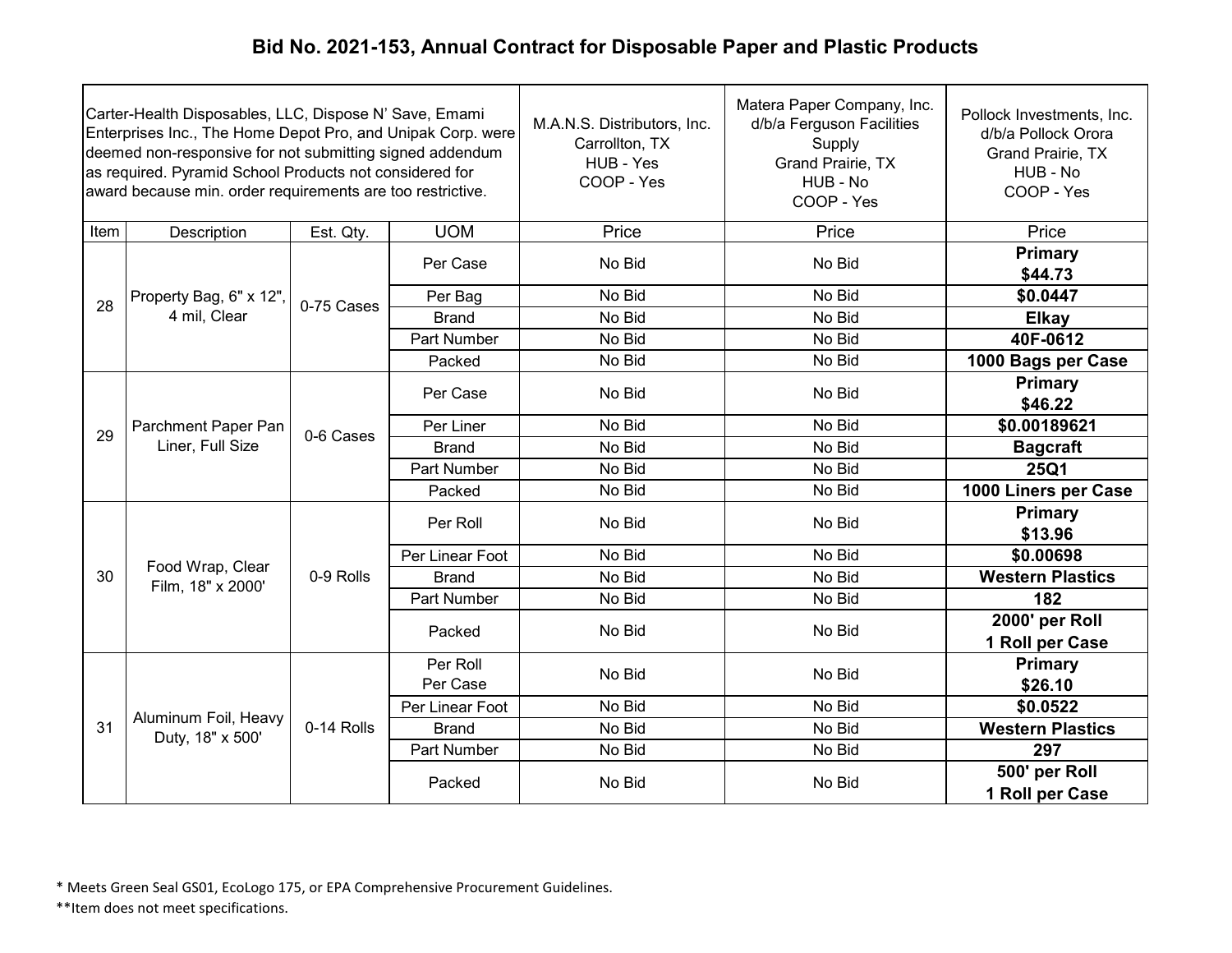| Carter-Health Disposables, LLC, Dispose N' Save, Emami<br>Enterprises Inc., The Home Depot Pro, and Unipak Corp. were<br>deemed non-responsive for not submitting signed addendum<br>as required. Pyramid School Products not considered for<br>award because min. order requirements are too restrictive. |                                          |            | <b>Brady Industries</b><br>of Texas LLC<br>Fort Worth, TX<br>HUB-No<br>COOP-Yes | Diamond Light LLC<br>dba Circle Terra<br>Rowlett, TX<br>HUB-No<br>COOP-Yes | Western BRW Paper Co.<br>Carrollton, TX<br>HUB - No<br>COOP - Yes |                                   |
|------------------------------------------------------------------------------------------------------------------------------------------------------------------------------------------------------------------------------------------------------------------------------------------------------------|------------------------------------------|------------|---------------------------------------------------------------------------------|----------------------------------------------------------------------------|-------------------------------------------------------------------|-----------------------------------|
| Item                                                                                                                                                                                                                                                                                                       | Description                              | Est. Qty.  | <b>UOM</b>                                                                      | Price                                                                      | Price                                                             | Price                             |
|                                                                                                                                                                                                                                                                                                            |                                          |            | Per Case                                                                        | No Bid                                                                     | No Bid                                                            | No Bid                            |
| 28                                                                                                                                                                                                                                                                                                         | Property Bag, 6" x 12",                  | 0-75 Cases | Per Bag                                                                         | No Bid                                                                     | No Bid                                                            | No Bid                            |
|                                                                                                                                                                                                                                                                                                            | 4 mil, Clear                             |            | <b>Brand</b>                                                                    | No Bid                                                                     | No Bid                                                            | No Bid                            |
|                                                                                                                                                                                                                                                                                                            |                                          |            | Part Number                                                                     | No Bid                                                                     | No Bid                                                            | No Bid                            |
|                                                                                                                                                                                                                                                                                                            |                                          |            | Packed                                                                          | No Bid                                                                     | No Bid                                                            | No Bid                            |
|                                                                                                                                                                                                                                                                                                            | Parchment Paper Pan<br>Liner, Full Size  | 0-6 Cases  | Per Case                                                                        | No Bid                                                                     | No Bid                                                            | No Bid                            |
| 29                                                                                                                                                                                                                                                                                                         |                                          |            | Per Liner                                                                       | No Bid                                                                     | No Bid                                                            | No Bid                            |
|                                                                                                                                                                                                                                                                                                            |                                          |            | <b>Brand</b>                                                                    | No Bid                                                                     | No Bid                                                            | No Bid                            |
|                                                                                                                                                                                                                                                                                                            |                                          |            | Part Number                                                                     | No Bid                                                                     | No Bid                                                            | No Bid                            |
|                                                                                                                                                                                                                                                                                                            |                                          |            | Packed                                                                          | No Bid                                                                     | No Bid                                                            | No Bid                            |
|                                                                                                                                                                                                                                                                                                            |                                          |            | Per Roll                                                                        | No Bid                                                                     | No Bid                                                            | Secondary<br>\$18.52              |
|                                                                                                                                                                                                                                                                                                            | Food Wrap, Clear                         |            | Per Linear Foot                                                                 | No Bid                                                                     | No Bid                                                            | \$0.00926                         |
| 30                                                                                                                                                                                                                                                                                                         | Film, 18" x 2000'                        | 0-9 Rolls  | <b>Brand</b>                                                                    | No Bid                                                                     | No Bid                                                            | <b>Boardwalk</b>                  |
|                                                                                                                                                                                                                                                                                                            |                                          |            | Part Number                                                                     | No Bid                                                                     | No Bid                                                            | <b>BWK7204</b>                    |
|                                                                                                                                                                                                                                                                                                            |                                          |            | Packed                                                                          | No Bid                                                                     | No Bid                                                            | 2000' per Roll<br>1 Roll per Case |
|                                                                                                                                                                                                                                                                                                            |                                          |            | Per Roll<br>Per Case                                                            | No Bid                                                                     | No Bid                                                            | Alternate<br>\$39.65              |
|                                                                                                                                                                                                                                                                                                            |                                          |            | Per Linear Foot                                                                 | No Bid                                                                     | No Bid                                                            | \$0.0793                          |
| 31                                                                                                                                                                                                                                                                                                         | Aluminum Foil, Heavy<br>Duty, 18" x 500' | 0-14 Rolls | <b>Brand</b>                                                                    | No Bid                                                                     | No Bid                                                            | <b>Boardwalk</b>                  |
|                                                                                                                                                                                                                                                                                                            |                                          |            | Part Number                                                                     | No Bid                                                                     | No Bid                                                            | <b>BWK7134</b>                    |
|                                                                                                                                                                                                                                                                                                            |                                          |            | Packed                                                                          | No Bid                                                                     | No Bid                                                            | 500' per Roll<br>1 Roll per Case  |

\* Meets Green Seal GS01, EcoLogo 175, or EPA Comprehensive Procurement Guidelines.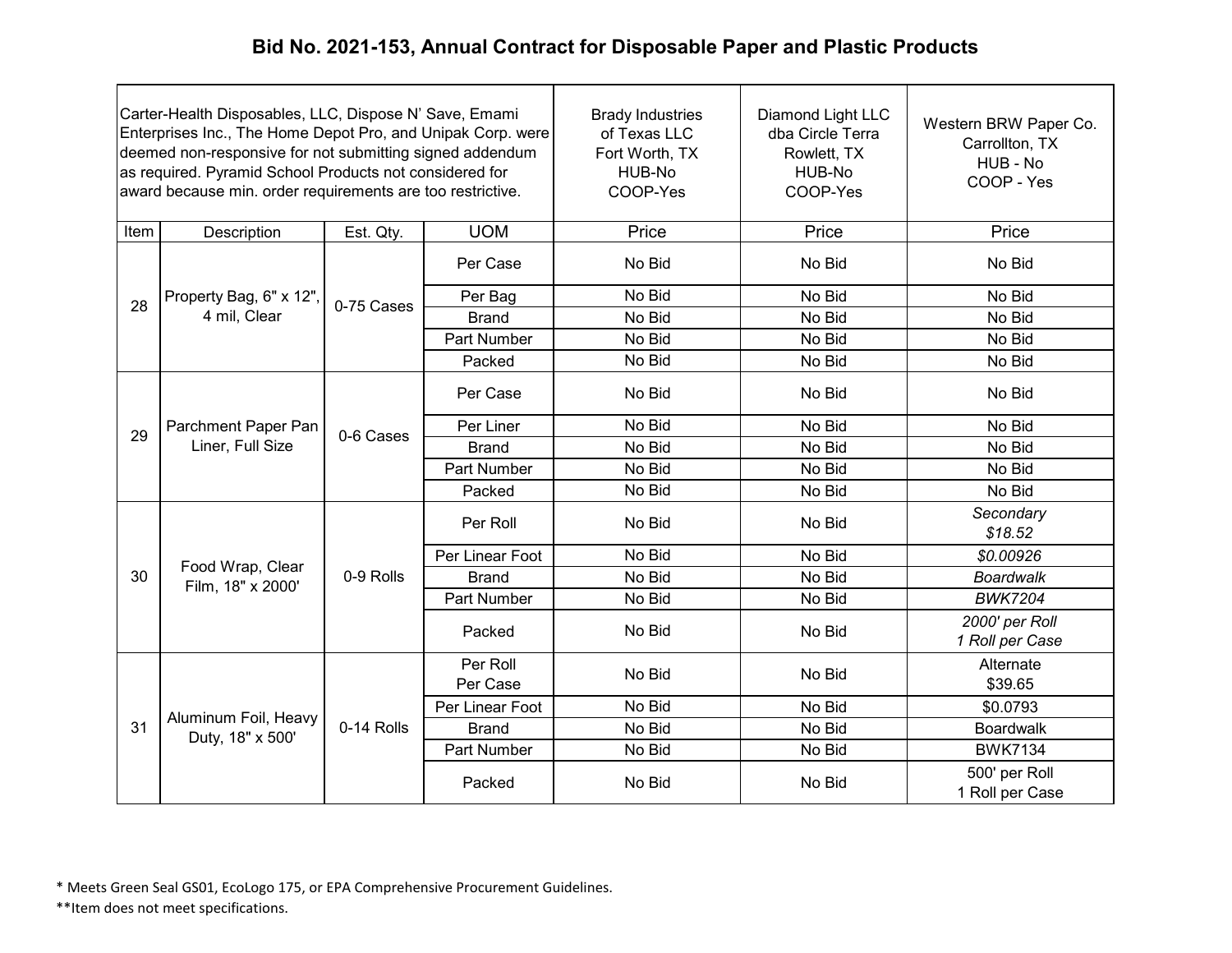| Carter-Health Disposables, LLC, Dispose N' Save, Emami<br>Enterprises Inc., The Home Depot Pro, and Unipak Corp. were<br>deemed non-responsive for not submitting signed addendum<br>as required. Pyramid School Products not considered for<br>award because min. order requirements are too restrictive. |                                                     |             |                             | <b>Staples Contract &amp;</b><br><b>Commercial LLC</b><br>Framingham, MA<br>HUB-No<br>COOP-Yes | <b>Empire Paper Company</b><br>Wichita Falls, TX<br>HUB - No<br>COOP - No | Infinity Supply & Service, Inc.<br>Denton, TX<br>HUB - No<br>COOP - Yes |
|------------------------------------------------------------------------------------------------------------------------------------------------------------------------------------------------------------------------------------------------------------------------------------------------------------|-----------------------------------------------------|-------------|-----------------------------|------------------------------------------------------------------------------------------------|---------------------------------------------------------------------------|-------------------------------------------------------------------------|
| Item                                                                                                                                                                                                                                                                                                       | Description                                         | Est. Qty.   | <b>UOM</b>                  | Price                                                                                          | Price                                                                     | Price                                                                   |
|                                                                                                                                                                                                                                                                                                            |                                                     |             | Per Case                    | No Bid                                                                                         | Secondary<br>\$39.54                                                      | No Bid                                                                  |
|                                                                                                                                                                                                                                                                                                            |                                                     |             | Per Linear Foot             | No Bid                                                                                         | \$0.00659                                                                 | No Bid                                                                  |
| 32                                                                                                                                                                                                                                                                                                         | Pre-Stretch Handfilm,                               | $0 - 1059$  | <b>Brand</b>                | No Bid                                                                                         | Intertape                                                                 | No Bid                                                                  |
|                                                                                                                                                                                                                                                                                                            | 15.5" x 2000'                                       | Cases       | <b>Part Number</b>          | No Bid                                                                                         | ITPHY120040000<br>$(16"$ wide)                                            | No Bid                                                                  |
|                                                                                                                                                                                                                                                                                                            |                                                     |             | Packed                      | No Bid                                                                                         | 1500' per Roll<br>4 Rolls per Case                                        | No Bid                                                                  |
|                                                                                                                                                                                                                                                                                                            | Table Cover, Paper,<br>Plastic Lined, 54" x<br>108" |             | Per Case                    | No Bid                                                                                         | No Bid                                                                    | No Bid                                                                  |
| 33                                                                                                                                                                                                                                                                                                         |                                                     | 0-55 Cases  | Per Cover                   | No Bid                                                                                         | No Bid                                                                    | No Bid                                                                  |
|                                                                                                                                                                                                                                                                                                            |                                                     |             | <b>Brand/Part</b><br>Number | No Bid                                                                                         | No Bid                                                                    | No Bid                                                                  |
|                                                                                                                                                                                                                                                                                                            |                                                     |             | Packed                      | No Bid                                                                                         | No Bid                                                                    | No Bid                                                                  |
|                                                                                                                                                                                                                                                                                                            |                                                     |             | Per Case                    | No Bid                                                                                         | No Bid                                                                    | Secondary<br>\$46.00                                                    |
|                                                                                                                                                                                                                                                                                                            | Napkin, Full Fold for                               |             | Per Napkin                  | No Bid                                                                                         | No Bid                                                                    | \$0.0076                                                                |
| 34                                                                                                                                                                                                                                                                                                         | <b>Dispensers</b>                                   | 0-120 Cases | <b>Brand</b>                | No Bid                                                                                         | No Bid                                                                    | Roses                                                                   |
|                                                                                                                                                                                                                                                                                                            |                                                     |             | Part Number                 | No Bid                                                                                         | No Bid                                                                    | 31323                                                                   |
|                                                                                                                                                                                                                                                                                                            |                                                     |             | Packed                      | No Bid                                                                                         | No Bid                                                                    | 6000 Napkins per Case                                                   |
|                                                                                                                                                                                                                                                                                                            |                                                     |             | Per Case                    | No Bid                                                                                         | No Bid                                                                    | No Bid                                                                  |
| 35                                                                                                                                                                                                                                                                                                         | <b>Yellow Microban Food</b><br>Service Dry Reusable | 0-10 Cases  | Per Wiper                   | No Bid                                                                                         | No Bid                                                                    | No Bid                                                                  |
|                                                                                                                                                                                                                                                                                                            | Wiper                                               |             | <b>Brand</b>                | No Bid                                                                                         | No Bid                                                                    | No Bid                                                                  |
|                                                                                                                                                                                                                                                                                                            |                                                     |             | <b>Part Number</b>          | No Bid                                                                                         | No Bid                                                                    | No Bid                                                                  |
|                                                                                                                                                                                                                                                                                                            |                                                     |             | Packed                      | No Bid                                                                                         | No Bid                                                                    | No Bid                                                                  |

\* Meets Green Seal GS01, EcoLogo 175, or EPA Comprehensive Procurement Guidelines.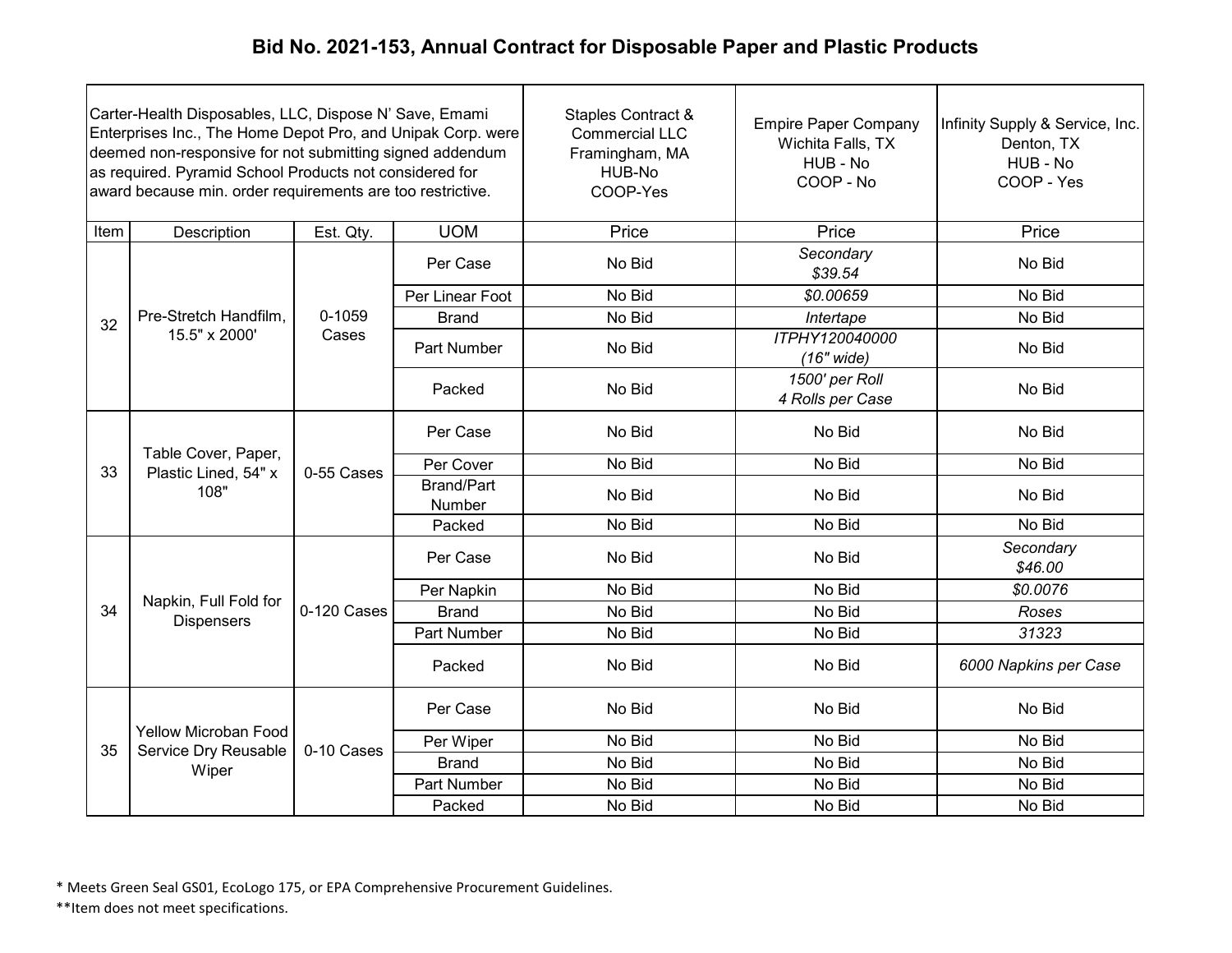|      | Carter-Health Disposables, LLC, Dispose N' Save, Emami<br>Enterprises Inc., The Home Depot Pro, and Unipak Corp. were<br>deemed non-responsive for not submitting signed addendum<br>as required. Pyramid School Products not considered for<br>award because min. order requirements are too restrictive. |             |                 | M.A.N.S. Distributors, Inc.<br>Carrollton, TX<br>HUB - Yes<br>COOP - Yes | Matera Paper Company, Inc.<br>d/b/a Ferguson Facilities<br>Supply<br>Grand Prairie, TX<br>HUB - No<br>COOP - Yes | Pollock Investments, Inc.<br>d/b/a Pollock Orora<br>Grand Prairie, TX<br>HUB - No<br>COOP - Yes |                           |  |  |  |  |                             |        |        |
|------|------------------------------------------------------------------------------------------------------------------------------------------------------------------------------------------------------------------------------------------------------------------------------------------------------------|-------------|-----------------|--------------------------------------------------------------------------|------------------------------------------------------------------------------------------------------------------|-------------------------------------------------------------------------------------------------|---------------------------|--|--|--|--|-----------------------------|--------|--------|
| Item | Description                                                                                                                                                                                                                                                                                                | Est. Qty.   | <b>UOM</b>      | Price                                                                    | Price                                                                                                            | Price                                                                                           |                           |  |  |  |  |                             |        |        |
|      |                                                                                                                                                                                                                                                                                                            |             | Per Case        | Alternate<br>\$19.66                                                     | No Bid                                                                                                           | <b>Primary</b><br>\$7.64                                                                        |                           |  |  |  |  |                             |        |        |
|      |                                                                                                                                                                                                                                                                                                            |             | Per Linear Foot | \$0.00983                                                                | No Bid                                                                                                           | \$0.00382                                                                                       |                           |  |  |  |  |                             |        |        |
| 32   | Pre-Stretch Handfilm,                                                                                                                                                                                                                                                                                      | 0-1059      | <b>Brand</b>    | Prime Source                                                             | No Bid                                                                                                           | <b>Radiance</b>                                                                                 |                           |  |  |  |  |                             |        |        |
|      | 15.5" x 2000'                                                                                                                                                                                                                                                                                              | Cases       | Part Number     | 75001273                                                                 | No Bid                                                                                                           | 10089582                                                                                        |                           |  |  |  |  |                             |        |        |
|      |                                                                                                                                                                                                                                                                                                            |             | Packed          | 2000' per Roll<br>1 Rolls per Case                                       | No Bid                                                                                                           | 2000" per Roll<br>1 Roll per Case                                                               |                           |  |  |  |  |                             |        |        |
|      | Table Cover, Paper,<br>Plastic Lined, 54" x<br>108"                                                                                                                                                                                                                                                        |             |                 | Per Case                                                                 | Alternate<br>\$139.68                                                                                            | No Bid                                                                                          | <b>Primary</b><br>\$42.05 |  |  |  |  |                             |        |        |
| 33   |                                                                                                                                                                                                                                                                                                            | 0-55 Cases  | Per Cover       | \$5.5872                                                                 | No Bid                                                                                                           | \$1.6820                                                                                        |                           |  |  |  |  |                             |        |        |
|      |                                                                                                                                                                                                                                                                                                            |             |                 |                                                                          |                                                                                                                  |                                                                                                 |                           |  |  |  |  | <b>Brand/Part</b><br>Number | 210130 | No Bid |
|      |                                                                                                                                                                                                                                                                                                            |             | Packed          | 25 Covers per Case                                                       | No Bid                                                                                                           | 25 Covers per Case                                                                              |                           |  |  |  |  |                             |        |        |
|      |                                                                                                                                                                                                                                                                                                            |             | Per Case        | \$48.19                                                                  | No Bid                                                                                                           | Primary<br>\$48.33                                                                              |                           |  |  |  |  |                             |        |        |
|      | Napkin, Full Fold for                                                                                                                                                                                                                                                                                      |             | Per Napkin      | \$0.0080316                                                              | No Bid                                                                                                           | \$0.0067125                                                                                     |                           |  |  |  |  |                             |        |        |
| 34   | <b>Dispensers</b>                                                                                                                                                                                                                                                                                          | 0-120 Cases | <b>Brand</b>    | Morcon                                                                   | No Bid                                                                                                           | Georgia-Pacific                                                                                 |                           |  |  |  |  |                             |        |        |
|      |                                                                                                                                                                                                                                                                                                            |             | Part Number     | D1217                                                                    | No Bid                                                                                                           | 37803                                                                                           |                           |  |  |  |  |                             |        |        |
|      |                                                                                                                                                                                                                                                                                                            |             | Packed          | 6000 Napkins per Case                                                    | No Bid                                                                                                           | 600 per Pack<br>12 Packs per Case                                                               |                           |  |  |  |  |                             |        |        |
|      |                                                                                                                                                                                                                                                                                                            |             | Per Case        | <b>Primary</b><br>\$59.60                                                | No Bid                                                                                                           | Secondary<br>\$78.46                                                                            |                           |  |  |  |  |                             |        |        |
| 35   | Yellow Microban Food<br>Service Dry Reusable                                                                                                                                                                                                                                                               | 0-10 Cases  | Per Wiper       | \$0.3973                                                                 | No Bid                                                                                                           | \$0.52307                                                                                       |                           |  |  |  |  |                             |        |        |
|      | Wiper                                                                                                                                                                                                                                                                                                      |             | <b>Brand</b>    | <b>Chicopee</b>                                                          | No Bid                                                                                                           | Chicopee                                                                                        |                           |  |  |  |  |                             |        |        |
|      |                                                                                                                                                                                                                                                                                                            |             | Part Number     | 8255                                                                     | No Bid                                                                                                           | 8255                                                                                            |                           |  |  |  |  |                             |        |        |
|      |                                                                                                                                                                                                                                                                                                            |             | Packed          | 150 per Case                                                             | No Bid                                                                                                           | 150 per Case                                                                                    |                           |  |  |  |  |                             |        |        |

\* Meets Green Seal GS01, EcoLogo 175, or EPA Comprehensive Procurement Guidelines.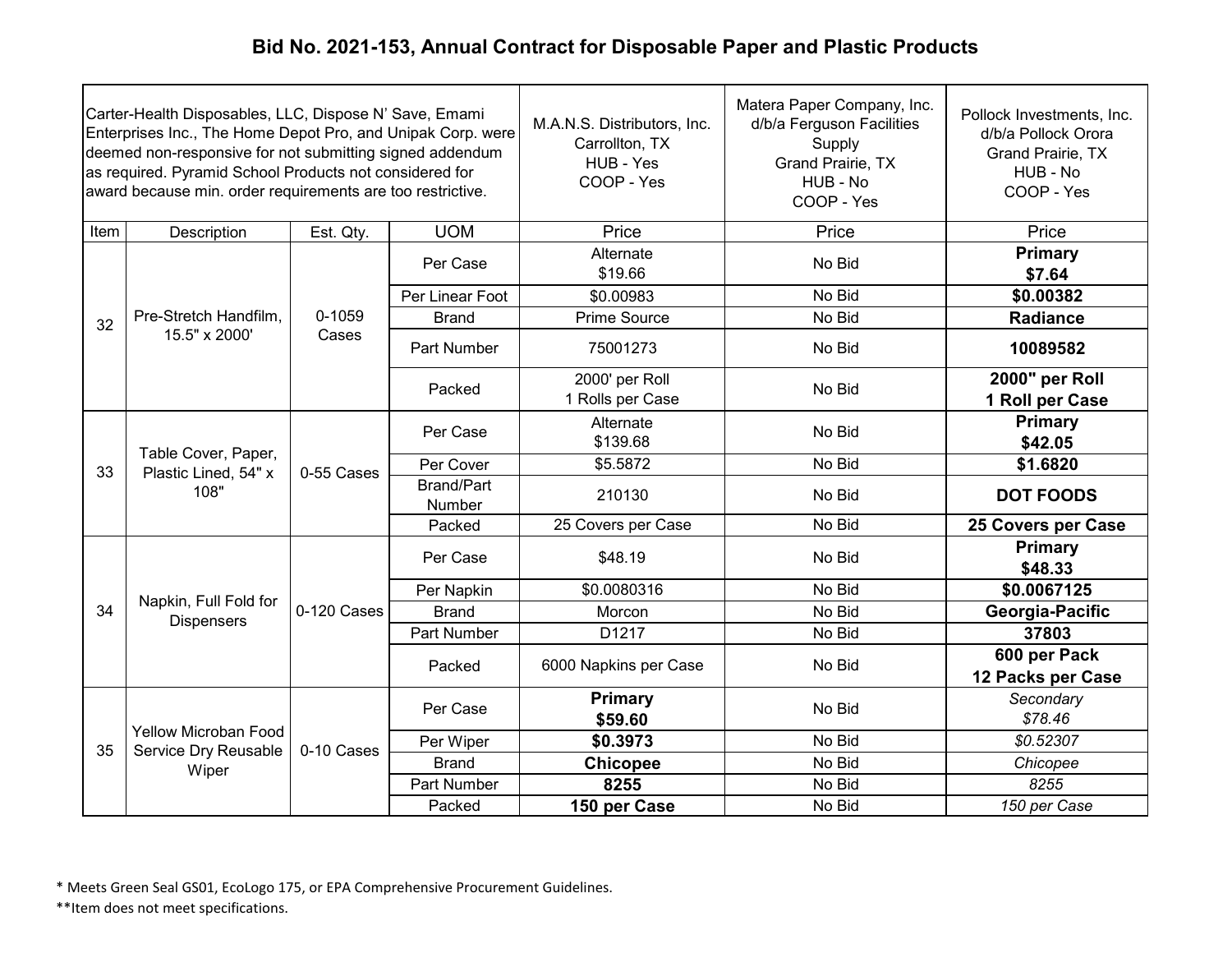| Carter-Health Disposables, LLC, Dispose N' Save, Emami<br>Enterprises Inc., The Home Depot Pro, and Unipak Corp. were<br>deemed non-responsive for not submitting signed addendum<br>as required. Pyramid School Products not considered for<br>award because min. order requirements are too restrictive. |                                                     |             | <b>Brady Industries</b><br>of Texas LLC<br>Fort Worth, TX<br>HUB-No<br>COOP-Yes | Diamond Light LLC<br>dba Circle Terra<br>Rowlett, TX<br>HUB-No<br>COOP-Yes | Western BRW Paper Co.<br>Carrollton, TX<br>HUB - No<br>COOP - Yes |                       |
|------------------------------------------------------------------------------------------------------------------------------------------------------------------------------------------------------------------------------------------------------------------------------------------------------------|-----------------------------------------------------|-------------|---------------------------------------------------------------------------------|----------------------------------------------------------------------------|-------------------------------------------------------------------|-----------------------|
| Item                                                                                                                                                                                                                                                                                                       | Description                                         | Est. Qty.   | <b>UOM</b>                                                                      | Price                                                                      | Price                                                             | Price                 |
|                                                                                                                                                                                                                                                                                                            |                                                     |             | Per Case                                                                        | No Bid                                                                     | No Bid                                                            | No Bid                |
|                                                                                                                                                                                                                                                                                                            |                                                     |             | Per Linear Foot                                                                 | No Bid                                                                     | No Bid                                                            | No Bid                |
| 32                                                                                                                                                                                                                                                                                                         | Pre-Stretch Handfilm,                               | 0-1059      | <b>Brand</b>                                                                    | No Bid                                                                     | No Bid                                                            | No Bid                |
|                                                                                                                                                                                                                                                                                                            | 15.5" x 2000'                                       | Cases       | Part Number                                                                     | No Bid                                                                     | No Bid                                                            | No Bid                |
|                                                                                                                                                                                                                                                                                                            |                                                     |             | Packed                                                                          | No Bid                                                                     | No Bid                                                            | No Bid                |
|                                                                                                                                                                                                                                                                                                            | Table Cover, Paper,<br>Plastic Lined, 54" x<br>108" | 0-55 Cases  | Per Case                                                                        | No Bid                                                                     | No Bid                                                            | Secondary<br>\$45.75  |
| 33                                                                                                                                                                                                                                                                                                         |                                                     |             | Per Cover                                                                       | No Bid                                                                     | No Bid                                                            | \$1.8300              |
|                                                                                                                                                                                                                                                                                                            |                                                     |             | <b>Brand/Part</b><br>Number                                                     | No Bid                                                                     | No Bid                                                            | Hoffmaster<br>210130  |
|                                                                                                                                                                                                                                                                                                            |                                                     |             | Packed                                                                          | No Bid                                                                     | No Bid                                                            | 25 Covers per Case    |
|                                                                                                                                                                                                                                                                                                            |                                                     |             | Per Case                                                                        | Alternate<br>\$46.94                                                       | No Bid                                                            | \$55.50               |
|                                                                                                                                                                                                                                                                                                            | Napkin, Full Fold for                               |             | Per Napkin                                                                      | \$0.007823                                                                 | No Bid                                                            | \$0.00925             |
| 34                                                                                                                                                                                                                                                                                                         | <b>Dispensers</b>                                   | 0-120 Cases | <b>Brand</b>                                                                    | Georgia Pacific                                                            | No Bid                                                            | Morcon                |
|                                                                                                                                                                                                                                                                                                            |                                                     |             | Part Number                                                                     | 37406                                                                      | No Bid                                                            | <b>MORD1217</b>       |
|                                                                                                                                                                                                                                                                                                            |                                                     |             | Packed                                                                          | 250 per Pack<br>24 Packs per Case                                          | No Bid                                                            | 6000 Napkins per Case |
|                                                                                                                                                                                                                                                                                                            |                                                     |             | Per Case                                                                        | No Bid                                                                     | No Bid                                                            | No Bid                |
| 35                                                                                                                                                                                                                                                                                                         | Yellow Microban Food<br>Service Dry Reusable        | 0-10 Cases  | Per Wiper                                                                       | No Bid                                                                     | No Bid                                                            | No Bid                |
|                                                                                                                                                                                                                                                                                                            | Wiper                                               |             | <b>Brand</b>                                                                    | No Bid                                                                     | No Bid                                                            | No Bid                |
|                                                                                                                                                                                                                                                                                                            |                                                     |             | <b>Part Number</b>                                                              | No Bid                                                                     | No Bid                                                            | No Bid                |
|                                                                                                                                                                                                                                                                                                            |                                                     |             | Packed                                                                          | No Bid                                                                     | No Bid                                                            | No Bid                |

\* Meets Green Seal GS01, EcoLogo 175, or EPA Comprehensive Procurement Guidelines.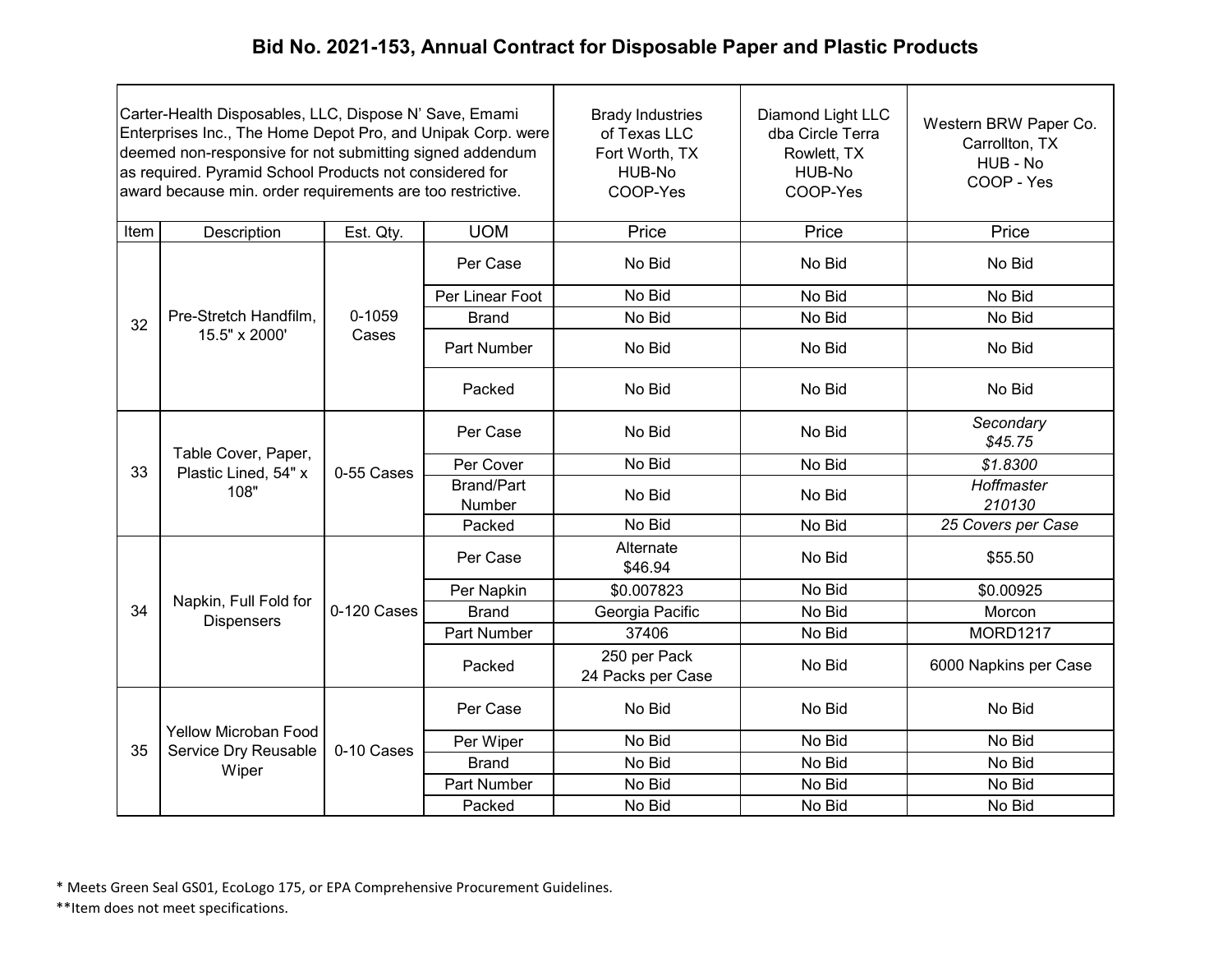| Carter-Health Disposables, LLC, Dispose N' Save, Emami<br>Enterprises Inc., The Home Depot Pro, and Unipak Corp. were<br>deemed non-responsive for not submitting signed addendum<br>as required. Pyramid School Products not considered for<br>award because min. order requirements are too restrictive. |                                             |                 |                       | Staples Contract &<br><b>Commercial LLC</b><br>Framingham, MA<br>HUB-No<br>COOP-Yes | <b>Empire Paper Company</b><br>Wichita Falls, TX<br>HUB - No<br>COOP - No | Infinity Supply & Service, Inc.<br>Denton, TX<br>HUB - No<br>COOP - Yes |
|------------------------------------------------------------------------------------------------------------------------------------------------------------------------------------------------------------------------------------------------------------------------------------------------------------|---------------------------------------------|-----------------|-----------------------|-------------------------------------------------------------------------------------|---------------------------------------------------------------------------|-------------------------------------------------------------------------|
| Item                                                                                                                                                                                                                                                                                                       | Description                                 | Est. Qty.       | <b>UOM</b>            | Price                                                                               | Price                                                                     | Price                                                                   |
|                                                                                                                                                                                                                                                                                                            |                                             |                 | Per Case              | No Bid                                                                              | No Bid                                                                    | No Bid                                                                  |
| 36                                                                                                                                                                                                                                                                                                         | <b>Pink Food Service Wet</b>                | 0-10 Cases      | Per Wiper             | No Bid                                                                              | No Bid                                                                    | No Bid                                                                  |
|                                                                                                                                                                                                                                                                                                            | Wiper                                       |                 | <b>Brand</b>          | No Bid                                                                              | No Bid                                                                    | No Bid                                                                  |
|                                                                                                                                                                                                                                                                                                            |                                             |                 | Part Number           | No Bid                                                                              | No Bid                                                                    | No Bid                                                                  |
|                                                                                                                                                                                                                                                                                                            |                                             |                 | Packed                | No Bid                                                                              | No Bid                                                                    | No Bid                                                                  |
| 37                                                                                                                                                                                                                                                                                                         | <b>Brawny Industrial</b><br>Wiper, GPC20075 | 0-32 Cases      | Per Case              | No Bid                                                                              | \$63.08                                                                   | No Bid                                                                  |
|                                                                                                                                                                                                                                                                                                            |                                             |                 | Packed                | No Bid                                                                              | 1100 per Case                                                             | No Bid                                                                  |
|                                                                                                                                                                                                                                                                                                            |                                             |                 | <b>Discount</b>       | No Bid                                                                              | No Bid                                                                    | 20%                                                                     |
|                                                                                                                                                                                                                                                                                                            | Discount for items not listed in Sec. 4     |                 | Source of<br>Discount | No Bid                                                                              | No Bid                                                                    | <b>List Price</b>                                                       |
|                                                                                                                                                                                                                                                                                                            | <b>Section 5: Trash Can Liners</b>          |                 |                       |                                                                                     |                                                                           |                                                                         |
|                                                                                                                                                                                                                                                                                                            |                                             |                 | Per Case              | \$22.08                                                                             | No Bid                                                                    | Primary<br>\$11.69                                                      |
|                                                                                                                                                                                                                                                                                                            | Trash Can Liner, Size:                      |                 | Per Bag               | \$0.022080                                                                          | No Bid                                                                    | 0.01169                                                                 |
| $\mathbf{1}$                                                                                                                                                                                                                                                                                               | 24" x 24", Natural,                         | 0-230 Cases     | <b>Brand</b>          | Heritage                                                                            | No Bid                                                                    | <b>Berry</b>                                                            |
|                                                                                                                                                                                                                                                                                                            | Thickness: 6 Micron                         |                 | Part Number           | Z4824RN                                                                             | No Bid                                                                    | <b>HR242406N</b>                                                        |
|                                                                                                                                                                                                                                                                                                            |                                             |                 | Packed                | 50 Bags per Roll<br>20 Rolls per Case                                               | No Bid                                                                    | 50 Bags per Roll<br>20 Rolls per Case                                   |
|                                                                                                                                                                                                                                                                                                            |                                             |                 | Per Case              | \$17.63                                                                             | No Bid                                                                    | <b>Primary</b><br>\$11.53                                               |
|                                                                                                                                                                                                                                                                                                            | Trash Can Liner, Size:                      |                 | Per Bag               | \$0.1763                                                                            | No Bid                                                                    | \$0.1153                                                                |
| $\overline{2}$                                                                                                                                                                                                                                                                                             | 40" x 46", White,                           | 0-2062<br>Cases | <b>Brand</b>          | Revolution                                                                          | No Bid                                                                    | <b>Berry</b>                                                            |
|                                                                                                                                                                                                                                                                                                            | Thickness: .74 mil                          |                 | Part Number           | PC46XHN                                                                             | No Bid                                                                    | <b>LC4046XWH</b>                                                        |
|                                                                                                                                                                                                                                                                                                            |                                             |                 | Packed                | 100 Bags per Roll<br>1 Roll per Case                                                | No Bid                                                                    | 25 Bags per Roll<br>4 Rolls per Case                                    |

\* Meets Green Seal GS01, EcoLogo 175, or EPA Comprehensive Procurement Guidelines.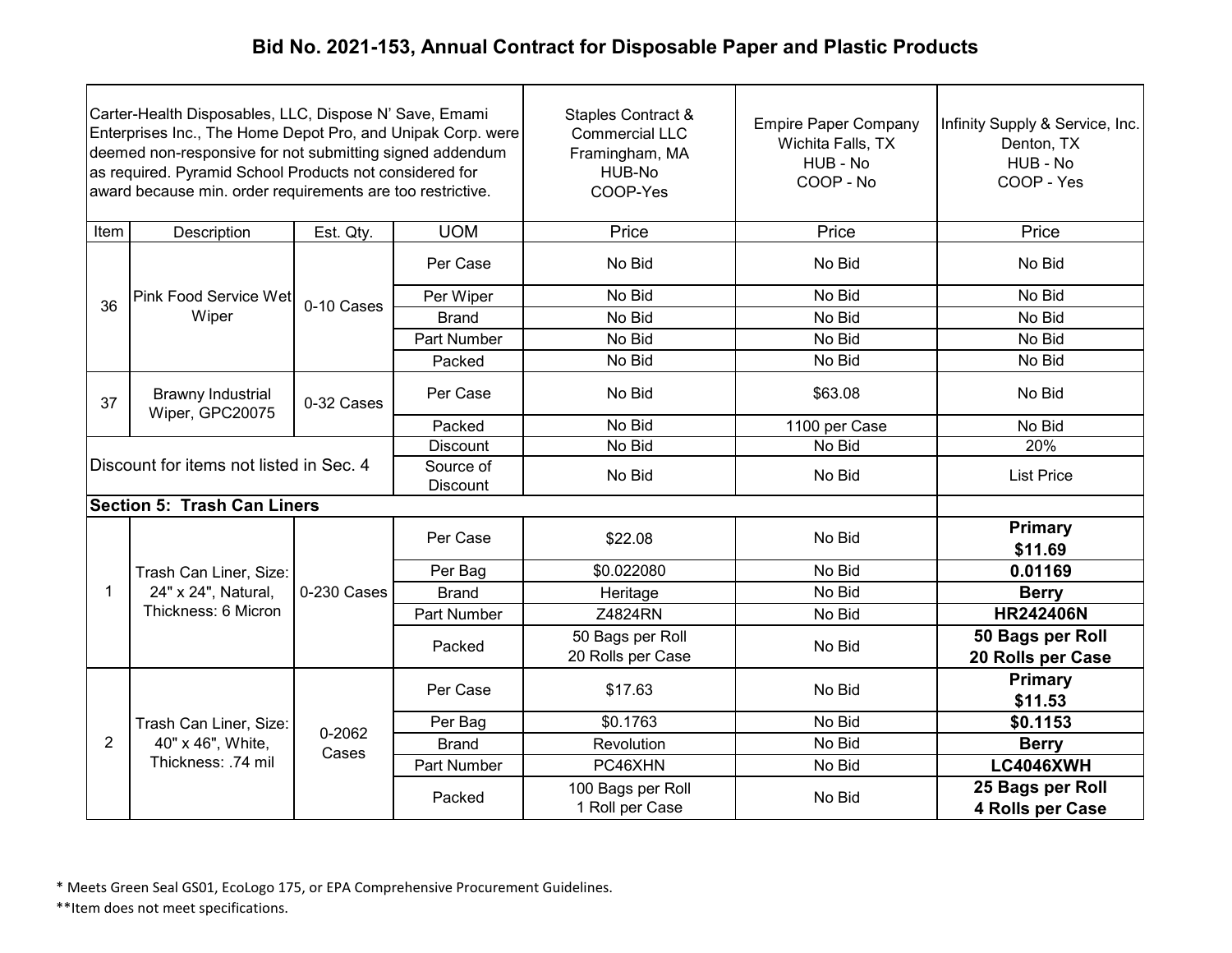| Carter-Health Disposables, LLC, Dispose N' Save, Emami<br>Enterprises Inc., The Home Depot Pro, and Unipak Corp. were<br>deemed non-responsive for not submitting signed addendum<br>as required. Pyramid School Products not considered for<br>award because min. order requirements are too restrictive. |                                             |                 |                              | M.A.N.S. Distributors, Inc.<br>Carrollton, TX<br>HUB - Yes<br>COOP - Yes | Matera Paper Company, Inc.<br>d/b/a Ferguson Facilities<br>Supply<br>Grand Prairie, TX<br>HUB - No<br>COOP - Yes | Pollock Investments, Inc.<br>d/b/a Pollock Orora<br>Grand Prairie, TX<br>HUB - No<br>COOP - Yes |
|------------------------------------------------------------------------------------------------------------------------------------------------------------------------------------------------------------------------------------------------------------------------------------------------------------|---------------------------------------------|-----------------|------------------------------|--------------------------------------------------------------------------|------------------------------------------------------------------------------------------------------------------|-------------------------------------------------------------------------------------------------|
| Item                                                                                                                                                                                                                                                                                                       | Description                                 | Est. Qty.       | <b>UOM</b>                   | Price                                                                    | Price                                                                                                            | Price                                                                                           |
|                                                                                                                                                                                                                                                                                                            |                                             |                 | Per Case                     | No Bid                                                                   | No Bid                                                                                                           | <b>Primary</b><br>\$21.63                                                                       |
| 36                                                                                                                                                                                                                                                                                                         | <b>Pink Food Service Wet</b>                | 0-10 Cases      | Per Wiper                    | No Bid                                                                   | No Bid                                                                                                           | \$0.10815                                                                                       |
|                                                                                                                                                                                                                                                                                                            | Wiper                                       |                 | <b>Brand</b>                 | No Bid                                                                   | No Bid                                                                                                           | <b>Chicopee</b>                                                                                 |
|                                                                                                                                                                                                                                                                                                            |                                             |                 | <b>Part Number</b>           | No Bid                                                                   | No Bid                                                                                                           | 8507                                                                                            |
|                                                                                                                                                                                                                                                                                                            |                                             |                 | Packed                       | No Bid                                                                   | No Bid                                                                                                           | 200 per Case                                                                                    |
| 37                                                                                                                                                                                                                                                                                                         | <b>Brawny Industrial</b><br>Wiper, GPC20075 | 0-32 Cases      | Per Case                     | \$71.68                                                                  | \$63.47                                                                                                          | Alternate<br>\$59.33                                                                            |
|                                                                                                                                                                                                                                                                                                            |                                             |                 | Packed                       | 1100 per Case                                                            | 1100 per Case                                                                                                    | 1100 per case                                                                                   |
|                                                                                                                                                                                                                                                                                                            |                                             |                 | <b>Discount</b>              | 50%                                                                      | 25%                                                                                                              | 25% - 40%                                                                                       |
|                                                                                                                                                                                                                                                                                                            | Discount for items not listed in Sec. 4     |                 | Source of<br><b>Discount</b> | www.Biggestbook.com                                                      | Discount off website pricing                                                                                     | Buyboard 569-18                                                                                 |
|                                                                                                                                                                                                                                                                                                            | <b>Section 5: Trash Can Liners</b>          |                 |                              |                                                                          |                                                                                                                  |                                                                                                 |
|                                                                                                                                                                                                                                                                                                            |                                             |                 | Per Case                     | \$17.94                                                                  | Secondary<br>\$13.42                                                                                             | \$19.03                                                                                         |
|                                                                                                                                                                                                                                                                                                            | Trash Can Liner, Size:                      |                 | Per Bag                      | \$0.010794                                                               | \$0.0134                                                                                                         | \$0.01903                                                                                       |
| 1                                                                                                                                                                                                                                                                                                          | 24" x 24", Natural,                         | 0-230 Cases     | <b>Brand</b>                 | Berry                                                                    | Inteplast                                                                                                        | Heritage                                                                                        |
|                                                                                                                                                                                                                                                                                                            | Thickness: 6 Micron                         |                 | Part Number                  | H242408R                                                                 | EC2424O6N                                                                                                        | Z4824RN LR1                                                                                     |
|                                                                                                                                                                                                                                                                                                            |                                             |                 | Packed                       | 50 Bags per Roll<br>20 Rolls per Case                                    | 50 Bags per Roll<br>20 Rolls per Case                                                                            | 50 Bags per Roll<br>20 Rolls per Case                                                           |
|                                                                                                                                                                                                                                                                                                            |                                             |                 | Per Case                     | \$21.60                                                                  | Secondary<br>\$11.92                                                                                             | \$17.84                                                                                         |
|                                                                                                                                                                                                                                                                                                            | Trash Can Liner, Size:                      |                 | Per Bag                      | \$0.22                                                                   | \$0.1192                                                                                                         | \$0.1784                                                                                        |
| 2                                                                                                                                                                                                                                                                                                          | 40" x 46", White,                           | 0-2062<br>Cases | <b>Brand</b>                 | <b>NAPCO</b>                                                             | Westcraft                                                                                                        | Heritage                                                                                        |
|                                                                                                                                                                                                                                                                                                            | Thickness: .74 mil                          |                 | Part Number                  | RDA-VL4046XHW                                                            | WC-L40467C                                                                                                       | H8046HC R01                                                                                     |
|                                                                                                                                                                                                                                                                                                            |                                             |                 | Packed                       | 10 Bags per Roll<br>10 Rolls per Case                                    | 25 Bags per Roll<br>4 Rolls per Case                                                                             | 100 Bags per Case<br>1 Roll per Case                                                            |

\* Meets Green Seal GS01, EcoLogo 175, or EPA Comprehensive Procurement Guidelines.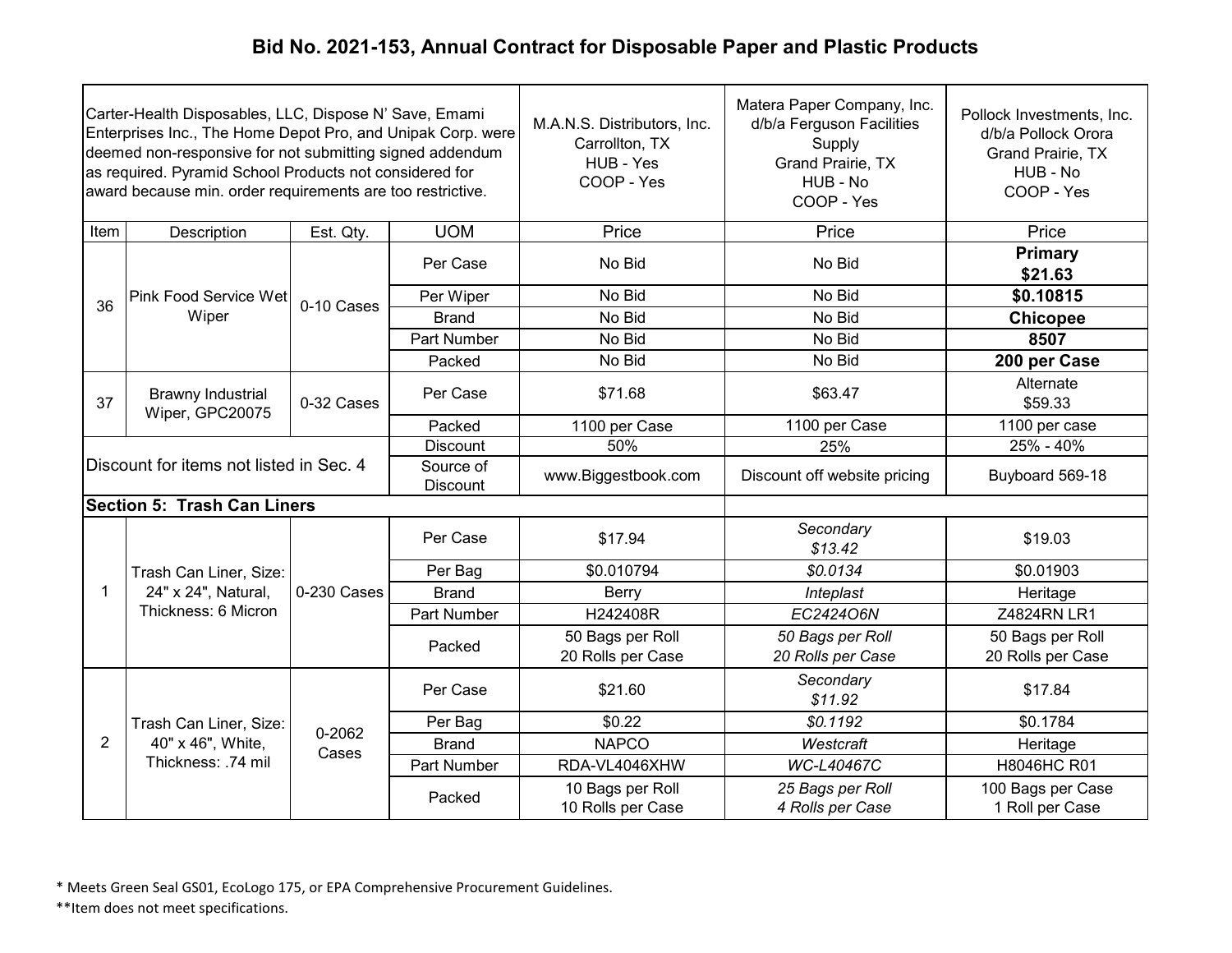| Carter-Health Disposables, LLC, Dispose N' Save, Emami<br>Enterprises Inc., The Home Depot Pro, and Unipak Corp. were<br>deemed non-responsive for not submitting signed addendum<br>as required. Pyramid School Products not considered for<br>award because min. order requirements are too restrictive. |                                             |             |                              | <b>Brady Industries</b><br>of Texas LLC<br>Fort Worth, TX<br>HUB-No<br>COOP-Yes | Diamond Light LLC<br>dba Circle Terra<br>Rowlett, TX<br>HUB-No<br>COOP-Yes | Western BRW Paper Co.<br>Carrollton, TX<br>HUB - No<br>COOP - Yes |
|------------------------------------------------------------------------------------------------------------------------------------------------------------------------------------------------------------------------------------------------------------------------------------------------------------|---------------------------------------------|-------------|------------------------------|---------------------------------------------------------------------------------|----------------------------------------------------------------------------|-------------------------------------------------------------------|
| Item                                                                                                                                                                                                                                                                                                       | Description                                 | Est. Qty.   | <b>UOM</b>                   | Price                                                                           | Price                                                                      | Price                                                             |
|                                                                                                                                                                                                                                                                                                            |                                             |             | Per Case                     | No Bid                                                                          | No Bid                                                                     | Secondary<br>\$23.20                                              |
| 36                                                                                                                                                                                                                                                                                                         | Pink Food Service Wet                       | 0-10 Cases  | Per Wiper                    | No Bid                                                                          | No Bid                                                                     | \$0.1160                                                          |
|                                                                                                                                                                                                                                                                                                            | Wiper                                       |             | <b>Brand</b>                 | No Bid                                                                          | No Bid                                                                     | Chicopee                                                          |
|                                                                                                                                                                                                                                                                                                            |                                             |             | <b>Part Number</b>           | No Bid                                                                          | No Bid                                                                     | CHI 8507                                                          |
|                                                                                                                                                                                                                                                                                                            |                                             |             | Packed                       | No Bid                                                                          | No Bid                                                                     | 200 per Case                                                      |
| 37                                                                                                                                                                                                                                                                                                         | <b>Brawny Industrial</b><br>Wiper, GPC20075 | 0-32 Cases  | Per Case                     | Secondary<br>\$54.73                                                            | No Bid                                                                     | <b>Primary</b><br>\$54.70                                         |
|                                                                                                                                                                                                                                                                                                            |                                             |             | Packed                       | 1100 per Case                                                                   | No Bid                                                                     | 1100 per Case                                                     |
| <b>Discount</b>                                                                                                                                                                                                                                                                                            |                                             |             |                              | 35%                                                                             | No Bid                                                                     | 25%                                                               |
|                                                                                                                                                                                                                                                                                                            | Discount for items not listed in Sec. 4     |             | Source of<br><b>Discount</b> | www.Supplies.<br>bradyindustries.com                                            | No Bid                                                                     | www.Baxtersales.com                                               |
|                                                                                                                                                                                                                                                                                                            | <b>Section 5: Trash Can Liners</b>          |             |                              |                                                                                 |                                                                            |                                                                   |
|                                                                                                                                                                                                                                                                                                            |                                             |             | Per Case                     | No Bid                                                                          | No Bid                                                                     | Alternate<br>\$15.88                                              |
|                                                                                                                                                                                                                                                                                                            | Trash Can Liner, Size:                      |             | Per Bag                      | No Bid                                                                          | No Bid                                                                     | \$0.0159                                                          |
| $\mathbf{1}$                                                                                                                                                                                                                                                                                               | 24" x 24", Natural,                         | 0-230 Cases | <b>Brand</b>                 | No Bid                                                                          | No Bid                                                                     | J.R. Plastics                                                     |
|                                                                                                                                                                                                                                                                                                            | Thickness: 6 Micron                         |             | Part Number                  | No Bid                                                                          | No Bid                                                                     | HD2402                                                            |
|                                                                                                                                                                                                                                                                                                            |                                             |             | Packed                       | No Bid                                                                          | No Bid                                                                     | 50 Bags per Roll<br>20 Rolls per Case                             |
|                                                                                                                                                                                                                                                                                                            |                                             |             | Per Case                     | No Bid                                                                          | No Bid                                                                     | Alternate<br>\$15.12                                              |
|                                                                                                                                                                                                                                                                                                            | Trash Can Liner, Size:                      | 0-2062      | Per Bag                      | No Bid                                                                          | No Bid                                                                     | \$0.1512                                                          |
| $\overline{2}$                                                                                                                                                                                                                                                                                             | 40" x 46", White,                           | Cases       | <b>Brand</b>                 | No Bid                                                                          | No Bid                                                                     | J.R. Plastics                                                     |
|                                                                                                                                                                                                                                                                                                            | Thickness: .74 mil                          |             | <b>Part Number</b>           | No Bid                                                                          | No Bid                                                                     | CR4046WH.74/100                                                   |
|                                                                                                                                                                                                                                                                                                            |                                             |             | Packed                       | No Bid                                                                          | No Bid                                                                     | 20 Bags per Roll<br>5 Rolls per Case                              |

\* Meets Green Seal GS01, EcoLogo 175, or EPA Comprehensive Procurement Guidelines.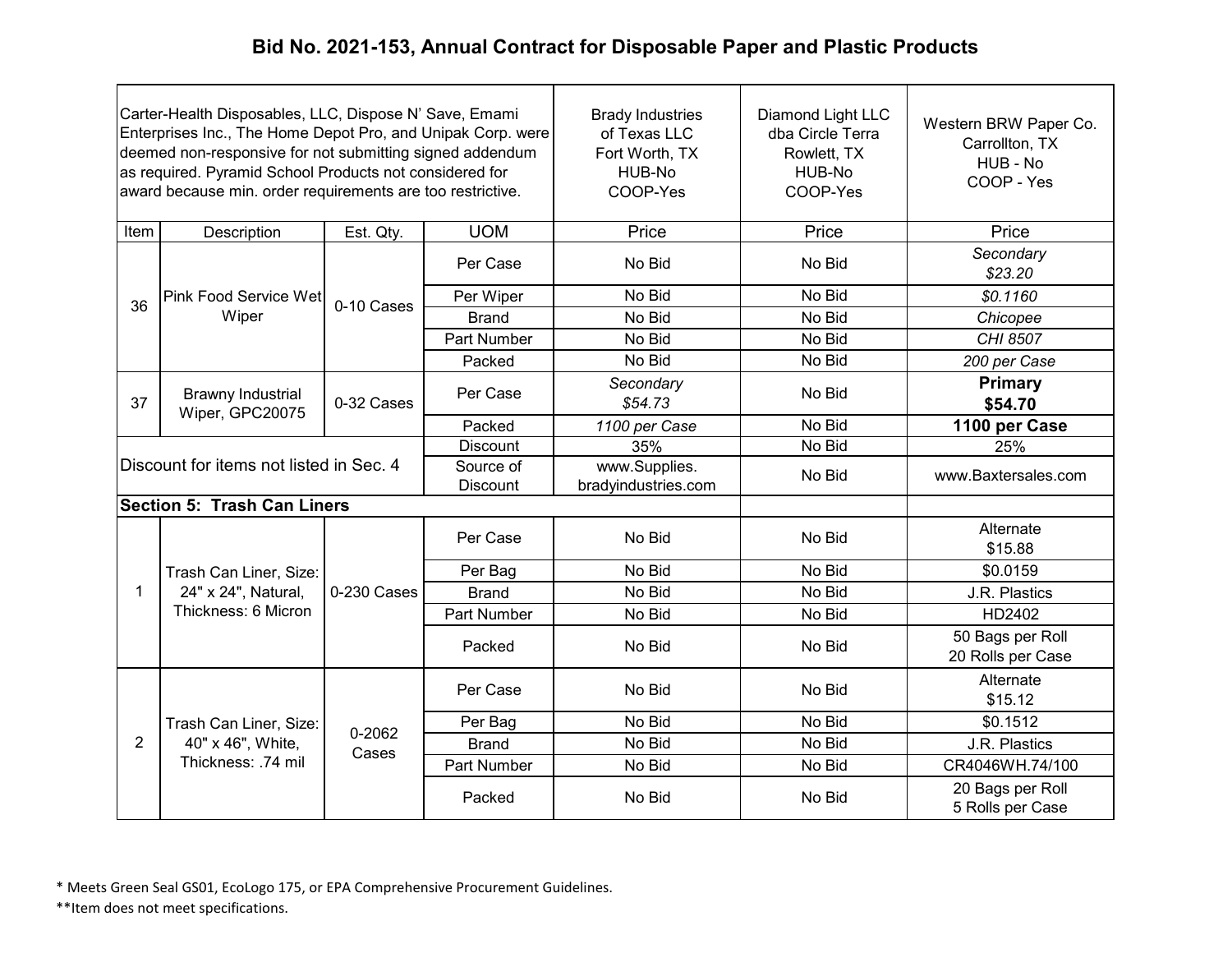| Carter-Health Disposables, LLC, Dispose N' Save, Emami<br>Enterprises Inc., The Home Depot Pro, and Unipak Corp. were<br>deemed non-responsive for not submitting signed addendum<br>as required. Pyramid School Products not considered for<br>award because min. order requirements are too restrictive. |                                                                   |             |              | <b>Staples Contract &amp;</b><br><b>Commercial LLC</b><br>Framingham, MA<br>HUB-No<br>COOP-Yes | <b>Empire Paper Company</b><br>Wichita Falls, TX<br>HUB - No<br>COOP - No | Infinity Supply & Service, Inc.<br>Denton, TX<br>HUB - No<br>COOP - Yes |
|------------------------------------------------------------------------------------------------------------------------------------------------------------------------------------------------------------------------------------------------------------------------------------------------------------|-------------------------------------------------------------------|-------------|--------------|------------------------------------------------------------------------------------------------|---------------------------------------------------------------------------|-------------------------------------------------------------------------|
| Item                                                                                                                                                                                                                                                                                                       | Description                                                       | Est. Qty.   | <b>UOM</b>   | Price                                                                                          | Price                                                                     | Price                                                                   |
|                                                                                                                                                                                                                                                                                                            |                                                                   |             | Per Case     | <b>Primary</b><br>\$34.00                                                                      | No Bid                                                                    | No Bid                                                                  |
|                                                                                                                                                                                                                                                                                                            | Trash Can Liner, Size:                                            |             | Per Bag      | \$0.34                                                                                         | No Bid                                                                    | No Bid                                                                  |
| 3                                                                                                                                                                                                                                                                                                          | 43" x 47", White,                                                 | 0-52 Cases  | <b>Brand</b> | Heritage                                                                                       | No Bid                                                                    | No Bid                                                                  |
|                                                                                                                                                                                                                                                                                                            | Thickness: .80 mil                                                |             | Part Number  | <b>H8647SC</b>                                                                                 | No Bid                                                                    | No Bid                                                                  |
|                                                                                                                                                                                                                                                                                                            |                                                                   |             | Packed       | 100 Bags per Roll<br>1 Roll per Case                                                           | No Bid                                                                    | No Bid                                                                  |
|                                                                                                                                                                                                                                                                                                            | Trash Can Liner, Size:<br>38" x 63", Clear,<br>Thickness: 3.5 mil |             | Per Case     | No Bid                                                                                         | No Bid                                                                    | No Bid                                                                  |
|                                                                                                                                                                                                                                                                                                            |                                                                   |             | Per Bag      | No Bid                                                                                         | No Bid                                                                    | No Bid                                                                  |
| $\overline{4}$                                                                                                                                                                                                                                                                                             |                                                                   | 0-124 Cases | <b>Brand</b> | No Bid                                                                                         | No Bid                                                                    | No Bid                                                                  |
|                                                                                                                                                                                                                                                                                                            |                                                                   |             | Part Number  | No Bid                                                                                         | No Bid                                                                    | No Bid                                                                  |
|                                                                                                                                                                                                                                                                                                            |                                                                   |             | Packed       | No Bid                                                                                         | No Bid                                                                    | No Bid                                                                  |
|                                                                                                                                                                                                                                                                                                            |                                                                   |             | Per Case     | No Bid                                                                                         | No Bid                                                                    | Secondary<br>\$28.46                                                    |
|                                                                                                                                                                                                                                                                                                            | Trash Can Liner, Size:                                            |             | Per Bag      | No Bid                                                                                         | No Bid                                                                    | \$0.2846                                                                |
| 5                                                                                                                                                                                                                                                                                                          | 38" x 58", Black,                                                 | 0-50 Cases  | <b>Brand</b> | No Bid                                                                                         | No Bid                                                                    | Berry                                                                   |
|                                                                                                                                                                                                                                                                                                            | Thickness: 1.7 mil                                                |             | Part Number  | No Bid                                                                                         | No Bid                                                                    | LBR3858X4B                                                              |
|                                                                                                                                                                                                                                                                                                            |                                                                   |             | Packed       | No Bid                                                                                         | No Bid                                                                    | 10 Bags per Roll<br>10 Rolls per Case                                   |
|                                                                                                                                                                                                                                                                                                            |                                                                   |             | Per Case     | \$44.59                                                                                        | No Bid                                                                    | Primary<br>\$26.47                                                      |
|                                                                                                                                                                                                                                                                                                            | Trash Can Liner, Size:                                            |             | Per Bag      | \$0.4459                                                                                       | No Bid                                                                    | \$0.2647                                                                |
| 6                                                                                                                                                                                                                                                                                                          | 38" x 58", Clear,                                                 | 0-70 Cases  | <b>Brand</b> | Heritage                                                                                       | No Bid                                                                    | <b>Berry</b>                                                            |
|                                                                                                                                                                                                                                                                                                            | Thickness: 1.3 mil                                                |             | Part Number  | H7658PC                                                                                        | No Bid                                                                    | <b>LBR3858X3C</b>                                                       |
|                                                                                                                                                                                                                                                                                                            |                                                                   |             | Packed       | 100 Bags per Roll<br>1 Roll per Case                                                           | No Bid                                                                    | 10 Bags per Roll<br>10 Rolls per Bag                                    |

\* Meets Green Seal GS01, EcoLogo 175, or EPA Comprehensive Procurement Guidelines.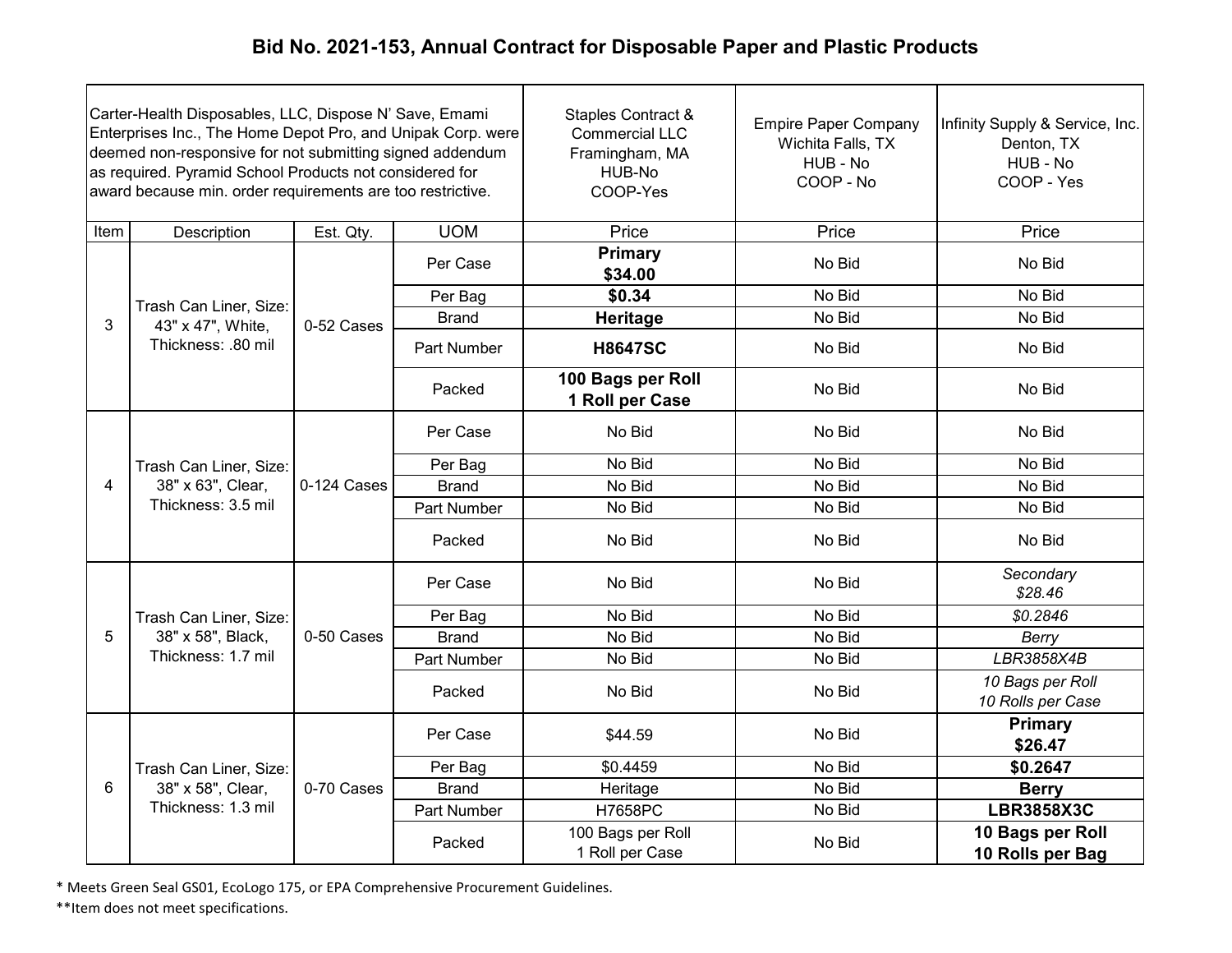| Carter-Health Disposables, LLC, Dispose N' Save, Emami<br>Enterprises Inc., The Home Depot Pro, and Unipak Corp. were<br>deemed non-responsive for not submitting signed addendum<br>as required. Pyramid School Products not considered for<br>award because min. order requirements are too restrictive. |                                                                   |             |              | M.A.N.S. Distributors, Inc.<br>Carrollton, TX<br>HUB - Yes<br>COOP - Yes | Matera Paper Company, Inc.<br>d/b/a Ferguson Facilities<br>Supply<br>Grand Prairie, TX<br>HUB - No<br>COOP - Yes | Pollock Investments, Inc.<br>d/b/a Pollock Orora<br><b>Grand Prairie, TX</b><br>HUB - No<br>COOP - Yes |
|------------------------------------------------------------------------------------------------------------------------------------------------------------------------------------------------------------------------------------------------------------------------------------------------------------|-------------------------------------------------------------------|-------------|--------------|--------------------------------------------------------------------------|------------------------------------------------------------------------------------------------------------------|--------------------------------------------------------------------------------------------------------|
| Item                                                                                                                                                                                                                                                                                                       | Description                                                       | Est. Qty.   | <b>UOM</b>   | Price                                                                    | Price                                                                                                            | Price                                                                                                  |
|                                                                                                                                                                                                                                                                                                            |                                                                   |             | Per Case     | No Bid                                                                   | $$15.92***$                                                                                                      | \$16.67**                                                                                              |
|                                                                                                                                                                                                                                                                                                            | Trash Can Liner, Size:                                            |             | Per Bag      | No Bid                                                                   | \$0.1592                                                                                                         | \$0.1667                                                                                               |
| 3                                                                                                                                                                                                                                                                                                          | 43" x 47", White,                                                 | 0-52 Cases  | <b>Brand</b> | No Bid                                                                   | <b>Revolution Bag</b>                                                                                            | Heritage                                                                                               |
|                                                                                                                                                                                                                                                                                                            | Thickness: .80 mil                                                |             | Part Number  | No Bid                                                                   | RV-PC47XHN                                                                                                       | H8647EW (.75 mil)                                                                                      |
|                                                                                                                                                                                                                                                                                                            |                                                                   |             | Packed       | No Bid                                                                   | 25 Bags per Roll<br>4 Rolls per Case                                                                             | 100 Bags per Case<br>1 Roll per Case                                                                   |
|                                                                                                                                                                                                                                                                                                            | Trash Can Liner, Size:<br>38" x 63", Clear,<br>Thickness: 3.5 mil |             | Per Case     | No Bid                                                                   | No Bid                                                                                                           | \$38.58**                                                                                              |
|                                                                                                                                                                                                                                                                                                            |                                                                   |             | Per Bag      | No Bid                                                                   | No Bid                                                                                                           | \$0.7716                                                                                               |
| $\overline{4}$                                                                                                                                                                                                                                                                                             |                                                                   | 0-124 Cases | <b>Brand</b> | No Bid                                                                   | No Bid                                                                                                           | Heritage                                                                                               |
|                                                                                                                                                                                                                                                                                                            |                                                                   |             | Part Number  | No Bid                                                                   | No Bid                                                                                                           | K7663WC L (2.7 mil)                                                                                    |
|                                                                                                                                                                                                                                                                                                            |                                                                   |             | Packed       | No Bid                                                                   | No Bid                                                                                                           | 50 Bags per Roll<br>1 Roll per Case                                                                    |
|                                                                                                                                                                                                                                                                                                            |                                                                   |             | Per Case     | No Bid                                                                   | <b>Primary</b><br>\$27.60                                                                                        | No Bid                                                                                                 |
|                                                                                                                                                                                                                                                                                                            | Trash Can Liner, Size:                                            |             | Per Bag      | No Bid                                                                   | \$0.276                                                                                                          | No Bid                                                                                                 |
| 5                                                                                                                                                                                                                                                                                                          | 38" x 58", Black,                                                 | 0-50 Cases  | <b>Brand</b> | No Bid                                                                   | Inteplast                                                                                                        | No Bid                                                                                                 |
|                                                                                                                                                                                                                                                                                                            | Thickness: 1.7 mil                                                |             | Part Number  | No Bid                                                                   | <b>SL3858200K</b>                                                                                                | No Bid                                                                                                 |
|                                                                                                                                                                                                                                                                                                            |                                                                   |             | Packed       | No Bid                                                                   | 20 Bags per Roll<br>5 Rolls per Case                                                                             | No Bid                                                                                                 |
|                                                                                                                                                                                                                                                                                                            |                                                                   |             | Per Case     | No Bid                                                                   | Secondary<br>\$27.19                                                                                             | No Bid                                                                                                 |
|                                                                                                                                                                                                                                                                                                            | Trash Can Liner, Size:                                            |             | Per Bag      | No Bid                                                                   | \$0.2719                                                                                                         | No Bid                                                                                                 |
| 6                                                                                                                                                                                                                                                                                                          | 38" x 58", Clear,                                                 | 0-70 Cases  | <b>Brand</b> | No Bid                                                                   | Inteplast                                                                                                        | No Bid                                                                                                 |
|                                                                                                                                                                                                                                                                                                            | Thickness: 1.3 mil                                                |             | Part Number  | No Bid                                                                   | WSLW3858SHK                                                                                                      | No Bid                                                                                                 |
|                                                                                                                                                                                                                                                                                                            |                                                                   |             | Packed       | No Bid                                                                   | 20 Bags per Roll<br>5 Rolls per Case                                                                             | No Bid                                                                                                 |

\* Meets Green Seal GS01, EcoLogo 175, or EPA Comprehensive Procurement Guidelines.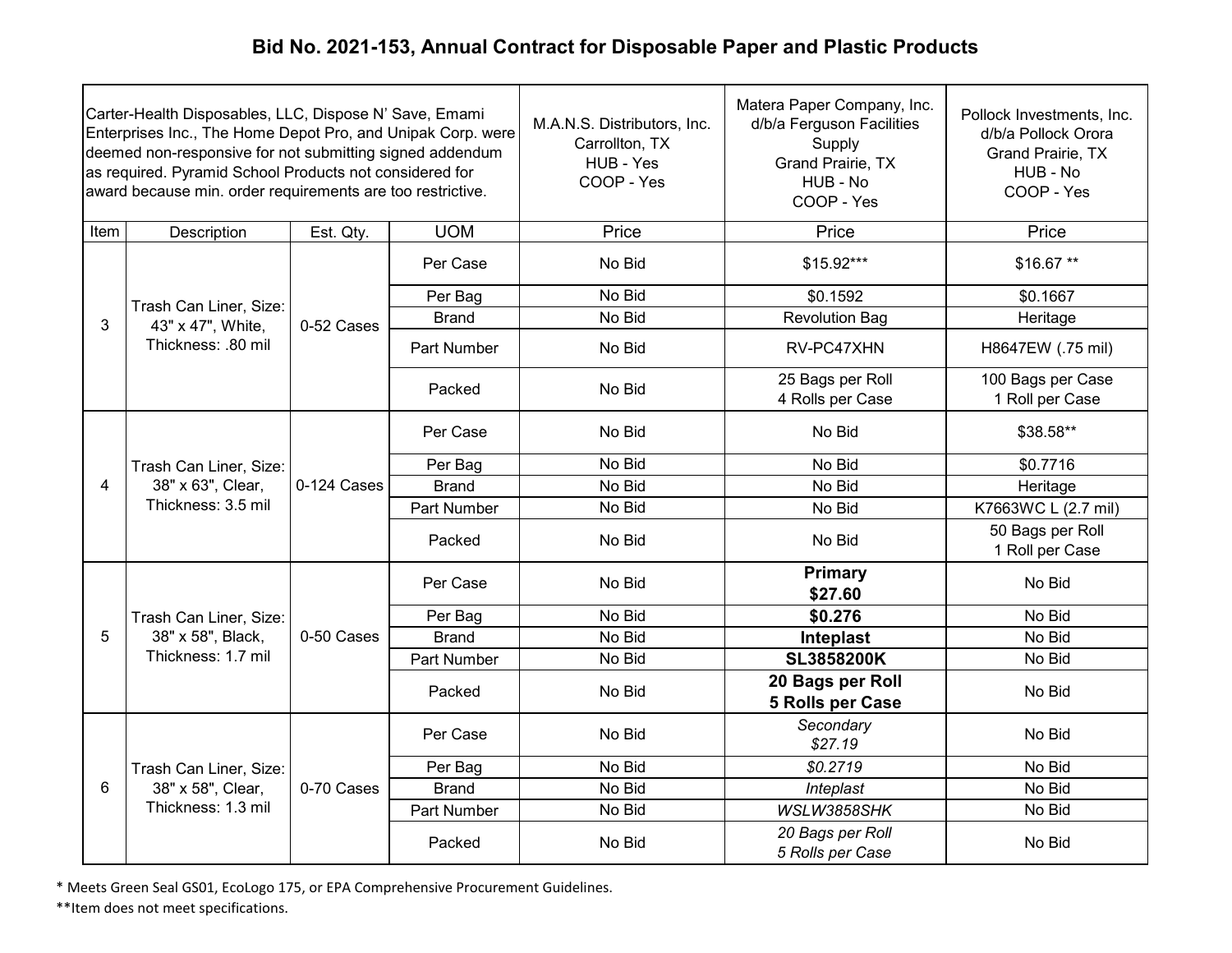| Carter-Health Disposables, LLC, Dispose N' Save, Emami<br>Enterprises Inc., The Home Depot Pro, and Unipak Corp. were<br>deemed non-responsive for not submitting signed addendum<br>as required. Pyramid School Products not considered for<br>award because min. order requirements are too restrictive. |                                                                   |             |                    | <b>Brady Industries</b><br>of Texas LLC<br>Fort Worth, TX<br>HUB-No<br>COOP-Yes | Diamond Light LLC<br>dba Circle Terra<br>Rowlett, TX<br>HUB-No<br>COOP-Yes | Western BRW Paper Co.<br>Carrollton, TX<br>HUB - No<br>COOP - Yes |
|------------------------------------------------------------------------------------------------------------------------------------------------------------------------------------------------------------------------------------------------------------------------------------------------------------|-------------------------------------------------------------------|-------------|--------------------|---------------------------------------------------------------------------------|----------------------------------------------------------------------------|-------------------------------------------------------------------|
| Item                                                                                                                                                                                                                                                                                                       | Description                                                       | Est. Qty.   | <b>UOM</b>         | Price                                                                           | Price                                                                      | Price                                                             |
|                                                                                                                                                                                                                                                                                                            |                                                                   |             | Per Case           | No Bid                                                                          | No Bid                                                                     | $$17.22**$                                                        |
|                                                                                                                                                                                                                                                                                                            | Trash Can Liner, Size:                                            |             | Per Bag            | No Bid                                                                          | No Bid                                                                     | \$0.1722                                                          |
| 3                                                                                                                                                                                                                                                                                                          | 43" x 47", White,                                                 | 0-52 Cases  | <b>Brand</b>       | No Bid                                                                          | No Bid                                                                     | J.R. Plastics                                                     |
|                                                                                                                                                                                                                                                                                                            | Thickness: .80 mil                                                |             | Part Number        | No Bid                                                                          | No Bid                                                                     | CR4347WH.74/100 (.74 mil)                                         |
|                                                                                                                                                                                                                                                                                                            |                                                                   |             | Packed             | No Bid                                                                          | No Bid                                                                     | 20 Bags per Roll<br>5 Rolls per Case                              |
|                                                                                                                                                                                                                                                                                                            | Trash Can Liner, Size:<br>38" x 63", Clear,<br>Thickness: 3.5 mil | 0-124 Cases | Per Case           | No Bid                                                                          | No Bid                                                                     | Primary<br>\$47.88                                                |
|                                                                                                                                                                                                                                                                                                            |                                                                   |             | Per Bag            | No Bid                                                                          | No Bid                                                                     | \$0.4788                                                          |
| $\overline{4}$                                                                                                                                                                                                                                                                                             |                                                                   |             | <b>Brand</b>       | No Bid                                                                          | No Bid                                                                     | <b>J.R. Plastics</b>                                              |
|                                                                                                                                                                                                                                                                                                            |                                                                   |             | Part Number        | No Bid                                                                          | No Bid                                                                     | 38633.5LD                                                         |
|                                                                                                                                                                                                                                                                                                            |                                                                   |             | Packed             | No Bid                                                                          | No Bid                                                                     | 50 Bags per Case<br>2 Rolls per Case                              |
|                                                                                                                                                                                                                                                                                                            |                                                                   |             | Per Case           | No Bid                                                                          | No Bid                                                                     | Alternate<br>\$33.22                                              |
|                                                                                                                                                                                                                                                                                                            | Trash Can Liner, Size:                                            |             | Per Bag            | No Bid                                                                          | No Bid                                                                     | \$0.3322                                                          |
| 5                                                                                                                                                                                                                                                                                                          | 38" x 58", Black,                                                 | 0-50 Cases  | <b>Brand</b>       | No Bid                                                                          | No Bid                                                                     | J.R. Plastics                                                     |
|                                                                                                                                                                                                                                                                                                            | Thickness: 1.7 mil                                                |             | <b>Part Number</b> | No Bid                                                                          | No Bid                                                                     | 3858BL1.7/100                                                     |
|                                                                                                                                                                                                                                                                                                            |                                                                   |             | Packed             | No Bid                                                                          | No Bid                                                                     | 100 Bags per Roll<br>1 Roll per Case                              |
|                                                                                                                                                                                                                                                                                                            |                                                                   |             | Per Case           | No Bid                                                                          | No Bid                                                                     | Alternate<br>\$32.75                                              |
|                                                                                                                                                                                                                                                                                                            | Trash Can Liner, Size:                                            |             | Per Bag            | No Bid                                                                          | No Bid                                                                     | \$0.3275                                                          |
| 6                                                                                                                                                                                                                                                                                                          | 38" x 58", Clear,                                                 | 0-70 Cases  | <b>Brand</b>       | No Bid                                                                          | No Bid                                                                     | J.R. Plastics                                                     |
|                                                                                                                                                                                                                                                                                                            | Thickness: 1.3 mil                                                |             | Part Number        | No Bid                                                                          | No Bid                                                                     | 3858CL1.3/100                                                     |
|                                                                                                                                                                                                                                                                                                            |                                                                   |             | Packed             | No Bid                                                                          | No Bid                                                                     | 100 Bags per Roll<br>1 Roll per Case                              |

\* Meets Green Seal GS01, EcoLogo 175, or EPA Comprehensive Procurement Guidelines.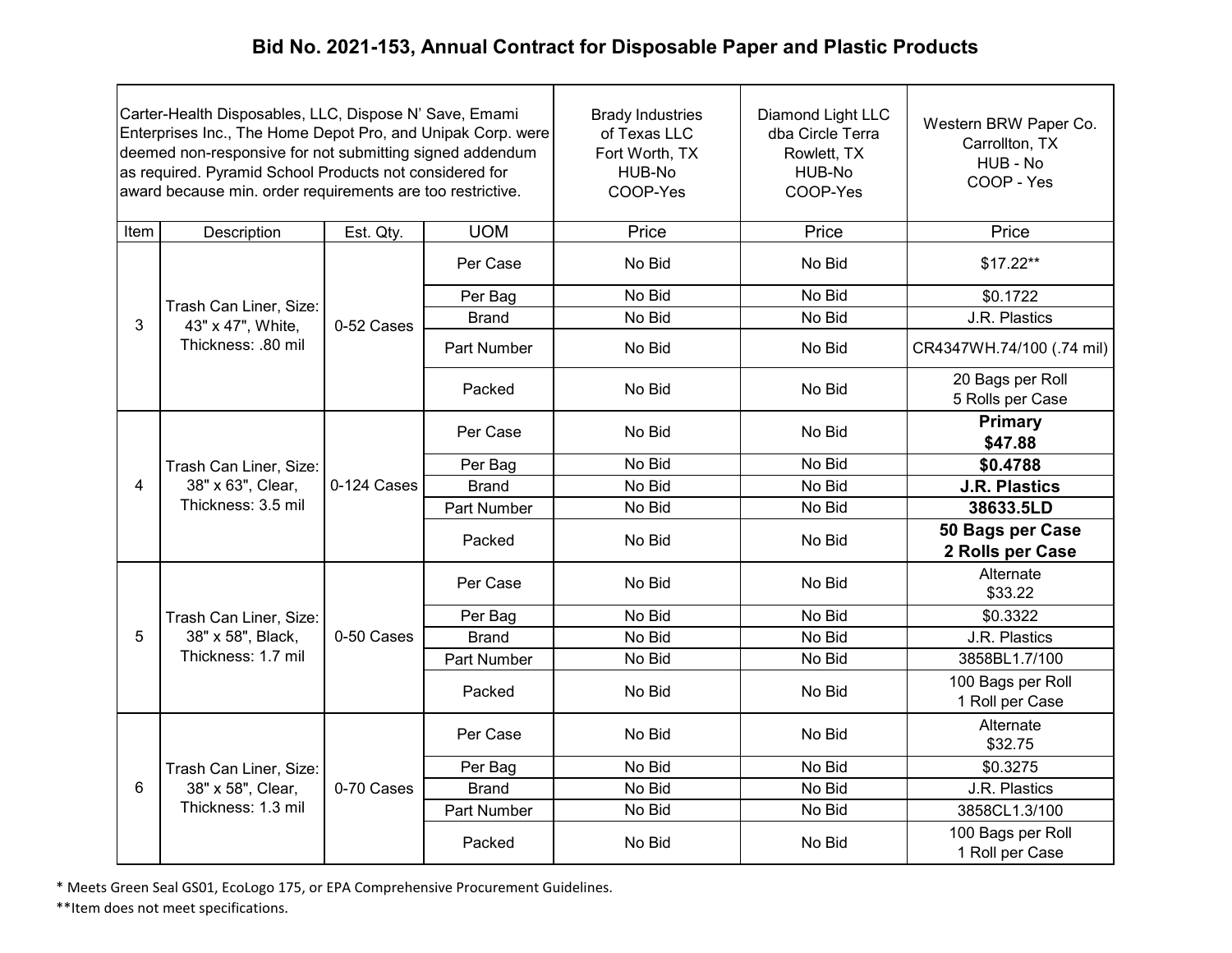| Carter-Health Disposables, LLC, Dispose N' Save, Emami<br>Enterprises Inc., The Home Depot Pro, and Unipak Corp. were<br>deemed non-responsive for not submitting signed addendum<br>as required. Pyramid School Products not considered for<br>award because min. order requirements are too restrictive. |                                         |            |                              | Staples Contract &<br><b>Commercial LLC</b><br>Framingham, MA<br>HUB-No<br>COOP-Yes | <b>Empire Paper Company</b><br>Wichita Falls, TX<br>HUB - No<br>COOP - No | Infinity Supply & Service, Inc.<br>Denton, TX<br>HUB - No<br>COOP - Yes |
|------------------------------------------------------------------------------------------------------------------------------------------------------------------------------------------------------------------------------------------------------------------------------------------------------------|-----------------------------------------|------------|------------------------------|-------------------------------------------------------------------------------------|---------------------------------------------------------------------------|-------------------------------------------------------------------------|
| Item                                                                                                                                                                                                                                                                                                       | Description                             | Est. Qty.  | <b>UOM</b>                   | Price                                                                               | Price                                                                     | Price                                                                   |
|                                                                                                                                                                                                                                                                                                            |                                         |            | Per Case                     | No Bid                                                                              | No Bid                                                                    | No Bid                                                                  |
|                                                                                                                                                                                                                                                                                                            | Trash Can Liner, Size:                  |            | Per Bag                      | No Bid                                                                              | No Bid                                                                    | No Bid                                                                  |
| $\overline{7}$                                                                                                                                                                                                                                                                                             | 24" x 31", Clear,                       | 0-14 Cases | <b>Brand</b>                 | No Bid                                                                              | No Bid                                                                    | No Bid                                                                  |
|                                                                                                                                                                                                                                                                                                            | Thickness: 1.0 mil                      |            | Part Number                  | No Bid                                                                              | No Bid                                                                    | No Bid                                                                  |
|                                                                                                                                                                                                                                                                                                            |                                         |            | Packed                       | No Bid                                                                              | No Bid                                                                    | No Bid                                                                  |
|                                                                                                                                                                                                                                                                                                            |                                         | 0-3 Cases  | Per Case                     | \$40.68                                                                             | No Bid                                                                    | \$26.84                                                                 |
|                                                                                                                                                                                                                                                                                                            | Trash Can Liner, Size:                  |            | Per Bag                      | \$0.4068                                                                            | No Bid                                                                    | \$0.2684                                                                |
| $8*$                                                                                                                                                                                                                                                                                                       | 40" x 46", Black,                       |            | <b>Brand</b>                 | Revolution                                                                          | No Bid                                                                    | Berry                                                                   |
|                                                                                                                                                                                                                                                                                                            | Thickness: 2.0 mil                      |            | Part Number                  | PC46200BK (1.75 mil)                                                                | No Bid                                                                    | PGR4046X5B                                                              |
|                                                                                                                                                                                                                                                                                                            |                                         |            | Packed                       | 100 Bags per Roll<br>1 Roll per Case                                                | No Bid                                                                    | 10 Bags per Roll<br>10 Rolls per Bag                                    |
|                                                                                                                                                                                                                                                                                                            |                                         |            | Per Case                     | \$18.51                                                                             | No Bid                                                                    | \$16.24                                                                 |
|                                                                                                                                                                                                                                                                                                            | Trash Can Liner, Size:                  |            | Per Bag                      | \$0.1234                                                                            | No Bid                                                                    | \$0.0812                                                                |
| $9*$                                                                                                                                                                                                                                                                                                       | 33" x 39", Black,                       | 0-14 Cases | <b>Brand</b>                 | Revolution                                                                          | No Bid                                                                    | Berry                                                                   |
|                                                                                                                                                                                                                                                                                                            | Thickness: .80 mil                      |            | Part Number                  | PC38XHN                                                                             | No Bid                                                                    | <b>LSR3339XC</b>                                                        |
|                                                                                                                                                                                                                                                                                                            |                                         |            | Packed                       | 150 Bags per Roll<br>1 Roll per Case                                                | No Bid                                                                    | 25 Bags per Roll<br>8 Rolls per Case                                    |
|                                                                                                                                                                                                                                                                                                            |                                         |            | <b>Discount</b>              | up to 76%                                                                           | No Bid                                                                    | 20%                                                                     |
|                                                                                                                                                                                                                                                                                                            | Discount for items not listed in Sec. 5 |            | Source of<br><b>Discount</b> | Staples catalog                                                                     | No Bid                                                                    | <b>List Price</b>                                                       |

\* Meets Green Seal GS01, EcoLogo 175, or EPA Comprehensive Procurement Guidelines.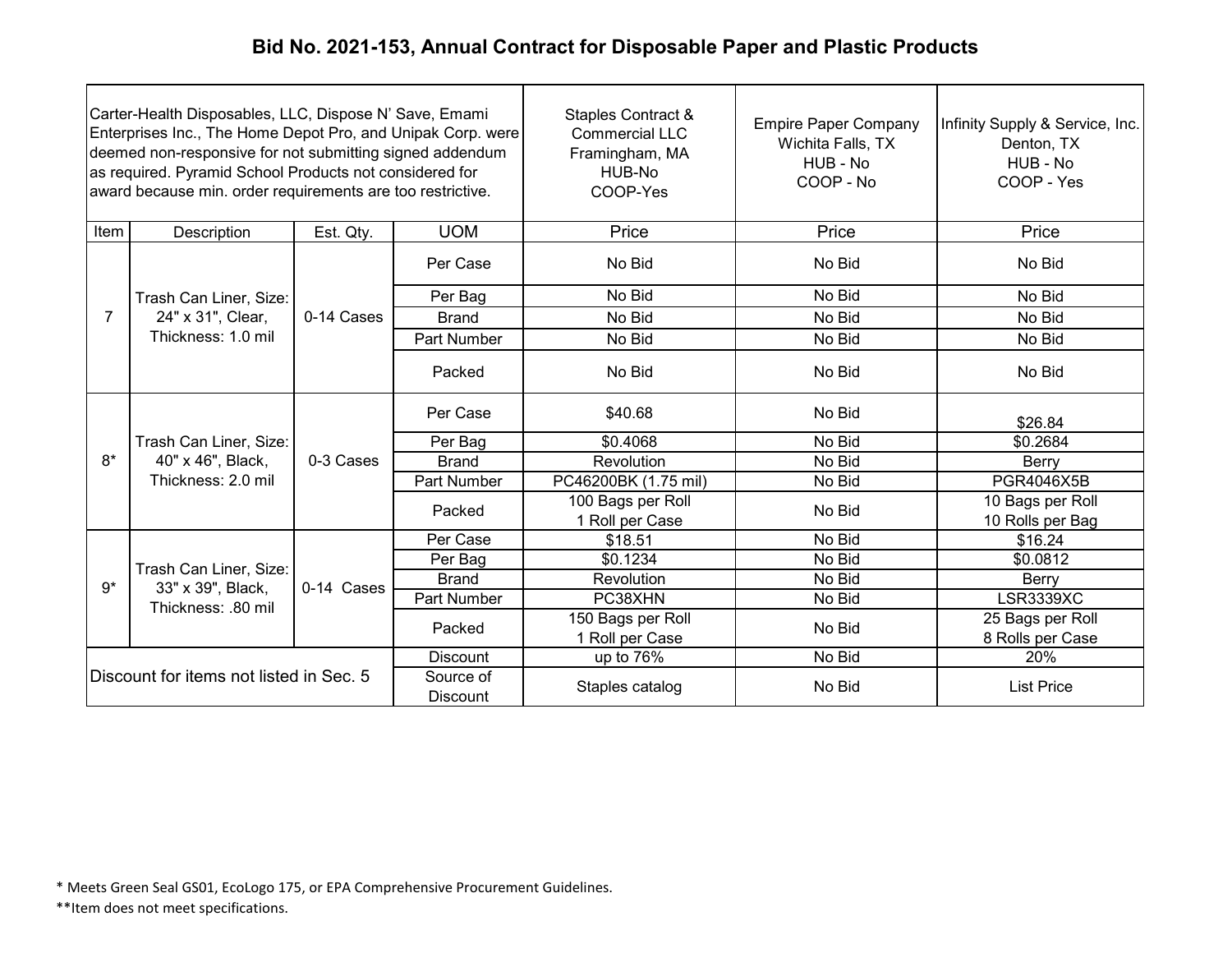| Carter-Health Disposables, LLC, Dispose N' Save, Emami<br>Enterprises Inc., The Home Depot Pro, and Unipak Corp. were<br>deemed non-responsive for not submitting signed addendum<br>as required. Pyramid School Products not considered for<br>award because min. order requirements are too restrictive. |                        |                              |                     | M.A.N.S. Distributors, Inc.<br>Carrollton, TX<br>HUB - Yes<br>COOP - Yes | Matera Paper Company, Inc.<br>d/b/a Ferguson Facilities<br>Supply<br>Grand Prairie, TX<br>HUB - No<br>COOP - Yes | Pollock Investments, Inc.<br>d/b/a Pollock Orora<br>Grand Prairie, TX<br>HUB - No<br>COOP - Yes |
|------------------------------------------------------------------------------------------------------------------------------------------------------------------------------------------------------------------------------------------------------------------------------------------------------------|------------------------|------------------------------|---------------------|--------------------------------------------------------------------------|------------------------------------------------------------------------------------------------------------------|-------------------------------------------------------------------------------------------------|
| Item                                                                                                                                                                                                                                                                                                       | Description            | Est. Qty.                    | <b>UOM</b>          | Price                                                                    | Price                                                                                                            | Price                                                                                           |
|                                                                                                                                                                                                                                                                                                            |                        |                              | Per Case            | No Bid                                                                   | No Bid                                                                                                           | No Bid                                                                                          |
|                                                                                                                                                                                                                                                                                                            | Trash Can Liner, Size: |                              | Per Bag             | No Bid                                                                   | No Bid                                                                                                           | No Bid                                                                                          |
| $\overline{7}$                                                                                                                                                                                                                                                                                             | 24" x 31", Clear,      | 0-14 Cases                   | <b>Brand</b>        | No Bid                                                                   | No Bid                                                                                                           | No Bid                                                                                          |
|                                                                                                                                                                                                                                                                                                            | Thickness: 1.0 mil     |                              | Part Number         | No Bid                                                                   | No Bid                                                                                                           | No Bid                                                                                          |
|                                                                                                                                                                                                                                                                                                            |                        |                              | Packed              | No Bid                                                                   | No Bid                                                                                                           | No Bid                                                                                          |
|                                                                                                                                                                                                                                                                                                            | Trash Can Liner, Size: | 0-3 Cases                    | Per Case            | No Bid                                                                   | \$31.40                                                                                                          | No Bid                                                                                          |
|                                                                                                                                                                                                                                                                                                            |                        |                              | Per Bag             | No Bid                                                                   | \$0.314                                                                                                          | No Bid                                                                                          |
| $8*$                                                                                                                                                                                                                                                                                                       | 40" x 46", Black,      |                              | <b>Brand</b>        | No Bid                                                                   | <b>Revolution Bag</b>                                                                                            | No Bid                                                                                          |
|                                                                                                                                                                                                                                                                                                            | Thickness: 2.0 mil     |                              | Part Number         | No Bid                                                                   | PC46200BK (1.75 mil)                                                                                             | No Bid                                                                                          |
|                                                                                                                                                                                                                                                                                                            |                        |                              | Packed              | No Bid                                                                   | 20 Bags per Roll<br>5 Rolls per Case                                                                             | No Bid                                                                                          |
|                                                                                                                                                                                                                                                                                                            |                        |                              | Per Case            | No Bid                                                                   | \$15.21                                                                                                          | \$16.04                                                                                         |
|                                                                                                                                                                                                                                                                                                            | Trash Can Liner, Size: |                              | Per Bag             | No Bid                                                                   | \$0.1014                                                                                                         | \$0.106933333                                                                                   |
| $9*$                                                                                                                                                                                                                                                                                                       | 33" x 39", Black,      | 0-14 Cases                   | <b>Brand</b>        | No Bid                                                                   | <b>Revolution Bag</b>                                                                                            | Heritage                                                                                        |
|                                                                                                                                                                                                                                                                                                            | Thickness: .80 mil     |                              | Part Number         | No Bid                                                                   | PC39XHN                                                                                                          | <b>H6639EW L</b>                                                                                |
|                                                                                                                                                                                                                                                                                                            |                        |                              | Packed              | No Bid                                                                   | 25 Bags per Roll<br>6 Rolls per Case                                                                             | 150 Bags per Roll<br>1 Roll per Case                                                            |
|                                                                                                                                                                                                                                                                                                            |                        |                              | <b>Discount</b>     | 50%                                                                      | 25%                                                                                                              | 25% - 40%                                                                                       |
| Discount for items not listed in Sec. 5                                                                                                                                                                                                                                                                    |                        | Source of<br><b>Discount</b> | www.Biggestbook.com | Discount off website pricing                                             | Buyboard 569-18                                                                                                  |                                                                                                 |

\* Meets Green Seal GS01, EcoLogo 175, or EPA Comprehensive Procurement Guidelines.